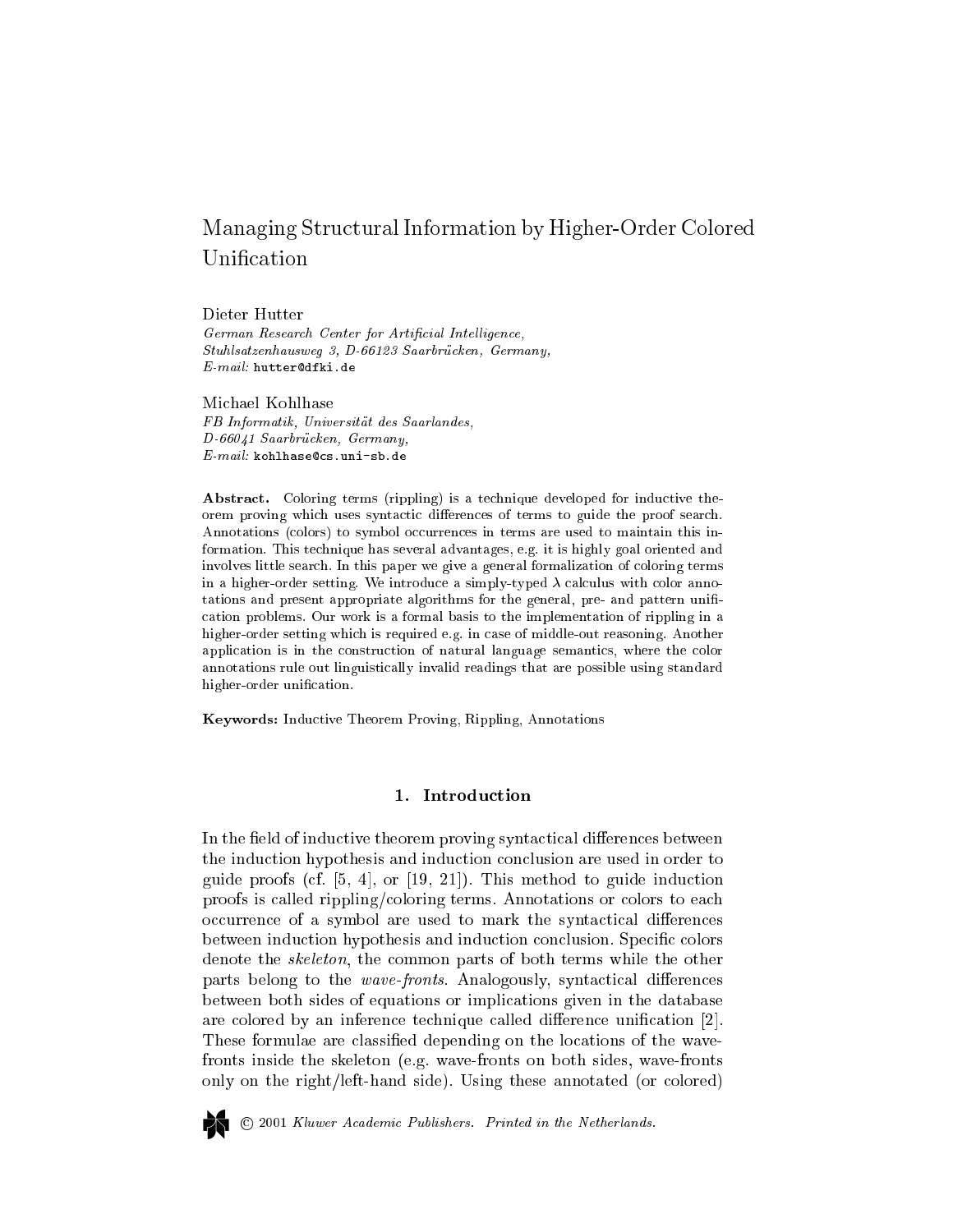equations we are able to move, insert, or delete wave-fronts within the conclusion. This *rippling* of wave-fronts allows one to reduce the differences between conclusion and hypothesis in a goal directed way and thus leads to a situation, where the inductive hypothesis can be applied.

This paper extends the coloring method to higher-order logic and presents algorithms for enumerating higher-order colored unifiers and pre-unifiers and prove them correct and complete. For the fragment of higher-order patterns, we show that decidability is maintained for the olored ase, while uniqueness of solutions is lost.

Thus our work provides a formal basis for the implementation of rippling in a higher-order setting which is required e.g. in case of middleout reasoning  $[17]$  or generalization of theorems using proof critics  $[23]$ . In the latter the unknown generalized version of a formula is des
ribed by a s
hemati formula ontaining parts of the original formula and higher-order variables denoting the unknown syntactical extensions of it. In the pro
ess of simulating the indu
tion proof, the higher-order variables will be instantiated step by step by the unification with appropriate wave-rules resulting in a possible (hopefully provable) generalization of the original formula.

But the set of possible applications of our method is not limited to automated deduction. From an abstract point of view, the coloring method allows one to add arbitrary information to *occurrences* of  $(\lambda$ )terms and to inherit this information during the inferen
e pro
ess. This differentiates coloring from other semantic annotation techniques like sorts whi
h maintain attributes of symbols but not attributes of single symbol *occurrences*. Hence, coloring techniques can be generally used to maintain for instan
e initial knowledge about an internal stru
ture of a term.

| Strategy:         | Difference Reduction<br>Deliberate Rippling | Rippling as Rewrite<br>fixed ordering |
|-------------------|---------------------------------------------|---------------------------------------|
|                   |                                             |                                       |
| <i>Semantics:</i> | Rippling:                                   | Nat. Language                         |
|                   | Skeleton (invariance)                       | <i>linguistic restrictions</i>        |
|                   |                                             |                                       |
| Syntax:           | Colored $\lambda$ -calculus                 |                                       |

#### Figure 1. Conceptual Hierarchy

The colored  $\lambda$ -calculus presented in this paper is a general procedure to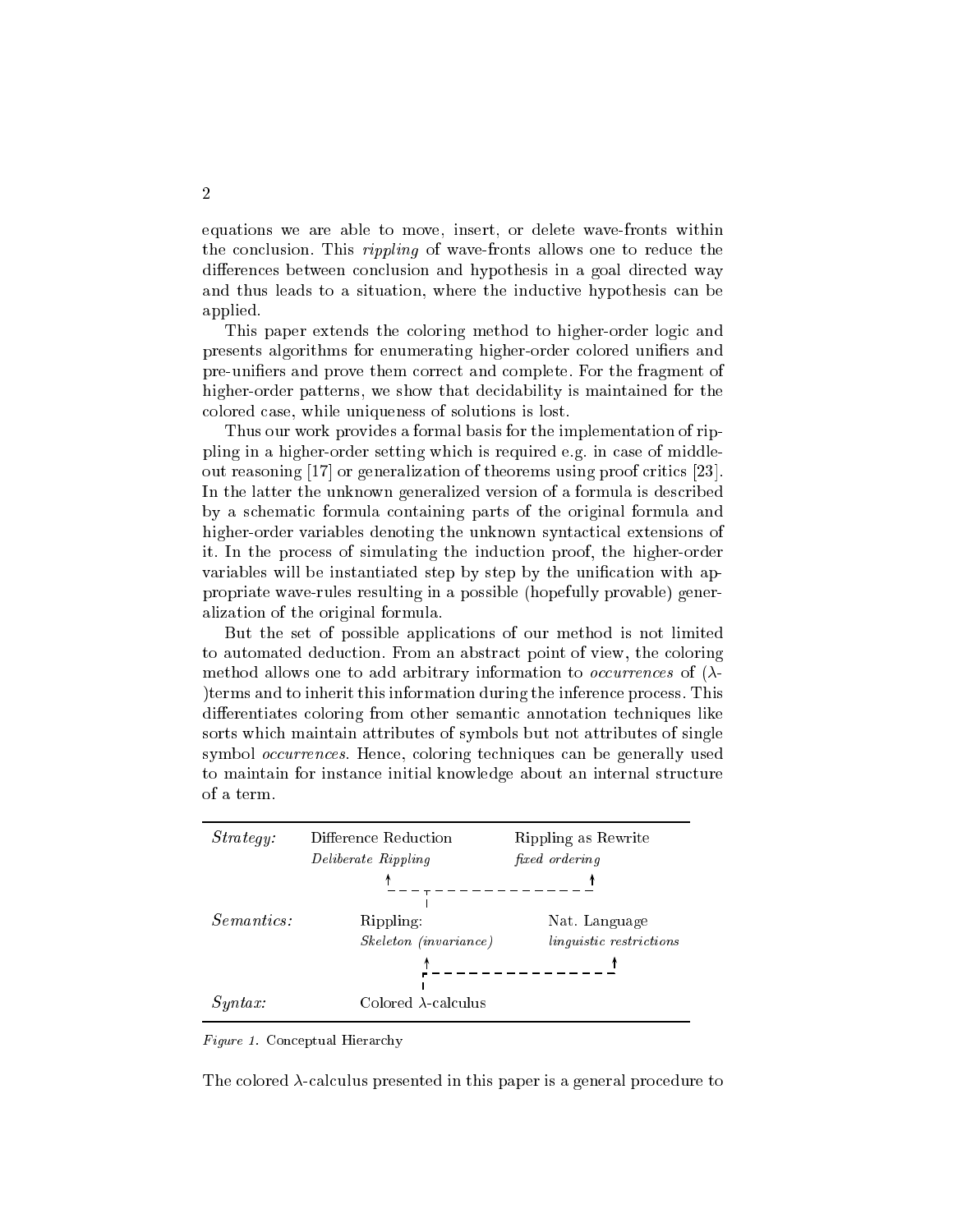ontrol this kind of information. In addition, it an be easily enlarged to deal with more omplex knowledge by enri
hing the representation formalism for colors to formulate appropriate annotations (see  $[14]$  for a linguistic application that uses feature terms as colors).

The flexibility of our approach is mirrored in the wide range of possible applications (cf. figure 1). In this paper we present two areas of them. The first area is concerned with "classical" rippling as it is used in inductive theorem proving while in the latter we use the presented calculus for a semantic analysis of natural language. The domain specific semantics is represented in the different *interpretations* of the annotated colors. For example in case of rippling, the so-called *skeleton* of an annotated term denotes the invariant of a proof of an induction step, while in the natural language example the colors are used to encode the so-called *primary occurrence restriction*.

In the rest of this section we will briefly sketch some applications of the higher-order oloring method, informally introdu
ing the relevant notions as we go along, before we turn to a formal definition of the colored  $\lambda$ -calculus in section 2. The next part of the paper is devoted to the formal definition of a general-, pre- and pattern-unification procedure operating on this calculus in section 3. The description of skeletons in a higher-order setting in given in se
tion 4, whi
h also illustrates more general aspects of the specific solution we have chosen.

### 1.1. INDUCTIVE PROOFS

Rippling was developed for proving theorems by induction and has been applied to a large number of practical examples from this domain  $[5, 4, 19, 21]$ . It is based on the observation that one can iteratively unfold recursive functions in the induction conclusion, preserving the structure of the induction hypothesis while unfolding. We use colors in order to indicate the structure of the hypothesis within the conclusion. Symbols belonging to this joined structure are annotated with the color "white" while differences between both formulae are colored "grey". Also left- and right-hand sides of given equations are *difference unified* in a sense that the ommon stru
ture of both terms of a given equation is annotated by color variables while differences are colored grey. The grey parts are alled wave-fronts while the non-grey parts denote the skeleton.

In  $[4, 2]$  an ordering, which evaluates the position and size of the wave-fronts within the skeleton, is used to build up a rewrite system on annotated terms. Ea
h appli
ation of an annotated rewrite rule (so alled wave-rule) results in a term whi
h is less (wrt. the given ordering) than the original one. In re
ent years the te
hnique of rippling has been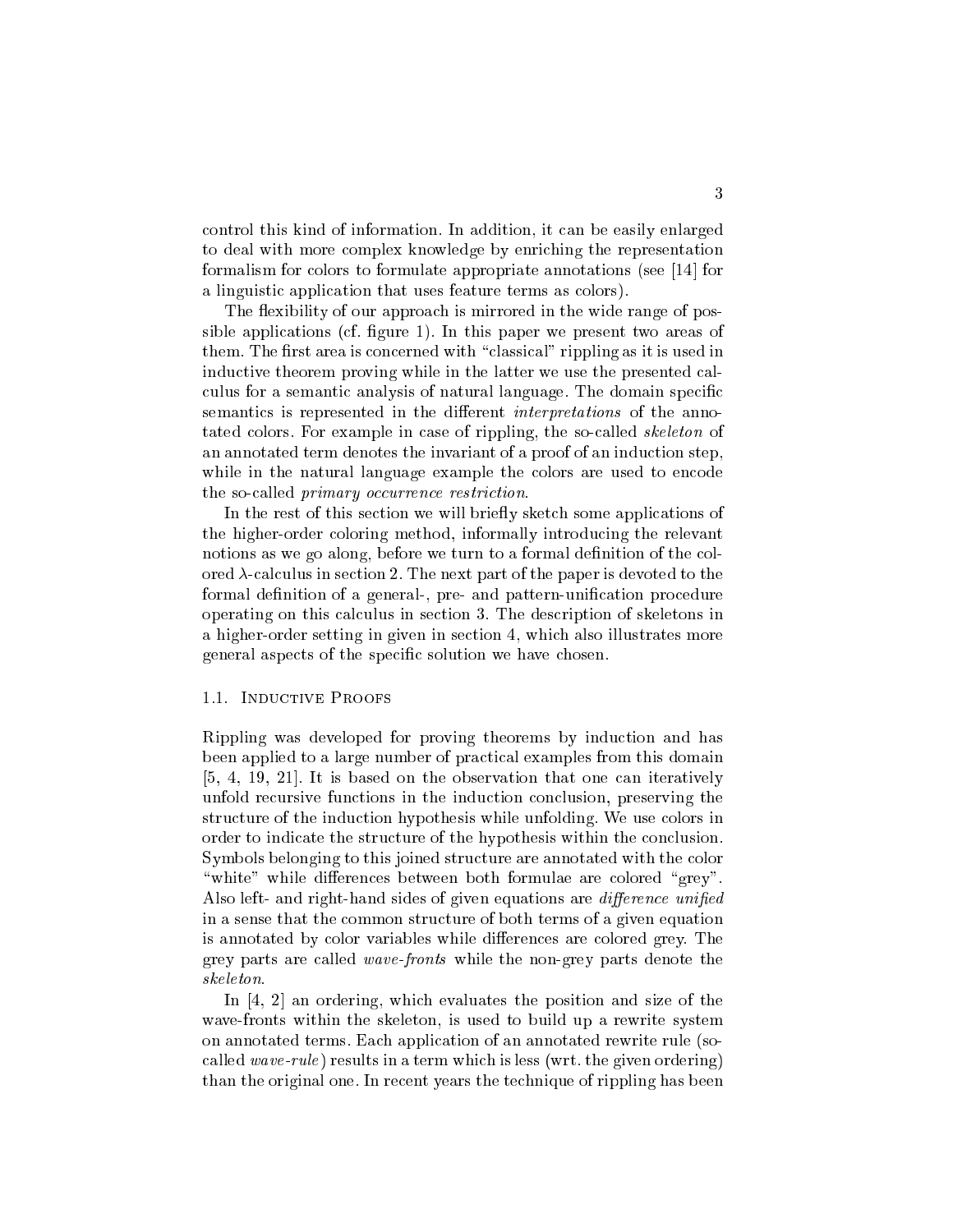applied also to non-inductive theorem proving yielding a more complex planning of the rippling pro
ess than in indu
tive proofs. Possible target positions of wave-fronts are no longer stati
ally predened but have to be planned during the proof which gives rise to a kind of *deliberate* rippling  $[20, 22]$ .

Rippling restricts the search space for inductive theorem proving by forbidding all dedu
tion steps whi
h do not preserve the skeleton, i.e. do not hange the non-grey<sup>1</sup> parts of the formula, and only applies those that move the difference out of the way leaving behind the skeleton. In their simplest form, these equations to be used are of the form  $f(g(t)) = h(f(t))$ . By design, the skeleton  $f(t)$  remains unaltered by their application. If rippling succeeds then the induction conclusion P (s(n) ) is rewritten using wave-rules into some fun
tion of the indu
 tion hypothesis,  $P(n)$ ; that is, into  $\overline{f(P(n))}$  (f may be the identity). At this point we can call upon the induction hypothesis to simplify the result.

To illustrate rippling and motivate our work on colored higher order unification let us consider the following simple theorem that can be proven by inductive theorem provers using rippling/coloring techniques.

$$
\sum_{i=1}^{n} f(i) + \sum_{i=1}^{n} g(i) = \sum_{i=1}^{n} [f+g](i)
$$

f ; g are fun
tions from natural numbers to naturals. We have overloaded the function  $+$  also to act on such functions. This example illustrates the properties of rippling and introdu
es also some (very simple) higherorder colored unification problems.

We formalize summation by a binary function  $sum$  that takes a function (that is summed over) and an upper bound as arguments. Furthermore, we will use the following definition of sum (let  $f, g, H$  be of type  $nat \rightarrow nat$  and  $N, n$  be of type  $nat$ :

$$
\forall H \, . \, sum(H,0) \quad = \quad 0 \tag{1}
$$

$$
\forall H, N \, \textit{sum}(H, s(N)) = \textit{sum}(H, N) + H(s(N)) \tag{2}
$$

Then our theorem takes the form

$$
\forall f,g,n\centerdot sum(f,n)+sum(g,n)=sum(\lambda Z\centerdot f(Z)+g(Z),n)
$$

For sake of simplicity we use a shading for symbols which are annotated by the color grey while non-shaded areas are annotated either by white or color variables.

<sup>2</sup> Sin
e for the purposes of this paper types largely play a theoreti
al role (they for instance make  $\beta\eta$ -reduction terminating and therefore  $\beta\eta$ -equality decidable). we will only spe
ify them where needed.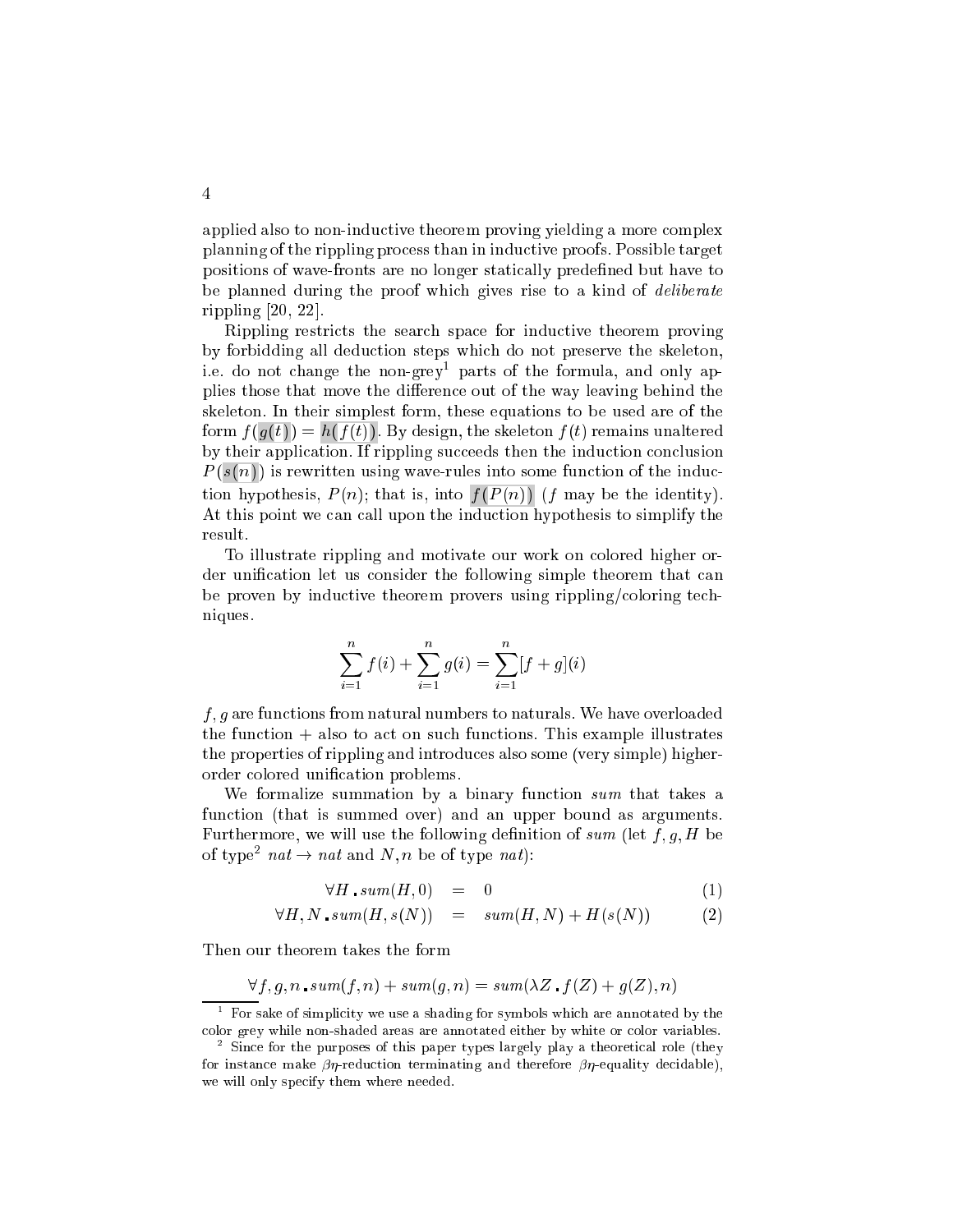To prove this, simple heuristics employed by most inductive provers suggest induction on  $n$  which results in the following step case .

$$
sum(f, n) + sum(g, n) = sum(\lambda Z \cdot f(Z) + g(Z), n)
$$
  
\n
$$
\rightarrow sum(f, s(n)) + sum(g, s(n)) = sum(\lambda Z \cdot f(Z) + g(Z), s(n))
$$

To simplify the step case using rippling, the differences between the induction conclusion and the induction hypothesis are shaded as follows:

$$
sum(f, n) + sum(g, n) = sum(\lambda Z \cdot f(Z) + g(Z), n)
$$
  
\n
$$
\rightarrow sum(f, s(n)) + sum(g, s(n)) = sum(\lambda Z \cdot f(Z) + g(Z), s(n))
$$
\n(3)

If we can move the shaded areas  $-$  so-called contexts or wave-fronts  $$ out of the way, then we will be able to simplify the induction conclusion by appealing to the indu
tion hypothesis.

Rippling moves wave-fronts using annotated equations based on axioms, recursive definitions and previously proven lemmata that preserve the skeleton of the term being rewritten. Corresponding to the re
ursive definitions for  $sum$  we have the following annotated equation of (2).

$$
sum(H, s(n)) = \overline{sum(H, N) + H(s(N))}
$$
\n(4)

When rippling, the annotations on the left-hand side of the wave-rule must match those in the term being rewritten. As a consequence, there is very little search during rewriting. To simplify the conclusion of  $(3)$ by rippling we apply (4) on both sides-yielding the modified conclusion:

$$
\frac{(sum(f, n) + f(s(n))) + (sum(g, n) + g(s(n)))}{= [sum(\lambda Z \cdot f(Z) + g(Z), n) + (f(s(n)) + g(s(n)))}
$$

Applying asso
iativity and ommutativity law of + results in

$$
\frac{((sum(f, n) + sum(g, n)) + f(s(n)) + g(s(n)))}{(sum(\lambda Z \cdot f(Z) + g(Z), n) + (f(s(n)) + g(s(n))))}
$$

which allows for weak fertilization<sup>-</sup> on either side which completes the proof.

The proof of the base case can be directly obtained by applying (1), so it is omitted here.

 $\,$  - In this case the unification of higher-order formulae is nearly trivial, binding TV  $\,$ to *n* and *H* to *f*, *g*, and  $\lambda Z \cdot f(Z) + g(Z)$  respectively.

<sup>5</sup> This standard te
hnique from indu
tive theorem proving allows to use the inductive hypothesis to rewrite the inductive conclusion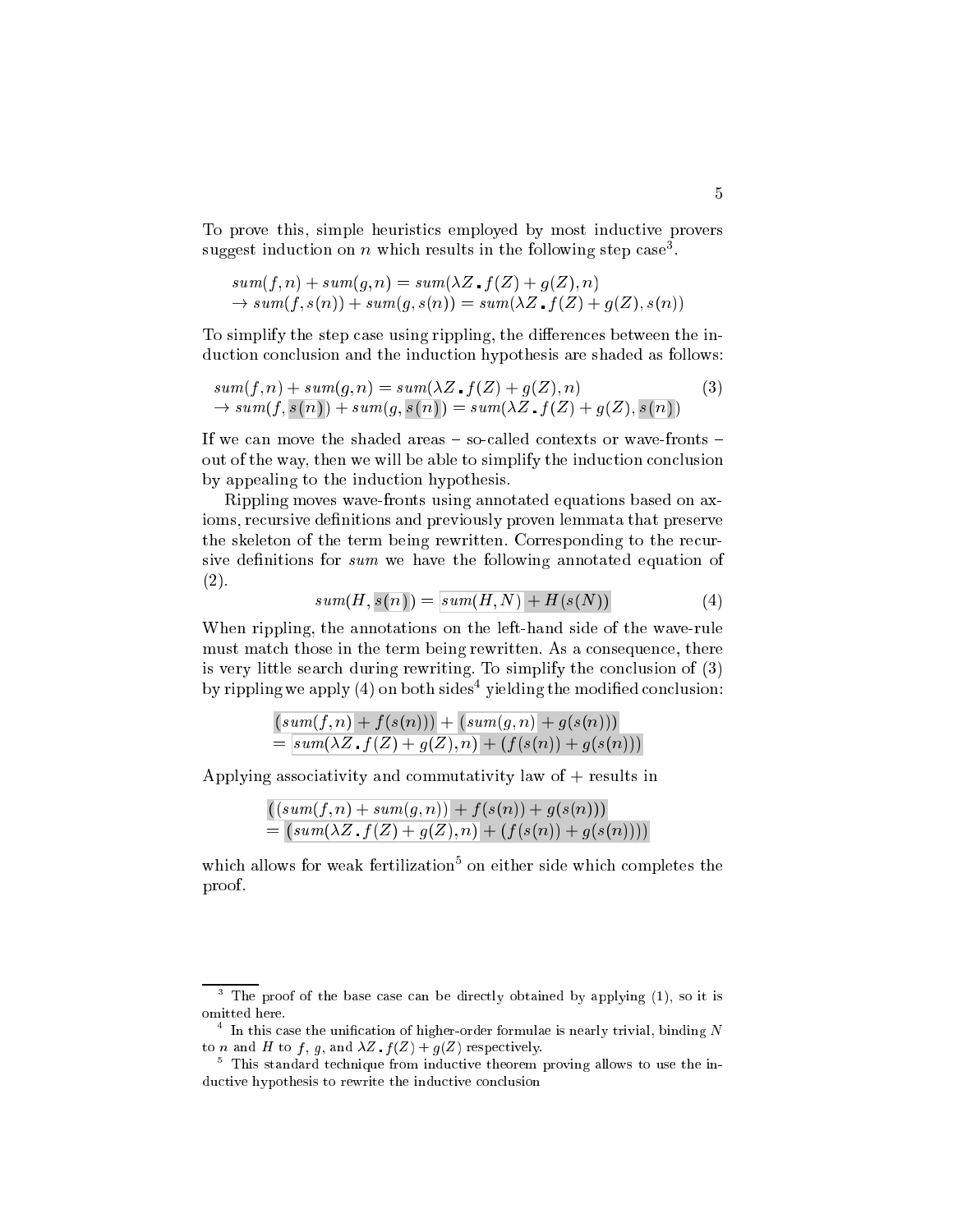## 1.2. LEMMA SPECULATION

The rippling process  $-$  as illustrated in the example above  $-$  relies on the existen
e of appropriate annotated equations in order to ripple out (or ripple inside) the occurring wave-fronts. In cases, where appropriate equations are missing, Ireland  $\&$  Bundy [23] propose a technique to speculate lemmata which push the rippling process further and which are treated as subtasks to be proven separately. Their approa
h is based on some kind of higher order rippling. For a dis
ussion of their formal approach to unification see section 5.

In order to illustrate this application of our calculus, consider the following example involving list manipulations

$$
\forall u, v \cdot \textit{rev}(\textit{app}(\textit{rev}(v), u)) = \textit{app}(\textit{rev}(u), v) \tag{5}
$$

Here u and v are of type  $\gamma$  for lists and rev and app stand for the operations of reversing and concatenating lists, they have types  $\gamma \to \gamma$ and  $\gamma \rightarrow \gamma \rightarrow \gamma$  respectively. Using induction on v we obtain the following formula as an induction conclusion in the step case  $(h$  is a new element constant of type  $\epsilon$  and cons the list constructor of type ! ! ):

$$
rev(app(rev(\text{cons}(h,\overline{v})),u)) = app(rev(u),\text{cons}(h,\overline{v}))\qquad \quad \ (6)
$$

The rippling process gets blocked after unfolding the definition of rev on the left-hand side:

$$
rev(app(\text{app}(\text{rev}(v), \text{cons}(h, \text{nil})), u)) = app(rev(u), \text{cons}(h, \overline{v})) \quad (7)
$$

In order to push the rippling process further, Ireland  $\&$  Bundy speculate appropriate lemmata whi
h are then onsidered as subtasks of the proof. In this example they calculate a schematic form of an appropriate annotated equation

$$
app(X, cons(Y, Z)) = app(F_1(X, Y, Z), Z)
$$
\n(8)

which can be used to move the blocked wave-front on the right-hand side towards the sink  $u$ . While the left-hand side of the speculated lemma is just a generalization of the subterm to be modified, the higherorder variable  $F_1$  represents the unknown wave-front on the right-hand side which has still to be constrained by the further rippling process. Applying this equation on the right-hand side yields:

 $rev(app(\overline{app(rev(v)},cons(h,nil)),u)) = app(\overline{F_1(rev(u),h,v)},v)$  (9)

6

There are no applicable annotated equations in the data base.

Universally quantified variables are called sinks in rippling, because they can be used to swallow up wave front material, sin
e they an be arbitrarily instantiated.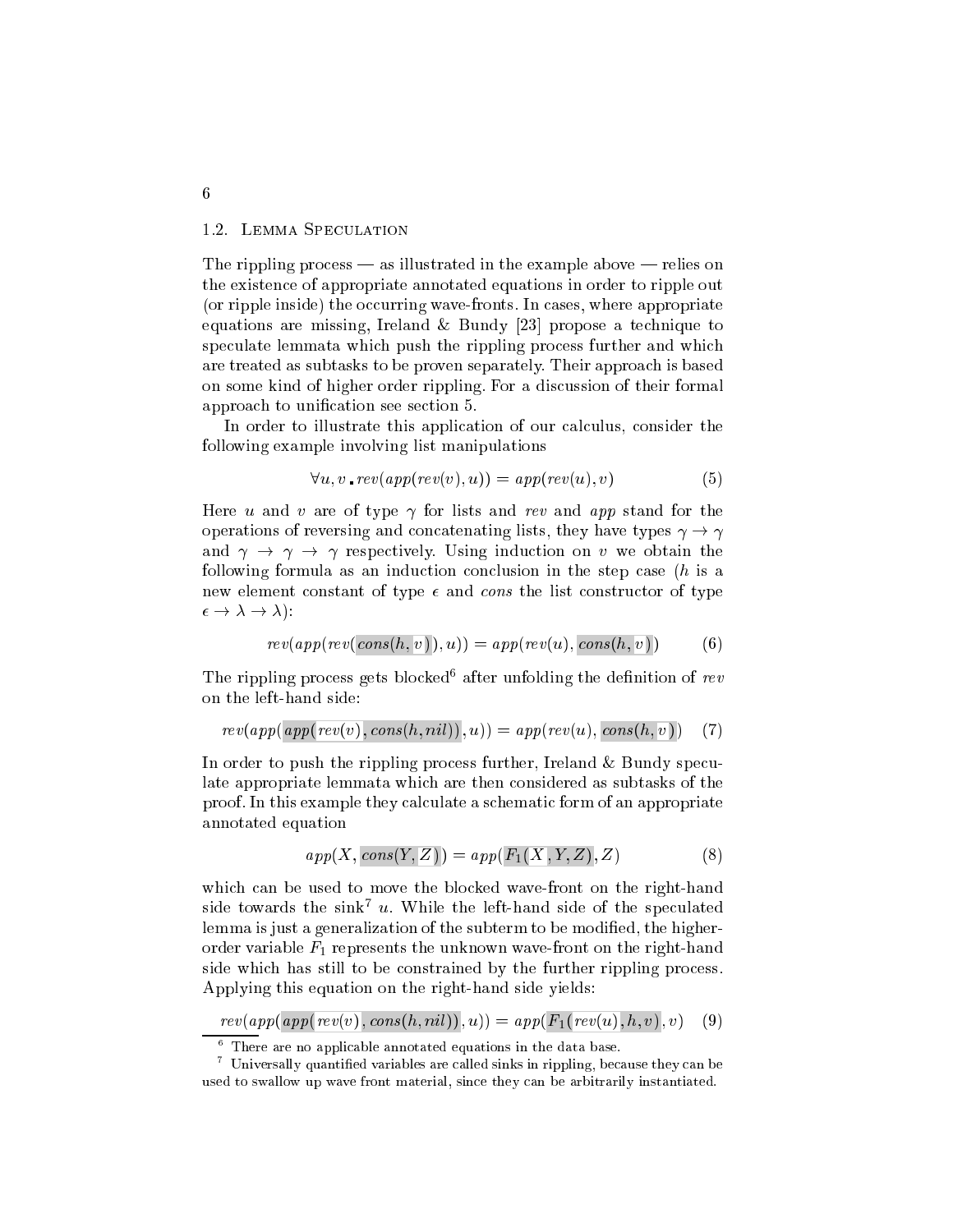To enable the use of the indu
tion hypothesis in this example the wave front has to be moved in front of the sink u. Thus, we use the annotated equation

$$
app(rev(Y), cons(X, nil)) = rev(cons(X, Y))
$$
\n(10)

in order to ripple the wave-front on the right-hand side towards  $u$ . In order for (10) to be applicable to (9), we must unify  $\langle F_1(rev(u),\hbar,v) \rangle$  and  $\overline{app(rev(Y), cons(X, nil))}$ . Higher-order colored unification, or HOCU for short, results in a solution (see the example in section 1.5 for a trace of the omputation)

$$
[\lambda UVW \cdot app(U, cons(V, nil))/F_1], [h/X], [u/Y]. \tag{11}
$$

Applying the instan
e of (10) under (11) to the right-hand side of (9) the wave-front is moved towards the sink  $u$ :

$$
rev(app(\text{app}(\text{rev}(v), \text{cons}(h, \text{nil})), u)) = app(rev(\text{cons}(h, u)), v) \quad (12)
$$

The unifier used to perform this step also refines the schema of the spe
ulated annotated equation (8) whi
h we have previously used to unblo
k the rippling pro
ess, to

$$
app(X, cons(Y, Z)) = app(\text{app}(X, cons(Y, nil)), Z)
$$
\n(13)

The aopplication of this speculated equation (13) on the left-hand side finally yields:

$$
rev(app(rev(v), cons(h, \overline{u}))) = app(rev(cons(h, \overline{u})), v)
$$

which enables the use of the induction hypothesis and completes this particular proof. Proving by induction the speculated lemma (13), which is the instance of the speculated equation  $(7)$  using  $(11)$ , finishes the overall proof.

## 1.3. A COLORED  $\lambda$ -CALCULUS

Before we turn to the linguistic application, let us informally introduce some notation and generalize<sup>s</sup> the set of colors from grey and

 $^\circ$  To ease readability we have slightly simplified the method of Ireland and Bundy; Actually, the occurrence of the meta-variable  $F_1(rev(u), h, v)$  is replaced by a nested term  $F_2(F_1(rev(u), h, v), h, v)$  in order to allow the speculation of more complex wave-fronts using  $F_2$  in the later rippling process. In our example it would only be instantiated to the projection  $\lambda UVW$  U.

This generalization does not make the theory more complicated, in the contrary, it makes the on
epts involved mu
h learer, and it allows to treat more appli
ations  $($ see  $[14]$  for a linguistic application that uses feature terms as colors).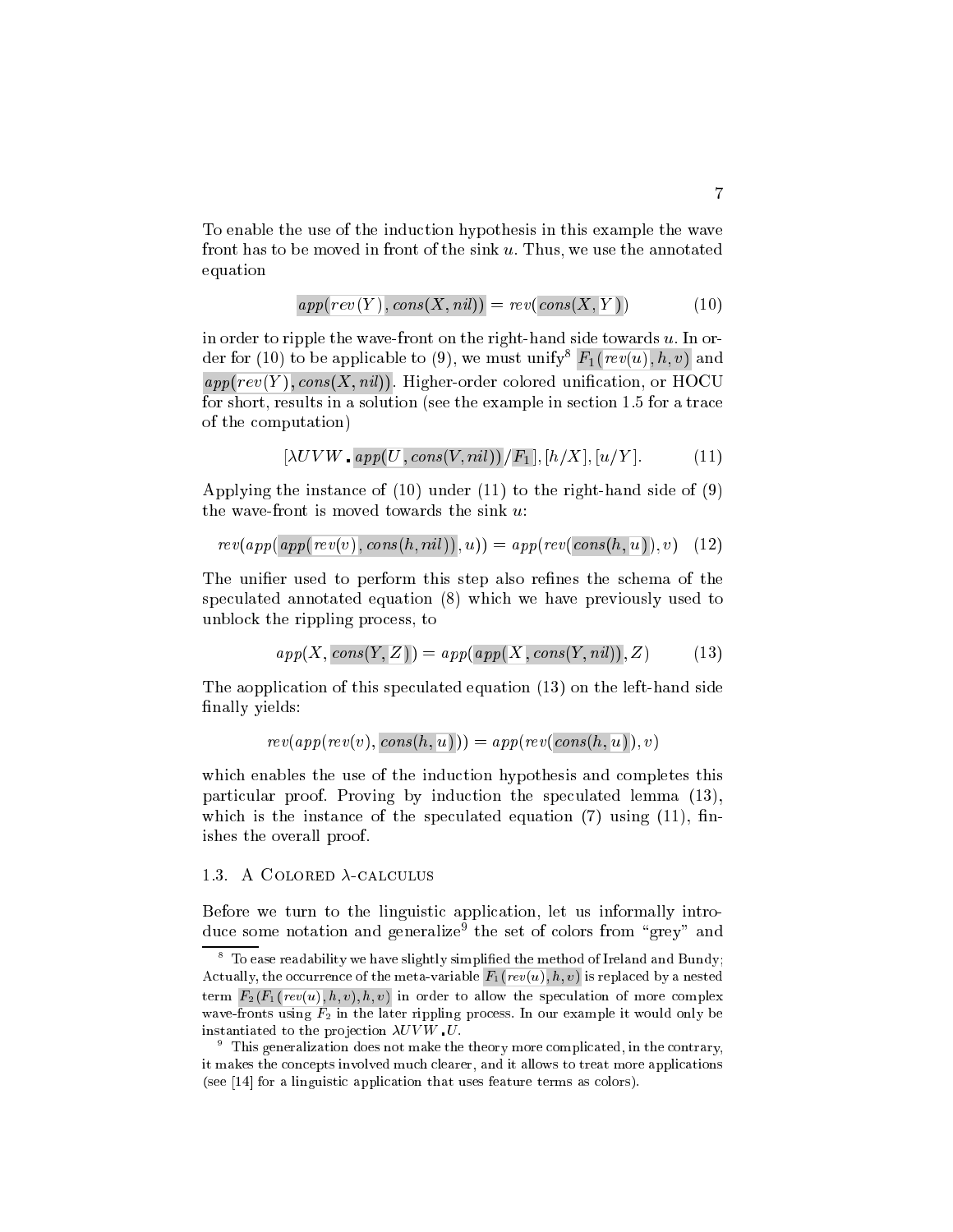"white" to an arbitrary set of colors (we will make this totally formal in se
tion 2). The referen
es in bra
kets indi
ate, where the reader an find a fully formal development of the respective informal arguments.

The colored  $\lambda$ -calculus is a variant of the simply typed  $\lambda$ -calculus [6] (see  $[1, 18]$  for an introduction), where occurrences of constants and free variable can be annotated with so-called **colors** which are either color constants  $\mathcal{C} = \{a, b, ...\}$  or color variables  $\mathcal{X} = \{A, B, ...\}$ . Whenever colors are irrelevant, we simply omit them. Colors are indicated by subscripts labeling symbol occurrences. We call a formula M **c-monochrome** (definition 2), if all symbols (except bound variables) in M are annotated by a common color c.

It is crucial for our logical system that colors annotate symbol ocurren
es (i.e. olors are not sorts!), in parti
ular, it is intended that different occurrences of symbols carry different colors (e.g.  $h_c X_a X_b$ ) and that symbols that carry different colors are treated differently. This observation leads to the notion of colored substitutions<sup>10</sup> (definition 4), a notion of substitution that takes the olor information of formulae into account. In contrast to traditional (uncolored) substitutions, a colored substitution  $\sigma$  is a pair  $(\sigma_+, \sigma_-)$ , where the term substitution  $\sigma_$ maps colored variables (i.e. the pair  $X_c$  of a variable X and the color c) to formulae of appropriate types and the **color substitution**  $\sigma^c$  maps color variables to colors. In order to be a legal  $C$ -substitution such a mapping  $\sigma$  must obey the following constraints:

- If **A** and **B** are different colors, then  $|\sigma(X_A)| = |\sigma(X_B)|$ , where |**M**| is the color erasure of  $M$ , i.e. the formula obtained from  $M$  by erasing all color annotations in **M** (definition 3).
- If  $c \in \mathcal{C}$  is a color constant, then  $\sigma(X_c)$  is c-monochrome.

The first condition ensures that the color erasure of a  $\mathcal{C}$ -substitution (defined in the obvious manner) is a classical substitution of the simply typed  $\lambda$ -calculus. The second condition formalizes the fact that free variables with constant colors stand for monochrome subformulae, whereas variable colors do not constrain the substitutions.

Note that since bound variables do not carry color information,  $\beta\eta$ reduction (cf. definition 28) in the colored  $\lambda$ -calculus is just the classical notion and inherits its good properties (de
idability and normalization).

The constraints on  $\mathcal{C}$ -substitutions given above allow us to specialize higher-order unification to an inference procedure that manages color information: a higher-order unifier  $\sigma$  of a given equation  $M = N$ 

 $10$  We will denote the substitution of a term N for all free occurrences of X in M with  $[N/X]$ M.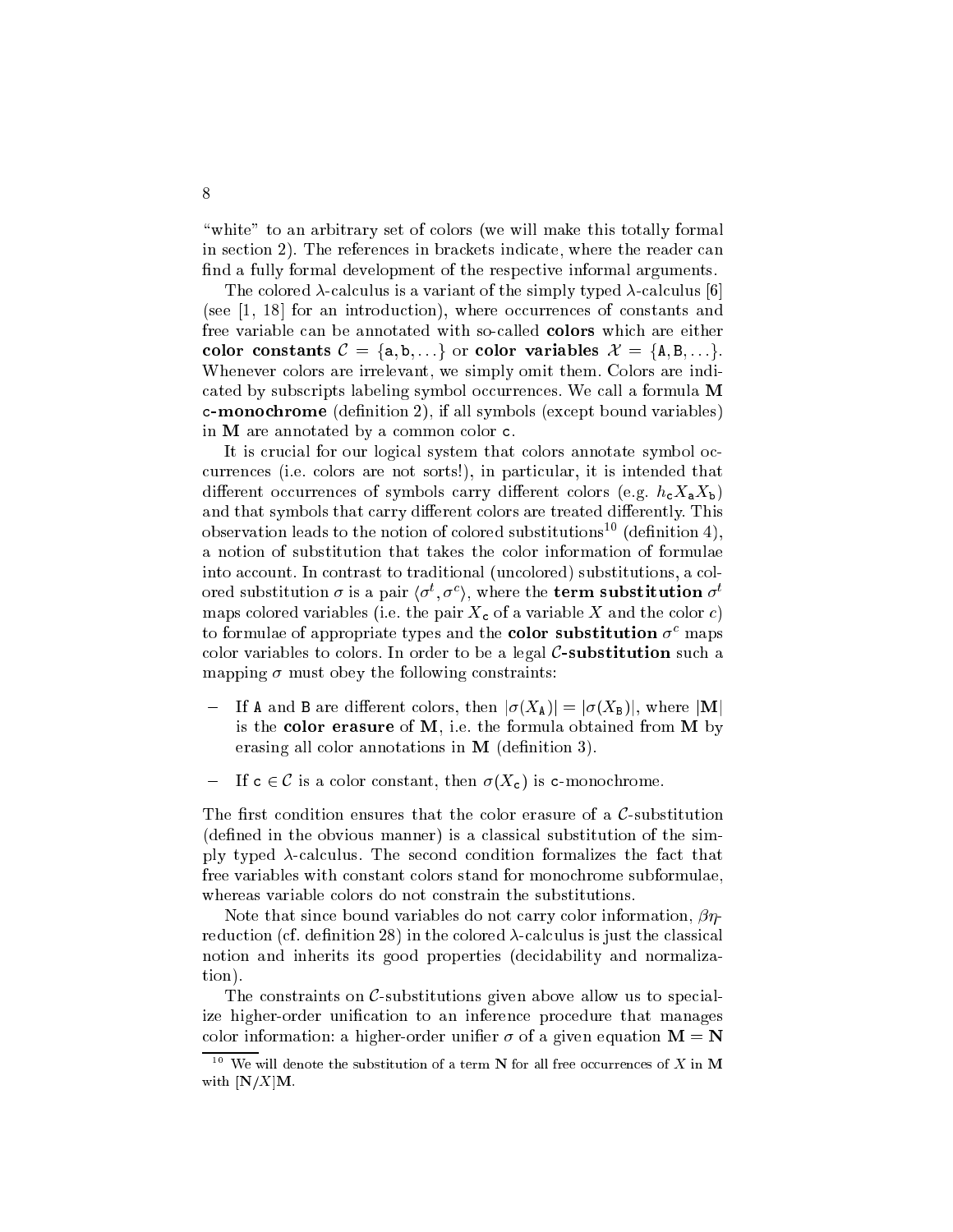(i.e.  $\sigma(\mathbf{M}) =_{\beta\eta} \sigma(\mathbf{N})$ ) must be a C-substitution in order to be a colored higher-order unifier (definition 7) of  $M$  and  $N$ . In particular,  $C$ unification will only succeed if parallel sub-formulae have unifiable colors. For instance,  $f_a(p_a, j_b, X_a)$  unifies with  $f_a(Y_a, j_A, s_a)$  but not with  $f_a(p_a, j_a, s_a)$  because of the color clash on j.

It is well-known, that in first-order logic there is always a most general unifier for any equation that is solvable at all. This is not the case for higher-order (colored) unification, where variables can range over fun
tions, instead of individuals only. In fa
t there might be even solvable equations that have infinite chains of unifiers which are more and more general. In other words most general unifiers need not to exist in general.

## 1.4. HIGHER-ORDER UNIFICATION AND NATURAL LANGUAGE **SEMANTICS**

In this section we will present a different kind of application of higherorder colored unification in the area of natural language semantics. In  $[11, 13, 12, 15]$  the colored lambda calculus is used as a tool to specify the interface between the classical semantic construction process (using higher-order unification) and other sources of linguistic information (which are coded into color information). We will briefly sketch the underlying ideas in case of verb-phrase ellipsis; i.e. the phenomenon that parts of natural language senten
es (here verb phrases) an be replaced by utterances like "does too". For a thorough treatment of cases like focus constructions, second-occurrence expressions, and adverbial quantification, the reader is refered to  $[11]$  and the references in [15].

The basic idea [7] underlying the use of higher-order unification for natural language semantics is very simple: Following [28], the simply typed  $\lambda$ -calculus is used as a semantic representation language while semantically under-specified elements (e.g. anaphoric references or ellipses) are represented by free variables whose value is determined by solving higher-order equations. For instance, the discourse (14) has has the semantic representation (15), where the value of the predicate variable R is determined by equation  $(16)$ .

$$
Dan\,\,likes\,\,his\,\,wife.\,\,Peter\,\,does\,\,too\qquad \qquad (14)
$$

$$
like(dan, w \text{=} of (dan)) \land R(peter)
$$
\n
$$
(15)
$$

$$
like(dan, w \t{of}(dan)) = ^{t} R(dan) \qquad (16)
$$

Higher-order unification calculates the solutions (17) and (18).

$$
[\lambda Z \cdot like(Z, w \cdot of (dan))/R] \quad \text{and} \quad [\lambda Z \cdot like(Z, w \cdot of (Z))/R] \quad (17)
$$
  

$$
[\lambda Z \cdot like(dan, w \cdot of (dan))/R] \quad \text{and} \quad [\lambda Z \cdot like(dan, w \cdot of (Z))/R](18)
$$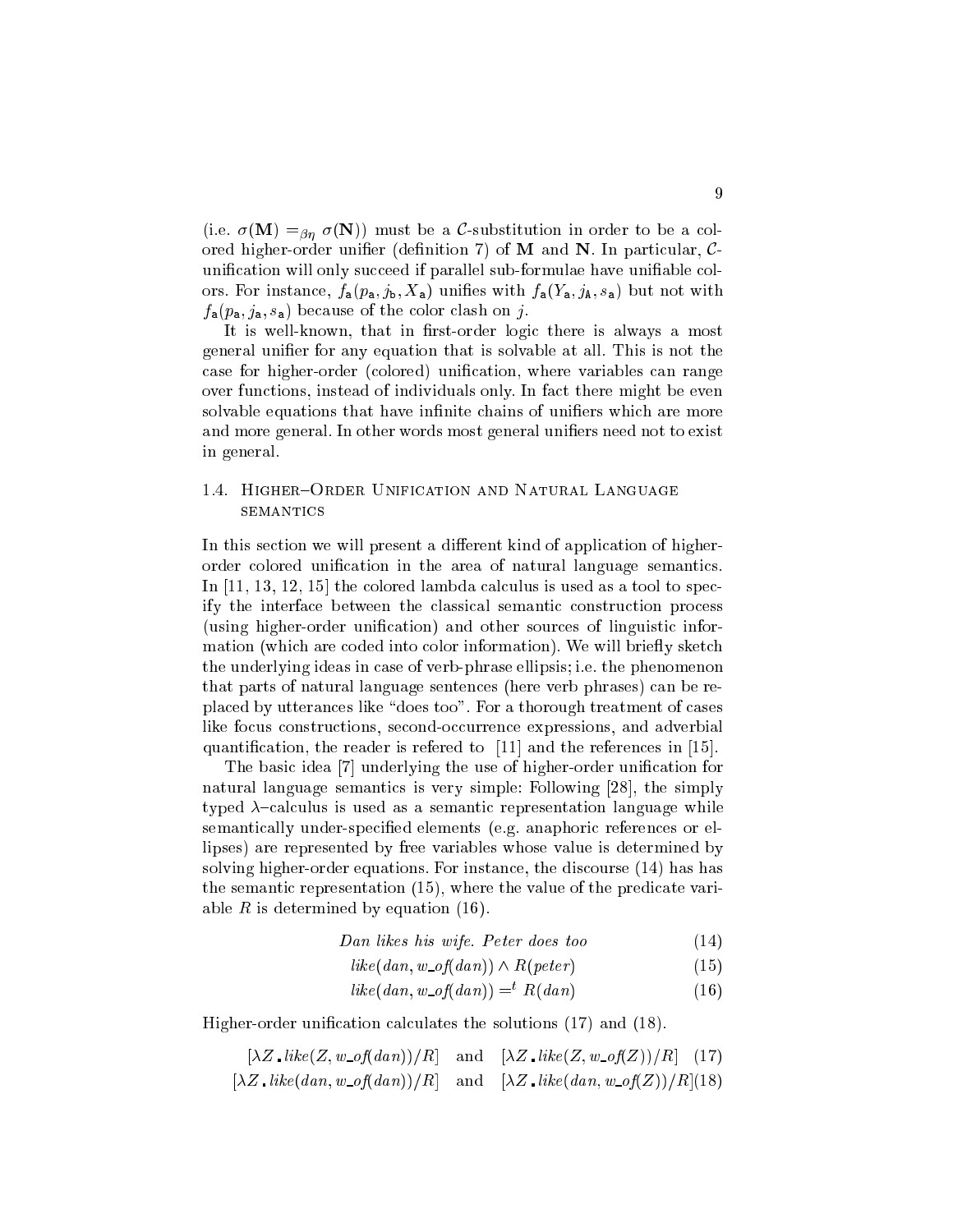However, only the first two of the solutions (17) lead to the linguistically desired solutions (19) and (20), whereas those in (18) lead to (21) and (22) whi
h are learly not the desired readings of the dis
ourse.

$$
like(dan, w \text{=} of (dan)) \quad \land \quad like(peter, w \text{=} of (dan)) \tag{19}
$$

$$
like(dan, w\_of(dan)) \quad \wedge \quad like(peter, w\_of(peter)) \tag{20}
$$

$$
like(dan, w\_of(dan)) \quad \wedge \quad like(dan, w\_of(dan)) \tag{21}
$$

$$
like(dan, w \text{ } of (dan)) \quad \land \quad like(dan, w \text{ } of (peter)) \tag{22}
$$

To remedy this short
oming, Dalrymple & Shieber & Pereira, who have pioneered this analysis in  $[7]$ , propose an informal restriction, the primary occurrence restriction, which deletes any solution from the set of linguistically valid solutions, which contains a pre-determined so-called *primary occurrence* (in our case dan).

In the colored  $\lambda$ -calculus, the primary occurrence restriction can directly be modeled as follows: Primary occurrences are p-colored while free variables are solored (all other non-bound symbols are olored by distin
t olor variables, whi
h we will not show in our examples). Given the restriction for  $\mathcal{C}$ -substitutions, such a coloring ensures that any solution containing a primary occurrence is ruled out. Hence no substitution will ever contain a primary occurrence (i.e. a p-colored symbol) as it was required by the primary occurrence restriction. For instan
e, the olored representation of (14) is (23) together with the colored unification problem  $(24)$  which only has the *C*-unifiers in  $(25)$ . Higher-Order Unification without the monotonicity constraint would have the solutions (26) which are not well-colored.

$$
like(dan_{p}, w\_of(dan)) \wedge R_{s}(peter)
$$
\n(23)

$$
like(dan_{\mathbf{p}}, w\_of(dan)) = ^{t} R_{\mathbf{s}}(dan_{\mathbf{p}})
$$
\n(24)

$$
[\lambda Z \cdot like_{s}(Z, w_{\text{-}of_{s}}(dan_{s}))/R_{s}] \text{ and } [\lambda Z \cdot like_{s}(Z, w_{\text{-}of_{s}}(Z))/R_{s}](25)
$$

$$
[\lambda Z. like(dan_{p}, w\_of(dan))/R_{s}] \text{ and } [\lambda Z. like(dan_{p}, w\_of(\mathbf{Z}))/R_{s}](26)
$$

Note that the analysis hinges on the fact that colors (unlike types or sorts) provide a means to distinguish between symbol occurrences (in our example the different occurrences of  $dan$ ) by annotating them with different colors. Thus the HOCU approach keeps the desired property of being able to derive the so-called  $\textit{slow}$  strict ambiguity<sup>11</sup> while solving the *over-generation problem*, i.e. that classical HOU predicts more readings (e.g. those in  $(18)$ ) than actually exist in natural language.

Even though we have only sket
hed the relevant ideas, it should be clear, that higher-order colored unification provides a general frame-

the reading where Peter loves his own wife is called the strict reading, because the reference his is interpreted strictly. The other one is sloppy, as the reference is.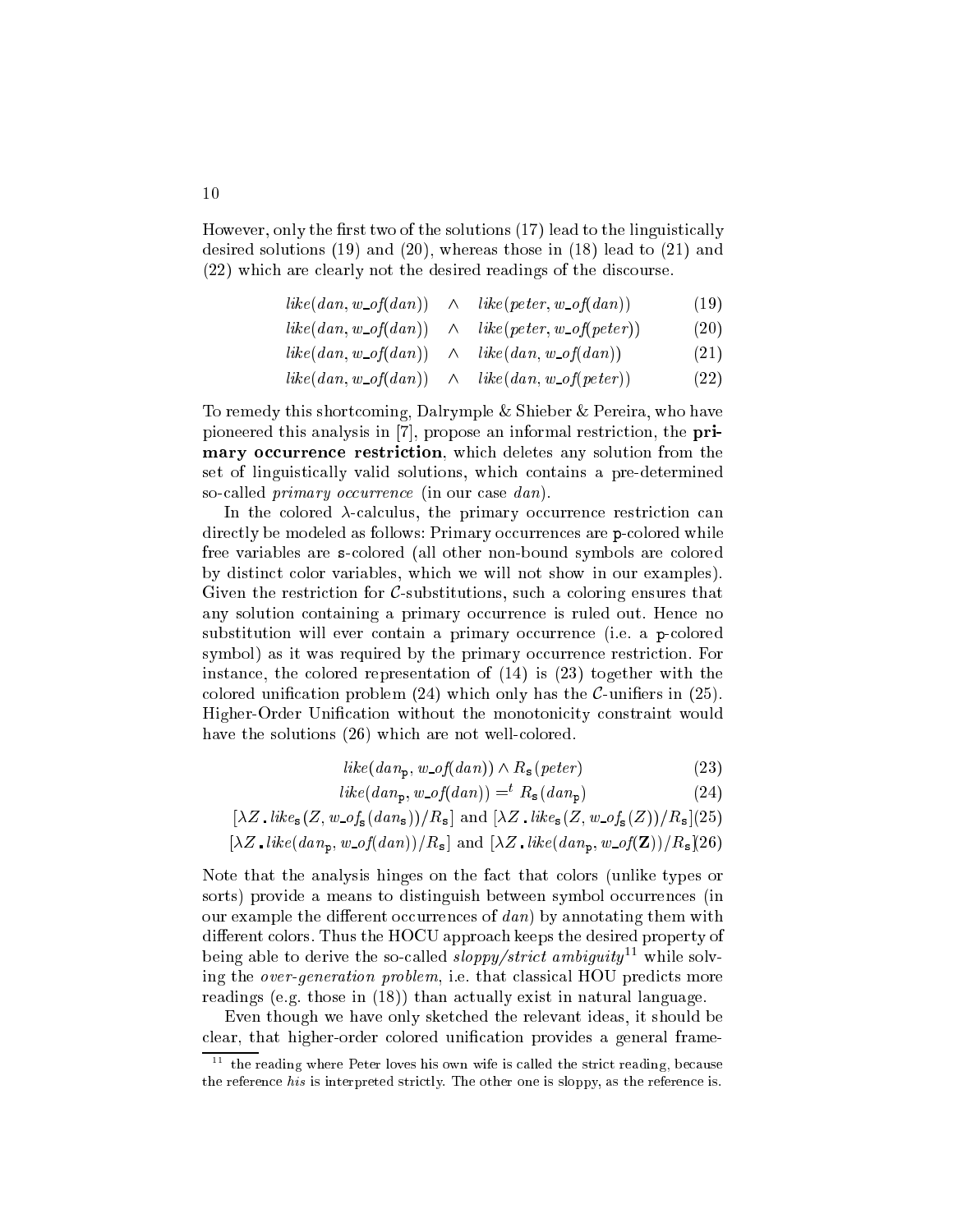work for specifying the linguistic information for the construction proess that avoids over-generalization (i.e. the onstru
tion of linguisti ally undesired readings of dis
ourses).

## 1.5. CALCULATING COLORED UNIFIERS

Just as in the case of unification for first-order terms, the higher-order unification algorithm is a process of recursive decomposition and variable elimination that transforms sets of equations into solved forms (definition 8). Since  $\mathcal{C}$ -substitutions have two parts, a term – and a color part, we need two kinds of equations  $(M = t N$  for term equations and  $c = a$  for color equations). Sets  $c$  of equations in solved form have a unique most general C-unifier  $\sigma_{\mathcal{E}}$  that also C-unifies the initial equation.

There are several rules that decompose the syntactic structure of formulae. We will only discuss two of them here (cf. definition 9 for a full set). The rule for abstractions transforms equations of the form  $\Delta U \cdot \mathbf{M}$  =  $\Delta V \cdot \mathbf{N}$  to  $|U|/|U|$  =  $|U|/|V|$ , where C is a new constant<sup>--</sup>, while the rule for applications decomposes  $n_a$   $M^{\dagger}$ ...  $M^{\dagger} = \tilde{\ }$  $n_{\rm b}$ N<sup>-</sup> ... N<sup>-</sup> to the set {**a** =  $\sigma$ , M<sup>-</sup> = N<sup>-</sup>, ..., M<sup>-</sup> = N<sup>-</sup>}, provided that h is a constant. Furthermore equations are kept in  $\beta\eta$ -normal form. Note that this de
omposition pro
ess also eliminates trivial equations, where both sides are  $\beta$ *n*-equal.

The variable elimination pro
ess for olor variables is very simple, it allows us to transform a set  $\epsilon \cup \{A = \alpha\}$  of equations to  $\alpha / A \epsilon \cup \{A = \alpha\}$  $a<sub>i</sub>$ , making the equation  $a<sub>i</sub>$  =  $a<sub>i</sub>$  solved in the result.

In case of formula equations, elimination is not that simple, since we have to ensure that  $|\sigma(X_A)| = |\sigma(X_B)|$  to obtain a C-substitution  $\sigma$ . Thus we cannot simply transform a set  $\mathcal{E} \cup \{X_{d} = t \mid M\}$  into  $[M/X_{d}] \mathcal{E} \cup$  $\{X_{d} =$ <sup>t</sup> M}, since this would (incorrectly) solve the equations  $\{X_{c} =$ <sup>t</sup>  $f_{\rm c}, \Lambda_{\rm d} \equiv g_{\rm d}$  ). The correct variable elimination rule transforms a set  $\epsilon$ of equations with  $X =^t \mathbf{M} \in \mathcal{E}$  and  $X \notin \mathbf{free}(\mathbf{M})$  into

$$
[\![\mathbf{M}/X]\!]_{\mathcal{E}} \cup [\![X=^t\mathbf{M}]\!]_{\mathcal{E}}
$$

where  $\|\mathbf{M}/\Lambda\|_{\mathcal{E}} = \|\mathbf{M}^{-}/\Lambda_{\mathbf{c}_1}\|, \ldots, |\mathbf{M}^{-}/\Lambda_{\mathbf{c}_n}\|,$  such that the  $\mathsf{c}_i$  are all colors of the variable  $\Lambda$  occurring in  $\varepsilon$  and the Mi are appropriately colored variants (same color erasure) of M. Similarly,  $\llbracket X =^t M \rrbracket_{\mathcal{E}} =$  ${A_{c_1}} = M$ ,  $\ldots, A_{c_n} = M$  }. Note that the induced substitution  $[M/X]_{\mathcal{E}}$  (cf. definition 6) is independent of the colors in M and X. Correctness of the term elimination rule hinges on the fact that all color variants of  $X$  are eliminated simultaneously and that the substitution  $\llbracket \mathbf{M}/X \rrbracket_{\mathcal{E}}$  induced by a pair  $X =^t \mathbf{M}$  is also applied to the

<sup>12</sup> A
tually, in denition 9 we use spe
ial variables, whi
h behave somewhat like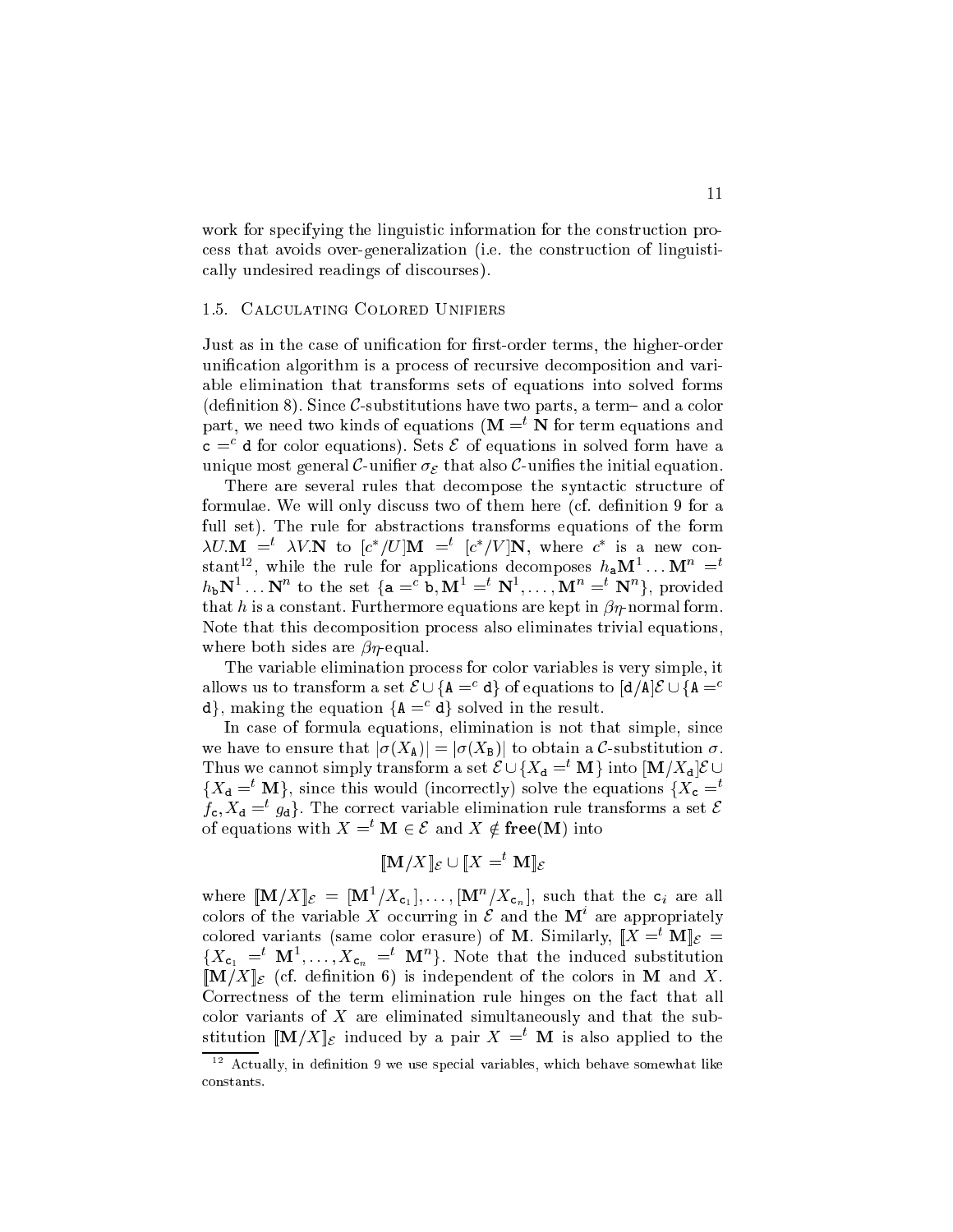pair itself. Thus an unsolvable pair, such as  $A_a = c_b$  gives rise to the induced substitution  $|c_{a}/A_{a}|$  and leads to the pair  $c_{a} = c_{b}$ , where the decomposition rule can detect a color clash.

It would be convenient, if the transformations described so far, were sufficient for transforming all unifiable sets of equations into solved form and thus finding all unifiers. But, due to the presence of function variables, systematic application can terminate with equations of the form  $A_c M^{\dagger}$ ...  $M^{\dagger} \equiv^{\circ} n_d N^{\dagger}$ ...  $N^{\dagger}$ .

The standard solution (due to Gérard Huet, cf. [32] for an introduction) for finding a complete set of solutions in this so-called  $flex/rigid$ situation is to substitute a term for X of type  $\delta$  that will enable decomposition to be applicable afterwards: a so-called general bindings (definition 10) of the following form:

$$
\mathcal{G}_{\delta}^{h} = \lambda Z^{\alpha_1} \dots Z^{\alpha_n} \otimes (H^1 \overline{Z}) \dots (H^m \overline{Z})
$$

where

- $-\delta = \overline{\beta_n} \to \alpha$  and @ has type  $\overline{\gamma_m} \to \alpha$
- one of the following holds:
	- $\bullet$   $\omega = \Delta^{-1}$  and  $\alpha_j = \gamma_m \rightarrow \alpha$  for some  $j \geq n$ , then  $n = j$  and we call  $\mathcal{G}_{\delta}^s$  a **projection binding** or
	- $\mathcal{Q} = \mathbf{S}$  for some constant or free variable **S** of type  $\overline{\gamma_m} \to \alpha$ , then  $n = \mathbf{s}$  and we can  $\mathcal{G}_{\delta}^{\pi}$  an imitation binding.
- $-$  the H are new variables of type  $p_n \to \gamma_i$ ,

We can actually use  $\text{colors}^{13}$  to get a better understanding of the situation. Interefore consider the unification problem of  $A_d a_c = a_d$ , for the imitation solution  $(\lambda Z.a_{d})$  we "imitate" the right hand side, so the color on a must be **d**. For the projection solution we instantiate  $(\lambda Z.Z)$ for X and obtain  $(\lambda Z.Z)a_{\rm c}$ , which  $\beta$ -reduces to  $a_{\rm c}$ . We see that this "lifts" the constant  $a_c$  from the argument position to the top. Incidentally, the projection is only a  $C$ -unifier of our colored example, if the color constants c and d are identical. However for calculating solutions for flex/rigid pairs, we do not need colors, since the color erasure of the instan
e is determined by the general bindings and the olor annotations are added by the indu
ed substitution. Thus the general rule for  $flex/rigid$  equations (definition 11) transforms equations of the form

$$
\mathcal{E} \wedge X_{\mathsf{c}}^{\alpha} \mathbf{M}^1 \dots \mathbf{M}^n =^t h_{\mathsf{d}} \mathbf{N}^1 \dots \mathbf{N}^m
$$

This is another (didactic) application of higher-order colored unification, where we use colors to distinguish different symbol occurrences.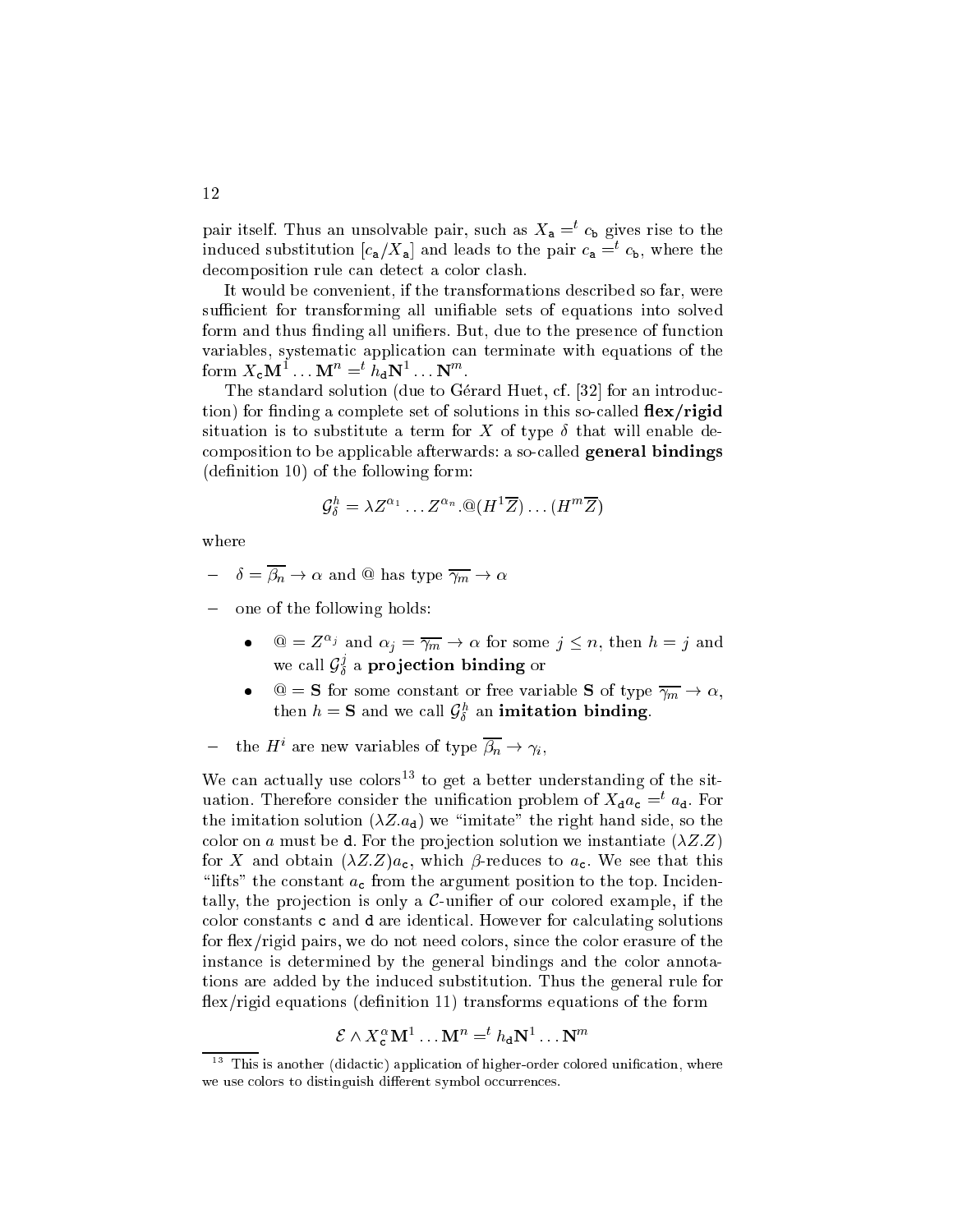into

$$
\mathcal{E} \wedge X_{\mathbf{c}} \mathbf{M}^1 \dots \mathbf{M}^n =^t h_{\mathbf{d}} \mathbf{N}^1 \dots \mathbf{N}^m \wedge X_{\mathbf{c}} =^t \mathcal{G}_{\alpha}^h
$$

with immediate variable elimination of the new equation.

Finally we are left with the only remaining case, where the heads of both sides of the equation are free variables the so-called  $\text{flex}/\text{flex}$  case. The solution of this case is either to project, as in the flex/rigid case or to "guess" (computationally: to search for) the right head for the equation and bind the head variable to the appropriate imitation binding. Clearly this need for guessing the right head leads to a ombinatory explosion of the search space, which makes higher-order (colored) unification computationally infeasible. Fortunately, most applications do not need full higher-order unification:

- For theorem proving purposes it is often only important to know about the existence of any unifier. In the case of classical higherorder unification it is therefore sufficient to consider flex/flex pairs as solved, since they are guaranteed to have unifiers (cf. section 3.3). In the colored case, this is no longer the case, i.e. there are  $flex/flex$ unification problems that do not have unifiers. We identify a necessary and sufficient condition (the absence of so-called flexible chains (cf. definition 12)) and specialize the unification algorithm accordingly (definition 16).
- In the linguistic applications, sketched in section 1.4, formulae belong to very restricted syntactic subclasses, for which much better results are known (for classical higher-order unification). In particular, the fact that free variables only occur on the left hand side of the equations reduces the problem of finding solutions to the so-called **higher-order matching** problem, of which decidability has been proven for the subclass of third-order formulae [9]  $($ see  $[30, 29]$  for other tractable fragments). This class, (intuitively allowing one only to nest functions as arguments up to depth three) overs all examples studied so far.

Before we discuss the applications, let us fortify our intuition about calculating higher-order colored unifiers for the following problem which aroused in our lemma speculation example in section 1.2.

$$
F_{\mathsf{g}}(\operatorname{rev}_{\mathsf{w}}(u_{\mathsf{w}}), h_{\mathsf{g}}, v_{\mathsf{g}}) =^{\operatorname{t}} \operatorname{app}_{\mathsf{g}}(\operatorname{rev}_{\mathsf{B}}(Y_{\mathsf{A}}), \operatorname{cons}_{\mathsf{g}}(X_{\mathsf{g}}, \operatorname{nil}_{\mathsf{g}}))
$$
(27)

Since  $F$  is a function variable, we are in a flex/rigid situation, and have the possibilities of projection and imitation. There are three possible projections,  $(\lambda UVW, U)$ ,  $(\lambda UVW, V)$ ,  $(\lambda UVW, W)$ , which all lead to immediate failure, since they project up the rigid subterms  $rev_{w}(u_{w}), h_{g}$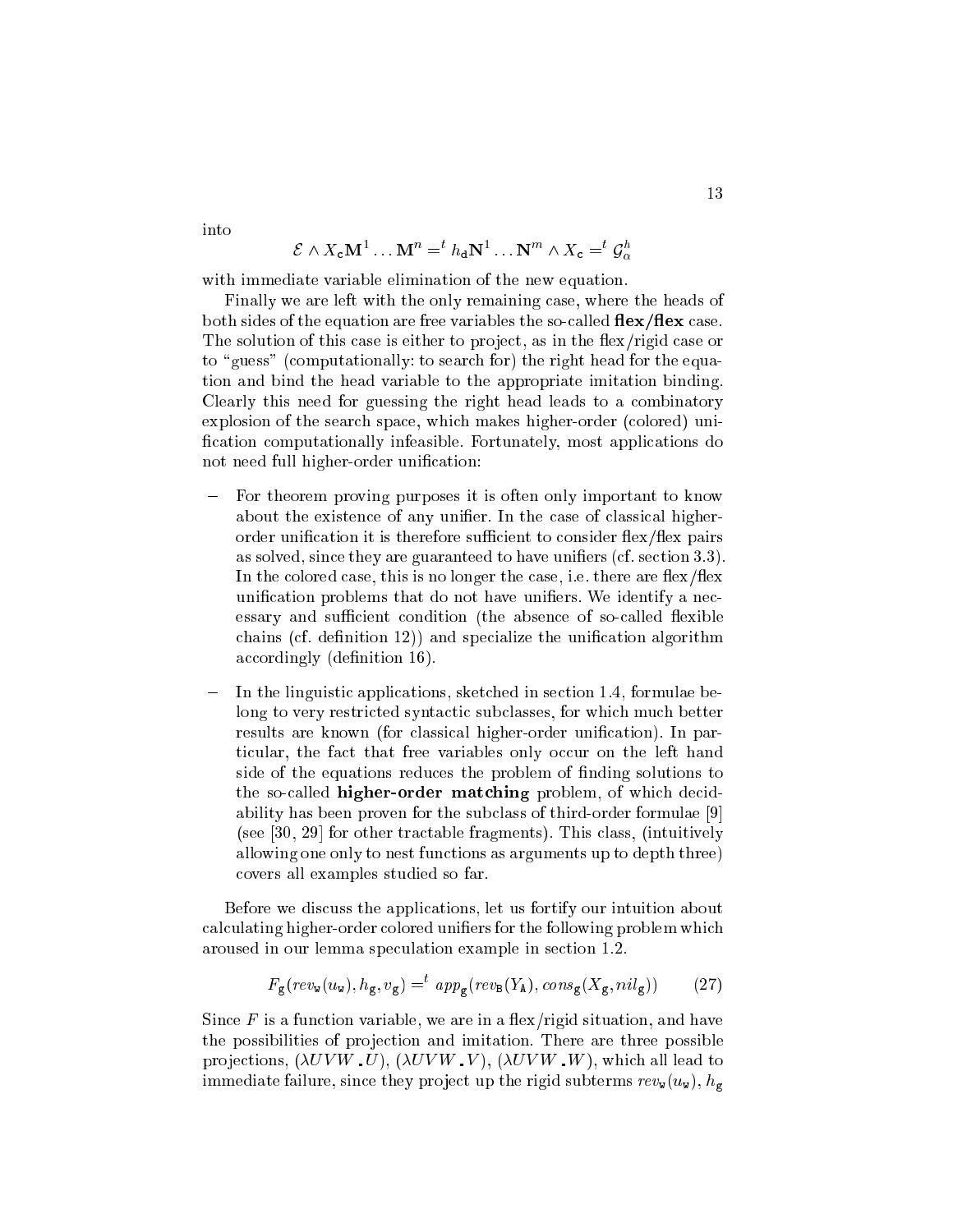or  $v_{\rm g}$ , which would clash with the head  $app_{\rm g}$  of the right hand side. So we only have the imitation binding  $\mathbf{B} := \lambda UVW$  app $(H(U, V, W), K(U, V, W))$ for F. Binding F to that (i.e. applying the induced C-substitution  $[\mathbf{B}/F]_{\mathbf{g}} = [(\lambda UVW \cdot app_{\mathbf{g}}(H_{\mathbf{g}}(U, V, W), K_{\mathbf{g}}(U, V, W))/F_{\mathbf{g}})])$  and decomposing the instantiated problem, we are left with the equations

$$
H_{\mathsf{g}}(rev_{\mathsf{w}}(u_{\mathsf{w}}), h_{\mathsf{g}}, v_{\mathsf{g}}) =t rev_{\mathsf{B}}(Y_{\mathsf{A}})
$$
  

$$
K_{\mathsf{g}}(rev_{\mathsf{w}}(u_{\mathsf{w}}), h_{\mathsf{g}}, v_{\mathsf{g}}) =t cons_{\mathsf{g}}(X_{\mathsf{g}}, nil_{\mathsf{g}}).
$$

Choosing<sup>14</sup> the imitation  $\lambda UVW$  cons<sub>g</sub>( $M_g(U, V, W)$ ,  $N_g(U, V, W)$ ) for  $K_{\rm g}$  and the 1-projection binding ( $\lambda UVW$  U) for  $H_{\rm g}$  we obtain

$$
rev_{\mathbf{w}}(u_{\mathbf{w}}) = t - rev_{\mathbf{B}}(Y_{\mathbf{A}})
$$
  

$$
cons_{\mathbf{g}}(M_{\mathbf{g}}(rev_{\mathbf{w}}(u_{\mathbf{w}}), h_{\mathbf{g}}, v_{\mathbf{g}}), N_{\mathbf{g}}(rev_{\mathbf{w}}(u_{\mathbf{w}}), h_{\mathbf{g}}, v_{\mathbf{g}})) = t - cons_{\mathbf{g}}(X_{\mathbf{g}}, nil_{\mathbf{g}})
$$

We can decompose again and obtain

$$
\begin{array}{rcl}\n\mathbf{A} & =^c \quad \mathbf{w} \\
u_{\mathbf{w}} & =^t \quad Y_{\mathbf{A}} \\
X_{\mathbf{g}} & =^t \quad M_{\mathbf{g}}(\text{rev}_{\mathbf{w}}(u_{\mathbf{w}}), h_{\mathbf{g}}, v_{\mathbf{g}}) \\
N_{\mathbf{g}}(\text{rev}_{\mathbf{w}}(u_{\mathbf{w}}), h_{\mathbf{g}}, v_{\mathbf{g}}) & =^t \quad \text{nil}_{\mathbf{g}}\n\end{array}
$$

The first two equations can directly be solved by eliminating **A** for **w** and  $Y_{\rm A}$  (which is actually  $Y_{\rm w}$  after the previous elimination) for  $u_{\rm w}$ . The third equation cannot be solved this way, since  $M_{\rm g}(rev_{\rm w}(u_{\rm w}), h_{\rm g}, v_{\rm g})$  is not gmonochrome, so we choose the 2-projection binding<sup>15</sup>  $\lambda U \overline{V} \overline{W}$ .  $V$  for  $X_c$ and solve the fourth equation with the imitation binding  $\lambda UVW$  nil<sub>g</sub> and for  $N_{\rm g}$ . Eliminating these bindings allows us to simplify the equations to the trivial set  $n_g = n_g$  and  $n u_g = n u_g$ . Thus one final solution of the unification problem is

$$
[\lambda UVW \cdot app_{\mathbf{g}}(U, cons_{\mathbf{g}}(V, nil_{\mathbf{g}}))/F_{\mathbf{g}}], [u_{\mathbf{w}}/Y_{\mathbf{A}}], [h_{\mathbf{g}}/X_{\mathbf{g}}]
$$

We have indicated the choice points for the other solutions in the footnotes.

The 2-projection bindings for  $H$  and  $K$  are impossible for type reasons and all projection bindings but the 1-projection binding for  $H$  lead to immediate subsequent lash. The imitation binding for <sup>H</sup> leads to a solution U V W APPG(VINS) TALLY) \* J / Y / / J PH AND IS NOT THAT IS NOT THAT IS NOT THAT IS NOT WANTED IN OUR MANAGEMENT tivating example, so we will not pursue it here.

The imitation binding  $\lambda UV W$   $Q_g$  (Q a new variable) would also have worked.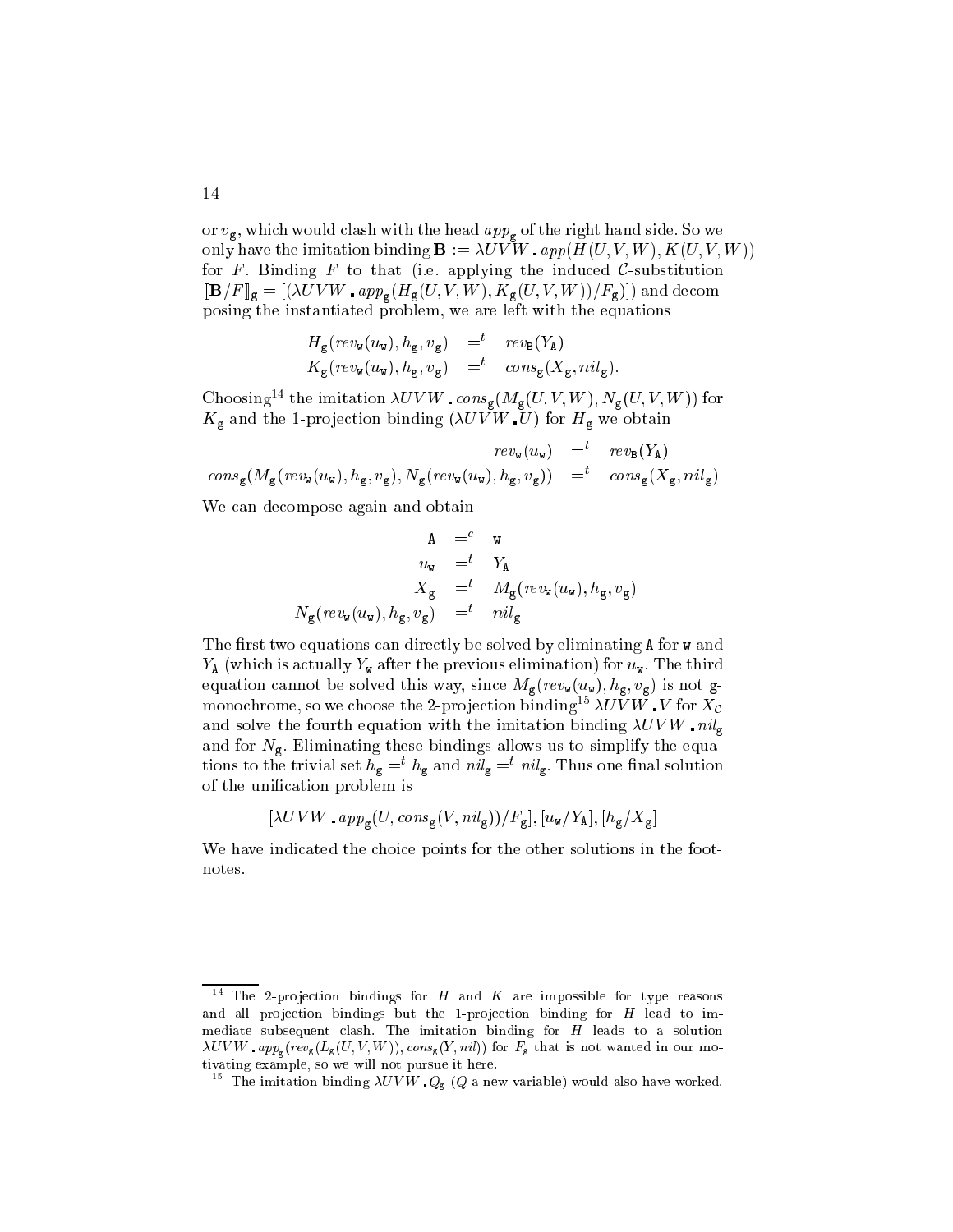## 2. The Colored  $\lambda$ -Calculus

In this section, we make the intuitive concepts introduced above formal by extending the simply typed  $\lambda$ -Calculus (see [18] for an introduction) with a concept of color annotations for constant and variable occurrences.

The set  $\mathcal T$  of types is generated from a set  $\mathcal B\mathcal T$  of **base types** by function type construction  $(\alpha \to \beta)$ . We write  $\overline{\beta_n} \to \alpha$  for the type  $\beta_1 \to \ldots \to \beta_n \to \alpha$  of *n*-ary functions.

The set of colors is built up from **color constants** ( $C = \{a, b, ...\}$ ) and color variables  $(\mathcal{X} = \{A, B, \ldots\})$ . Whenever colors are irrelevant, we simply omit them. Colors are indicated by subscripts labeling symbol occurrences.

The definition of well-formed formulae differs from the standard one in the treatment of bound variables, whi
h do not arry olor annotations in the colored  $\lambda$ -calculus. Therefore we provide a separate class of variables for them. Concretely, we fix

- $\sim$  signature  $\sim$  signature  $\sim$  $\bigcup_{\alpha\in\mathcal{T}}\Sigma^\alpha$  of **constant** symbols (we will use lowerase letters for these)
- $\sim$  countably infinite sets  $V^{\perp}$  of (free) variables for each type  $\alpha \in V$ (we will use the upper-case letters X, Y, F, G, H and  $\mathcal{V} := \bigcup_{\alpha \in \mathcal{T}} \mathcal{V}^{\alpha}$ )
- $\sim$  countably infinite sets  $LV^{\perp}$  of **local variables** for each type  $\alpha \in V$ (we will use the upper-case letters U, V, W, Z for these and  $\mathcal{L}V :=$  $\bigcup_{\alpha \in \mathcal{T}} \mathcal{L} \mathcal{V}^\alpha)$
- sets  $C$  of color constants and  $X$  of color variables.

Atomic occurrences of symbols in well-formed formulae can have a color annotation, therefore we fix the notation  $\Sigma_{\mathcal{Z}}$  for the set  $\{c_{a} | c \in$  $\Sigma, \mathbf{a} \in \mathcal{Z}$  for some subset  $\mathcal{Z} \subset \mathcal{C} \cup \mathcal{X}$ , and analogously for  $\mathcal{V}_{\mathcal{Z}}$ .

DEFINITION 1. (Well-Formed Formulae). For each  $\alpha \in \mathcal{T}$  we inductively define the set  $\mathit{wff}_{\alpha}(\Sigma)$  of well-formed formulae of type  $\alpha$ by

- if 
$$
\mathbf{S} \in \Sigma^{\alpha}_{\mathcal{Z}} \cup \mathcal{V}^{\alpha}_{\mathcal{Z}} \cup \mathcal{L} \mathcal{V}^{\alpha}
$$
, then  $\mathbf{S} \in \mathit{wff}_{\alpha}(\Sigma)$ ,

- if  $\mathbf{A} \in \mathit{wf}_{\beta \to \alpha}(\Sigma)$  and  $\mathbf{B} \in \mathit{wf}_{\beta}(\Sigma)$ , then  $\mathbf{AB} \in \mathit{wf}_{\alpha}(\Sigma)$ , and

 $-$  if  $A \in w_{J\!J\alpha}(\Sigma)$  and  $Z \in L^p$ , then  $(\lambda Z \cdot A) \in w_{J\!J\beta \rightarrow \alpha}(\Sigma)$ . Just as in the standard  $\lambda$ -calculus, we will call any occurrence of the local variable Z in  $\lambda Z$ . A bound.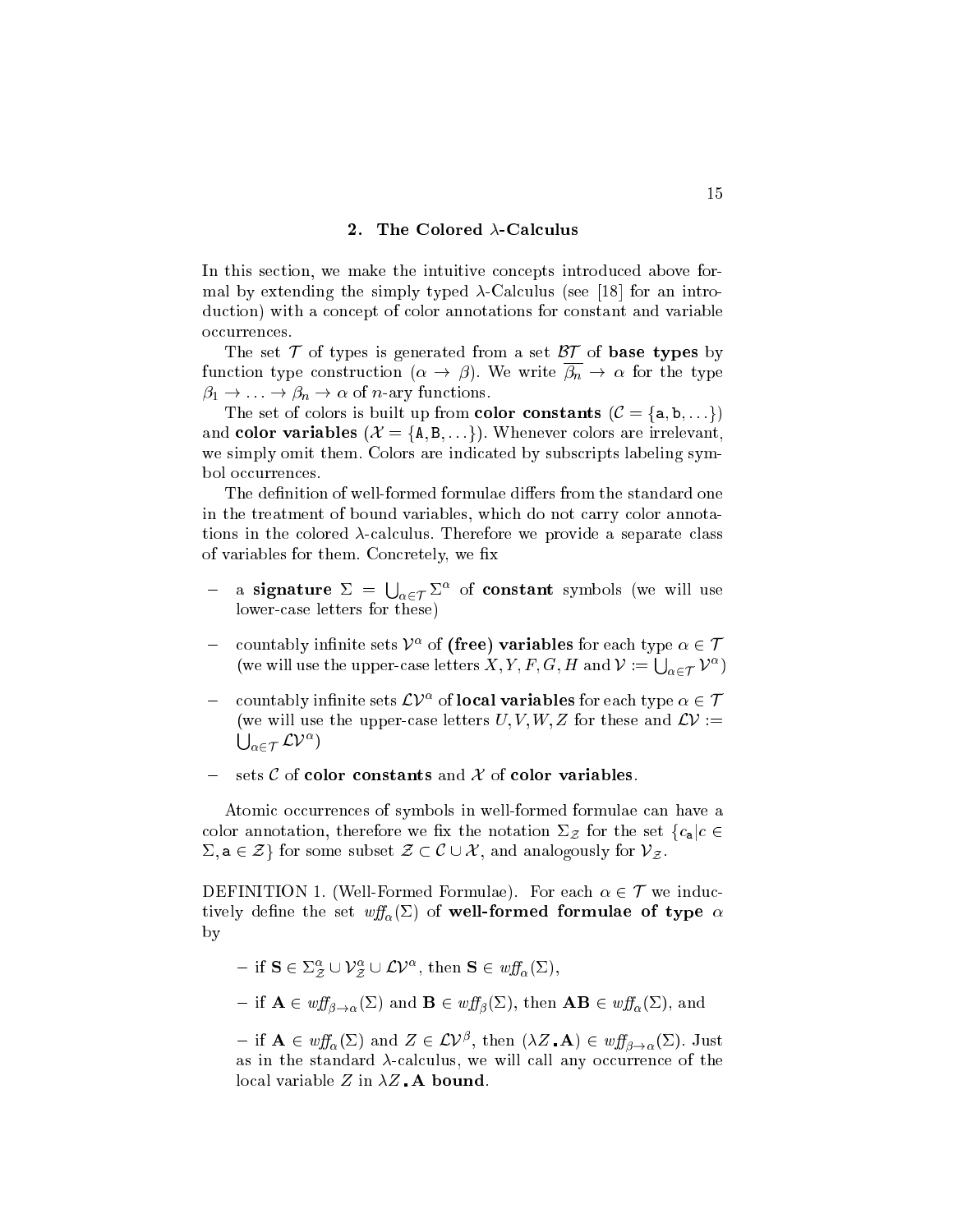We call formulae of the form **AB applications**, and formulae of the form  $\lambda Z_{\alpha}$ . A abstractions. Finally, we call a formula A proper, iff all occurrences of local variables in  $A$  are bound, we will denote the set of proper well-formed formulae of type  $\alpha$  with  $\text{p wff}_{\alpha}(\Sigma)$ .

Note that with this definition the notion of free variables coincides with the standard one in the ase of proper formulae. We will write  $free(A)$  for the set of (color and term) variables in A. As in first-order logi the names of bound variables have no meaning at all, thus we onsider alphabeti variants as identi
al and use a notion of substitution that systemati
ally renames bound variables in order to avoid variable apture.

EXAMPLE 1.  $F_{\mathbf{A}}(s_{\mathbf{d}}(a_{\mathbf{c}}))$ ,  $\lambda Z \cdot s_{\mathbf{d}}(Z)$  are examples of colored  $\lambda$ -terms while  $\mathcal{Q}$  is not have not have not have not have not have not have not have not have not have not have no

DEFINITION 2. We will first define a function  $\mathcal{C}_{\in}$ , where  $\mathcal{C}_{\in}(\mathbf{S}, \mathbf{B})$  is the set of the color annotations of all occurrences of the symbol S in the proper formula **B**, which we also define inductively:  $\mathcal{C}_{\epsilon}(\mathbf{S}_{a}, \mathbf{S}_{a}) = \{a\}$ for symbols,  $\mathcal{C}_{\in}$  (**S**, **AB**) =  $\mathcal{C}_{\in}$  (**S**, **A**)  $\cup$   $\mathcal{C}_{\in}$  (**S**, **B**) for applications and finally  $\mathcal{C}_{\in}(\mathbf{S}, \lambda Z \cdot \mathbf{A}) = \mathcal{C}_{\in}(\mathbf{S}, \mathbf{A})$ . We will call a formula  $\mathbf{A} \in \text{rwff}(\Sigma)$ 

- flexible, iff  $\mathcal{C}_{\in}(\mathbf{S}, \mathbf{A}) \subseteq \mathcal{X}$  for all symbols  $\mathbf{S} \in \mathcal{V} \cup \Sigma$ ,
- rigid, iff  $\mathcal{C}_{\in}(S, A) \subseteq \mathcal{C}$  for all  $S \in \mathcal{V} \cup \Sigma$ ,
- a-monochrome, iff there is a single color constant a, such that  $\mathcal{C}_{\in}(\mathbf{S}, \mathbf{A}) = \{\mathbf{a}\}\$ for all  $\mathbf{S} \in \mathcal{V} \cup \Sigma$ , and
- $\blacksquare$  flexichrome, iff A is flexible and any color variable occurs at most once in **A**.

Finally, we call a formula  $A$  compatible with a color  $a$ , iff either  $a$  is a olor variable or A is a-mono
hrome.

Clearly the colors annotating the atoms do not affect  $\beta\eta$ -convertibility, since bound variables are not colored. Therefore,

$$
(\lambda Z \cdot \mathbf{C}) \mathbf{D} \longrightarrow_{\beta} [\mathbf{D}/Z] \mathbf{C} \quad \text{and} \quad (\lambda Z \cdot \mathbf{A}Z) \longrightarrow_{\eta} \mathbf{A} \tag{28}
$$

where the local variable  $Z$  does not occur not freely in  $A$ . Since bound variables do not arrry olor information and onsequently there are no restrictions on  $\beta$ -redexes or the substitution in  $\beta$ -reduction, we can lift all the known theoretical results to the colored calculus. In particular, we know that  $\beta\eta$ -reduction always terminates producing unique  $\beta\eta$ normal forms and that  $\beta\eta$ -equality can be decided by reducing to  $\beta\eta$ normal form and omparing for alphabeti equality. Based on this, we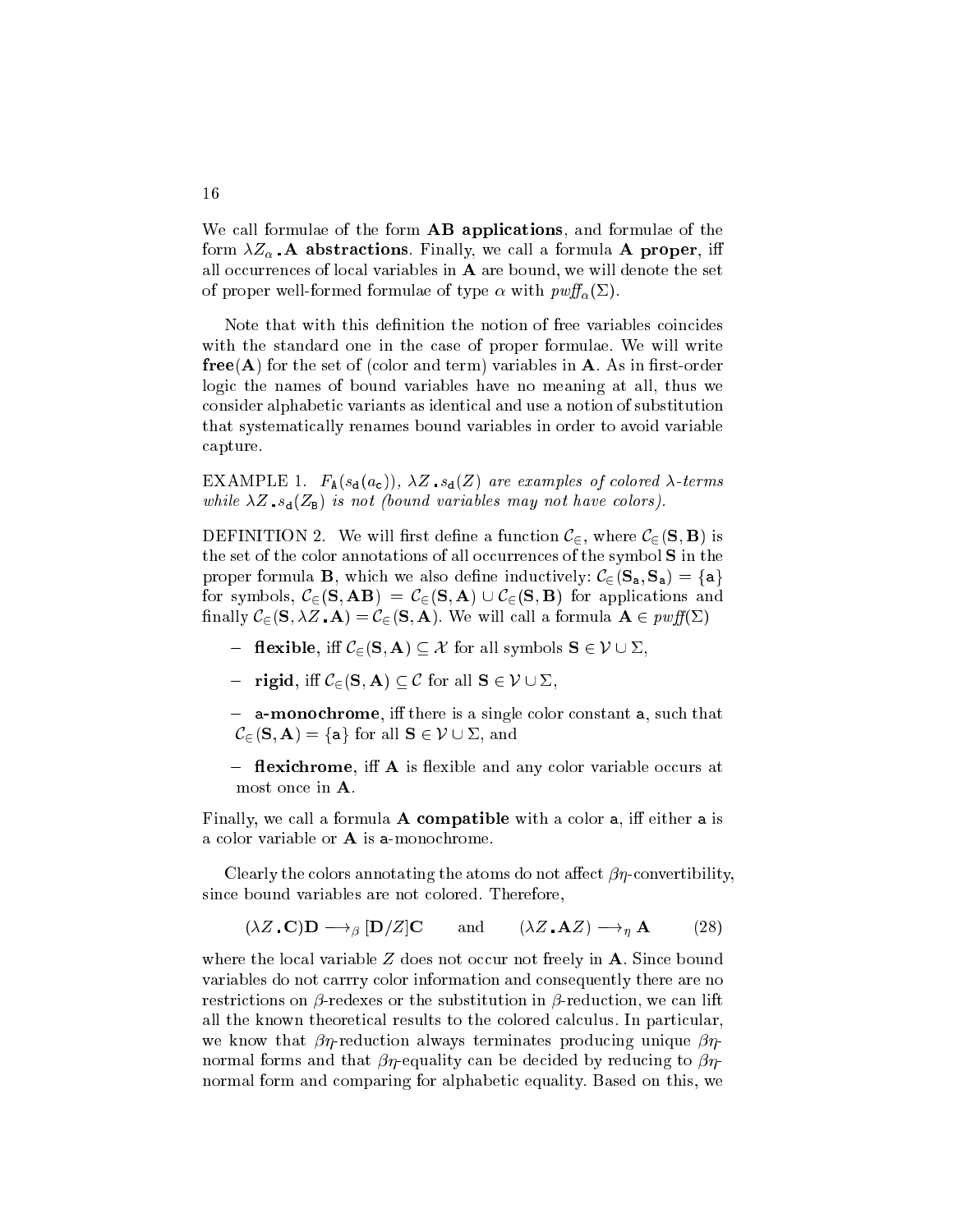can use the traditional versions of (long)  $\beta\eta$  normal forms and (long) head normal forms.

To make arguments like the above more formal, we define the erasure of a colored formula, as a simply typed  $\lambda$ -term, which we obtain erasing all olor-information:

DEFINITION 3. (Erasure). The **erasure** of colored  $\lambda$ -terms to simply typed  $\lambda$  terms is defined by:

$$
-|\mathbf{S}_a| = \mathbf{S} \text{ if } \mathbf{S} \in \Sigma \cup \mathcal{V} \text{ and } \mathbf{a} \in \mathcal{C} \cup \mathcal{X},
$$

 $\vert X \vert = X$  if  $X \in \mathcal{LV}$ ,

$$
- \, |(\mathbf{A}\mathbf{B})| = (|\mathbf{A}||\mathbf{B}|), \text{ and}
$$

$$
- |(\lambda Z \cdot \mathbf{A})| = \lambda Z \cdot |\mathbf{A}|.
$$

We call any colored formulae **A** and **B** variants, if  $|A| = |B|$ 

We now have the tools for defining  $\mathcal{C}$ -substitutions, a specialization of well-typed substitutions that preserves syntactic color information, such as the skeleton (cf. section 4).

DEFINITION 4. (C-Substitution). Let  $\mathcal{Z} \subseteq \mathcal{X}$  and  $\mathcal{W} \subseteq \mathcal{C} \cup \mathcal{X}$  be two finite, disjoint sets of colors, then a C-substitution  $\sigma$  is a pair  $(\sigma, \sigma)$ , where  $\sigma$  is a type-preserving mapping  $\nu_{\mathcal{W}} \to \nu_{\mathcal{W}}$  and  $\sigma$ :  $\mathcal{Z} \rightarrow VV$  such that the **domain Dom**( $\sigma$ ) = **Dom**( $\sigma$ )  $\cup$  **Dom**( $\sigma$ ) of  $\sigma$  with **Dom**  $(\sigma)$ :  $= \{A_a \in V_{\mathcal{Z}} | \sigma^*(A_a) \neq A_a\}$  and **Dom**  $(\sigma)$ :  $= \{A \in V_{\mathcal{Z}} | \sigma^*(A_a) \neq A_a\}$  $\mathcal{Z}[\sigma](A) \neq A$ , is nime. Furthermore, we assume that

- if  $a \in \mathcal{C}$ , then  $\sigma(X_a)$  must be a-monochrome for any variable  $\Lambda_a \in \mathbf{Dom}(\sigma)$ , and

 $= |\sigma(\Lambda_a)| = |\sigma(\Lambda_b)|$  for all  $\Lambda_a, \Lambda_b \in \textbf{Dom}(\sigma)$ .

Note that lo
al variables an never appear in the odomain of the term substitution, sin
e we have restri
ted that to proper formulae.

REMARK 1. Note that the second condition in the definition of  $C$ substitutions (instan
es of variants are variants) holds in general as <sup>a</sup> simple indu
tion on the stru
ture shows: If is <sup>a</sup> <sup>C</sup>-substitution and A and B are variants, then the pool and the post then the variants.

A C-substitution  $\theta$  has to obey the dependencies between different variables. Instantiating  $X_a$  and  $X_b$  we have to take care that  $|\theta(X_a)| =$  $|\theta(X_{\rm b})|$ . Hence, if the unification process instantiates  $X_{\rm a}$  with a formula  ${\bf A},$  we also have to instantiate  $A_{\rm b}$  with suitable formula  ${\bf A}$  in order to satisfy the conditions for  $C$ -substitutions in definition 4. In particular we have to guarantee that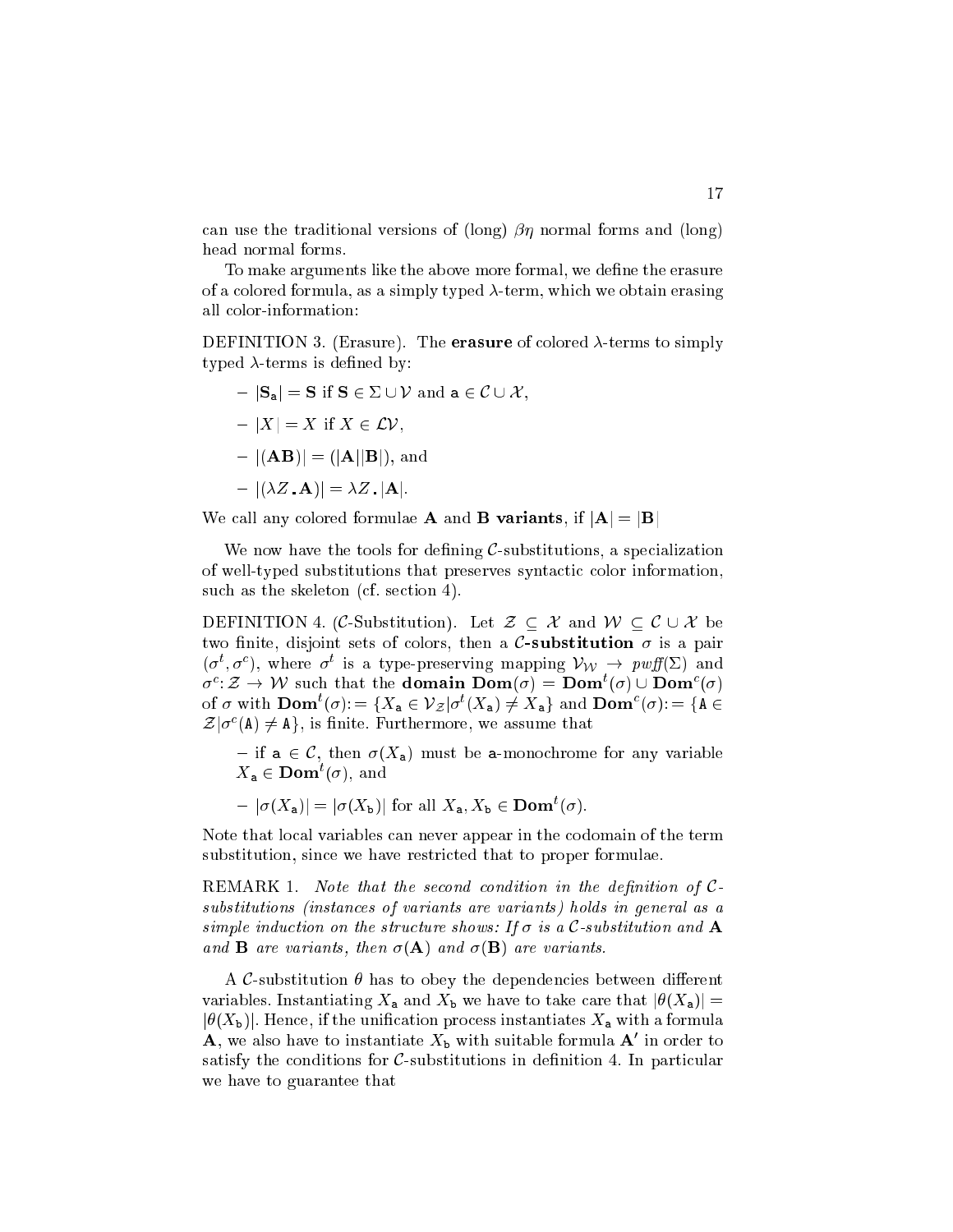- $= |A| = |A|$  and
- $=$   $|\mathbf{A}/A_{\mathsf{b}}|$  is a C-substitution.

If  $b \in C$ , then there is a unique solution for  $A$  which we call a bmonochrome variant of  $A$ . Intuitively we can obtain  $A$  from  $A$  by re-dyeing all colors and color-variables to b. In case  $b \in \mathcal{X}$  the color annotations in  ${\bf A}$  are not restricted, so we only require  $|{\bf A}|=|{\bf A}|$  . Thus we need some "most general schema" which can be instantiated to any possible **A**. We call these schemata **nexichrome variants** and obtain a flexichrome variant for **A** by replacing each color or color-variable in A by distinct new color-variables.

DEFINITION 5. (a-Chrome Variant).  $\frac{1}{2}$  =  $\frac{1}{2}$  pw  $\frac{1}{2}$   $\frac{1}{2}$   $\frac{1}{2}$   $\frac{1}{2}$   $\frac{1}{2}$   $\frac{1}{2}$   $\frac{1}{2}$   $\frac{1}{2}$   $\frac{1}{2}$   $\frac{1}{2}$   $\frac{1}{2}$   $\frac{1}{2}$   $\frac{1}{2}$   $\frac{1}{2}$   $\frac{1}{2}$   $\frac{1}{2}$   $\frac{1}{2}$   $\frac{1}{2}$   $\frac{1}{2}$   $\frac{1}{$ 

- flexichrome variant of A, iff B is flexichrome and  $|A| = |B|$ ,
- c-monochrome variant of A, iff B is c-monochrome and  $|\mathbf{A}| = |\mathbf{B}|,$

- b-chrome variant of A, iff

- $\mathbf{b} \in \mathcal{X}$  and  $\mathbf{B}$  is a flexichrome variant of  $\mathbf{A}$  or
- $\mathbf{b} \in \mathcal{C}$  and  $\mathbf{B}$  is a  $\mathbf{b}$ -monochrome variant of  $\mathbf{A}$

Note that a-mono
hrome variants are uniquely determined, sin
e we can obtain them by replacing each color and color-variable by a.

EXAMPLE 2.  $s_A(X_B)$  is a flexichrome variant of  $s_d(X_c)$ , and  $\lambda Z$ ,  $s_A(s_B Z)$ one of Z), and Z), and Z safety and Z safety and Z safety and Z safety and Z safety and Z safety and Z safety more, the formulae s
(X
) and Z s
(s
Z) are hrome variants of  $s_{d}X_{A}$  and  $\lambda Z$   $s_{d}(s_{c}Z)$  respectively.

LEMMA 1. If a formula **A** is compatible with some color  $a \in \mathcal{C} \cup \mathcal{X}$ , then there is an an annually continued as a particle with the substitution  $\mathbb{P}^1$  and a  $\cdots$   $\cdots$   $\cdots$   $\cdots$ 

Proof. If a is a olor variable, then by a simple indu
tion on the structure of  $A$ , we see that there is a flexichrome variant  $G$  of  $A$  and furthermore that we can chose  $\rho$  to be a color substitution that redyes the color variables of **G**. If  $a \in \mathcal{C}$ , then **A** must be a-monochrome by compatibility, and we can choose  $\mathbf{G} = \mathbf{A}$  and  $\rho$  to be the identity substitution.

18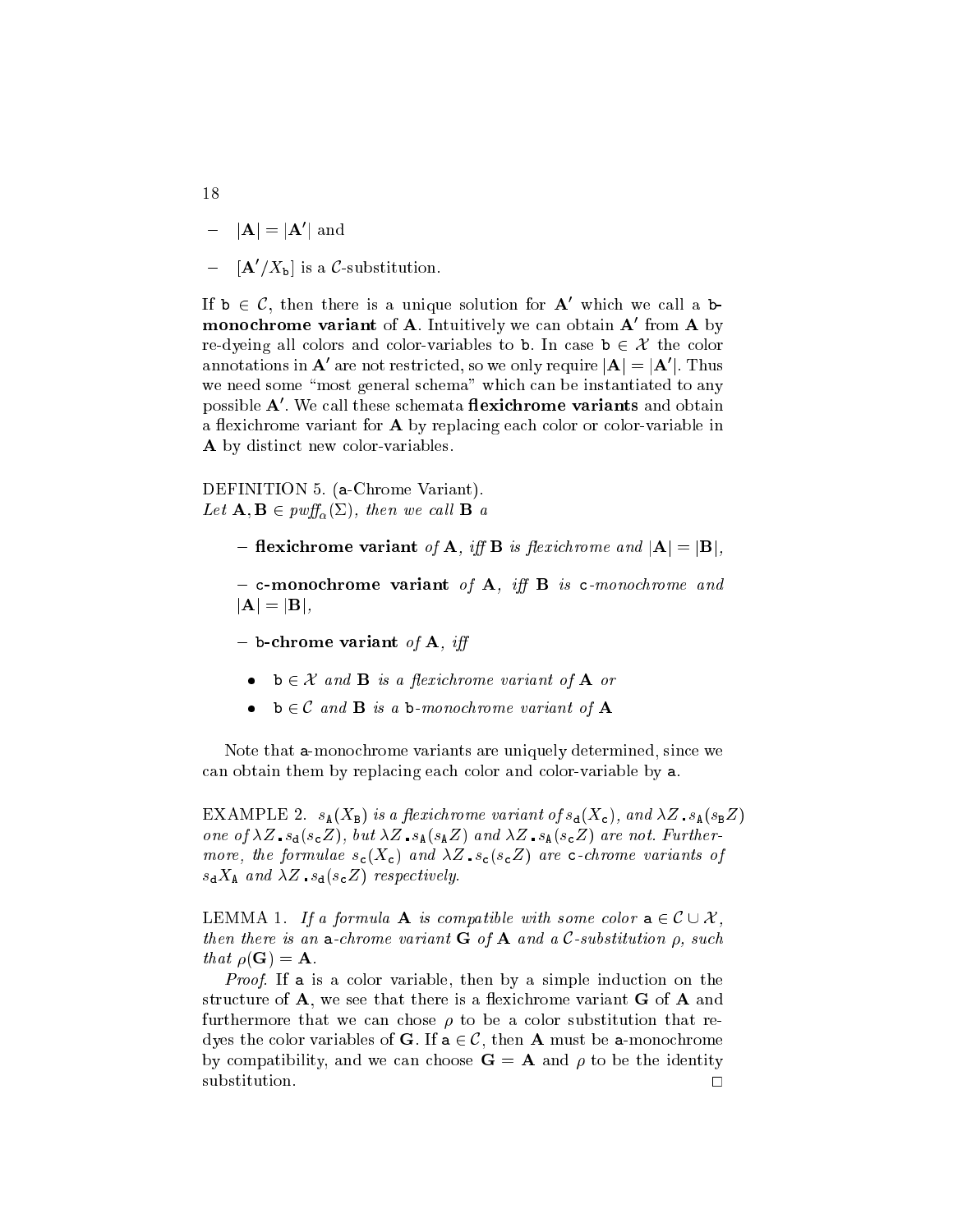DEFINITION 6. (Induced Z-Substitution). Let  $\mathbf{A} \in \text{rwff}_{\alpha}(\Sigma)$  be a proper formula,  $X \in \mathcal{V}_{\alpha}$ , and  $\mathcal{Z} \subseteq \mathcal{C} \cup \mathcal{X}$ , then we say that the  $\mathcal{Z}$ substitution

$$
[\![\mathbf{A}/X]\!]_{\mathcal{Z}} = \{ [\mathbf{A}^{\mathbf{a}}/X_{\mathbf{a}}] | \mathbf{a} \in \mathcal{Z} \}
$$

is induced by  $|A/A|$  in for all  $a \in \mathcal{Z}$ , the term  $A^-$  is the a-chrome variant of **A**. Note that  $\llbracket \mathbf{A}/X \rrbracket_{\mathcal{Z}}$  is a C-substitution that has finite support whenever  $\mathcal Z$  is finite. Furthermore it is unique up to the choice of new color variants in the flexichrome variants of A. Since the induced  $Z$ -substitution only depends on the erasures of **A** and X, we will also use it for un
olored formulae.

The significance of the induced  $\mathcal{Z}$ -substitutions is that for any  $\mathcal{C}$ substitution  $\sigma$  with  $\text{Dom}(\sigma) = \{X\}_{\mathcal{Z}}$ , we have  $\sigma = [|\sigma(X)|/X]_{\mathcal{Z}}$ . In other words, the well-formedness conditions for  $C$ -substitutions ensure, that the  $X_{\mathcal{Z}}$ -part of a substitution can be induced from the erasure alone. In the unification we will use the fact that if we know the structure of the color erasure of a general binding, then we can already fix the <sup>X</sup> part of the solution.

EXAMPLE 3. Let 
$$
Z = \{a, b, A\}
$$
 and  $\mathbf{A} = f_c(g(X_a))$ , then  
\n
$$
[\mathbf{A}/X]_Z = [f_a(g_a(X_a))/X_a], [f_b(g_b(X_b))/X_b], [f_c(g_b(X_E))/X_A]
$$

## 3. Unification

The central data structure for higher-order unification is that of unification problems, i.e. sets of pairs  $\mathbf{A} =$ <sup>t</sup> **B** of formulae with coinciding types and pairs of colors  $a = b$ . We will represent these sets as conjunctions and write  $\equiv$ , if it is irrelevant whether we mean  $=$  or  $=$   $\infty$ . Note that we do not restrict ourselves to proper unification problems in this paper (we will call a unification problem proper iff all of the formulae occurring in it are).

DEFINITION *(*, (C-Uniner). We can a C-substitution  $\sigma = (\sigma^*, \sigma^*)$  a  $\mathcal{C}$ -unifier of a unification problem

$$
\mathcal{E} = \mathbf{A}^1 =^t \mathbf{B}^1 \wedge \ldots \wedge \mathbf{A}^n =^t \mathbf{B}^n \wedge \mathbf{a}^1 =^c \mathbf{b}^1 \wedge \ldots \wedge \mathbf{a}^m =^c \mathbf{b}^m
$$

iff

$$
- \theta^t (\mathbf{A}^i) =_{\beta \eta} \theta^t (\mathbf{B}^i) \text{ for all } 1 \le i \le n \text{ and}
$$

$$
- \theta^c (\mathbf{a}^i) = \theta^c (\mathbf{b}^i) \text{ for all } 1 \le i \le m
$$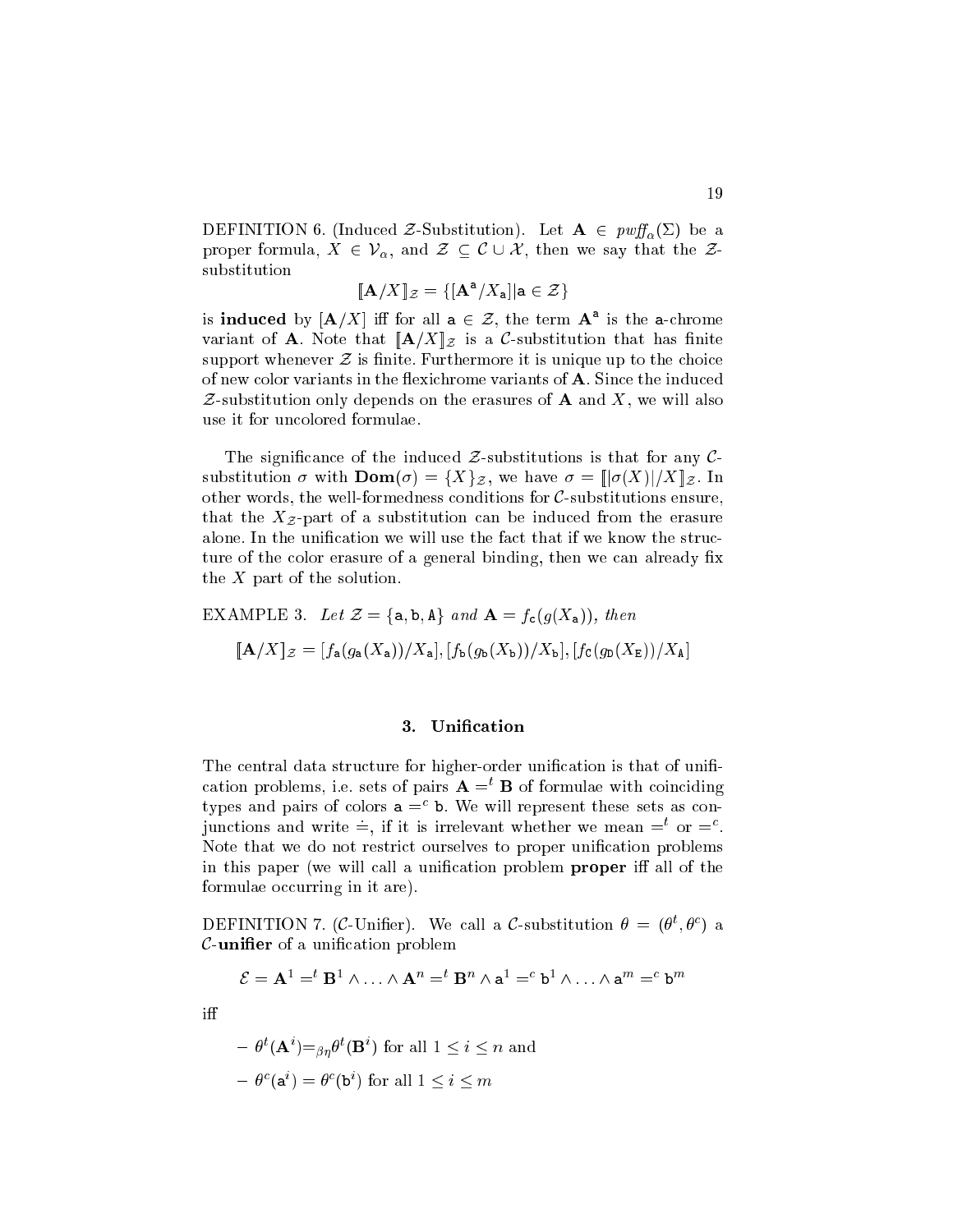and we will denote the set of C-unifiers of  $\mathcal E$  with  $\mathbf U(\mathcal E)$ .

For a set  $W \subseteq V_{\mathcal{Z}} \cup \mathcal{X}$  of variables, we call C-substitutions  $\sigma$  and  $\rho$ equal on W (we denote that by  $\sigma = \rho[\mathcal{W}]$ ), iff for all  $X \in \mathcal{W}$   $\sigma(X) =$  $\rho(X)$ . We will use the obvious extension of this equality to  $\beta\eta$ -equality and to sets of equations, furthermore we will abbreviate  $\sigma = \rho[\mathbf{free}(\mathcal{E})]$ with  $\sigma = \rho[\mathcal{E}]$  for a unification problem  $\mathcal{E}$ .

We call a subset  $\Psi \subseteq \mathbf{U}(\mathcal{E})$  a complete set of C-unifiers of  $\mathcal{E}$ , iff for all  $\theta \in U(\mathcal{E})$  there is a  $\sigma \in \Psi$  that is more general than  $\theta$ , i.e. there is a C-substitution  $\rho$ , such that  $\sigma =_{\beta\eta}\rho \circ \theta[\mathcal{E}]$ . If the singleton set  $\{\sigma\}$  is a complete set of unifiers of  $\mathcal{E}$ , then we call  $\sigma$  a most general unifier for  $\mathcal{E}$ .

DEFINITION 8. (Solved Form). Let  $\mathcal{E} := \mathbf{A} = \mathbf{B} \wedge \mathcal{E}'$  be a unification problem, then we call the pair  $A = B$  solved in  $\mathcal{E}$ , iff either

- it is a term pair  $X_a =^t \mathbf{B}$  for some variable  $X \in \mathcal{V}$ , some proper formula **B** and some color  $\mathbf{a} \in \mathcal{C} \cup \mathcal{X}$  and

- $X_{\mathbf{a}} \notin \mathbf{free}(\mathbf{B})$  and
- If  $A_c \in \text{tree}(\mathcal{E})$  for some  $c \in \mathcal{Z}$ , then it occurs exactly as the left hand side of a pair  $X_c =^t \mathbf{C}$ , such that  $|\mathbf{B}| = |\mathbf{C}|$  and C is c-chrome, or

 $-$  it is a color pair  $A =$  b for some color variable  $A \in \mathcal{A}$ , such that  $A \neq D$  and  $A \notin \text{tree}(C)$ .

We say that  $\mathcal E$  is in solved form, iff all its pairs are solved in  $\mathcal E$ . Clearly, any proper  $\mathcal{C}$ -substitution

$$
\sigma = [\mathbf{A}^1 / X_{\mathbf{a}_1}^1], \ldots, [\mathbf{A}^n / X_{\mathbf{a}_n}^n], [\mathbf{a}_1 / \mathbf{A}_1], \ldots, [\mathbf{a}_m / \mathbf{A}_m]
$$

uniquely determines a solved unification problem

$$
\mathcal{E}_{\sigma} = X_{\mathbf{a}_1}^1 =^t \mathbf{A}^1 \wedge \ldots \wedge X_{\mathbf{a}_n}^n =^t \mathbf{A}^n \wedge \mathbf{A}_1 =^c \mathbf{a}_1 \wedge \mathbf{A}_m =^c \mathbf{a}_m
$$

in solved form. We will use  $\mathbb{A} = \mathbf{A}$  for  $\mathcal{L}[\mathbf{A}/X]$ , where  $\mathbb{A}/X$  is the induced substitution (cf. definition 6).

Conversely, the conditions on solved forms ensure that the corresponding substitutions are  $C$ -substitutions: The first condition ensures well-definedness (occurs-check), idempotence, and properness while the second ensures that  $\sigma_{\mathcal{E}}$  is a C-substitution.

20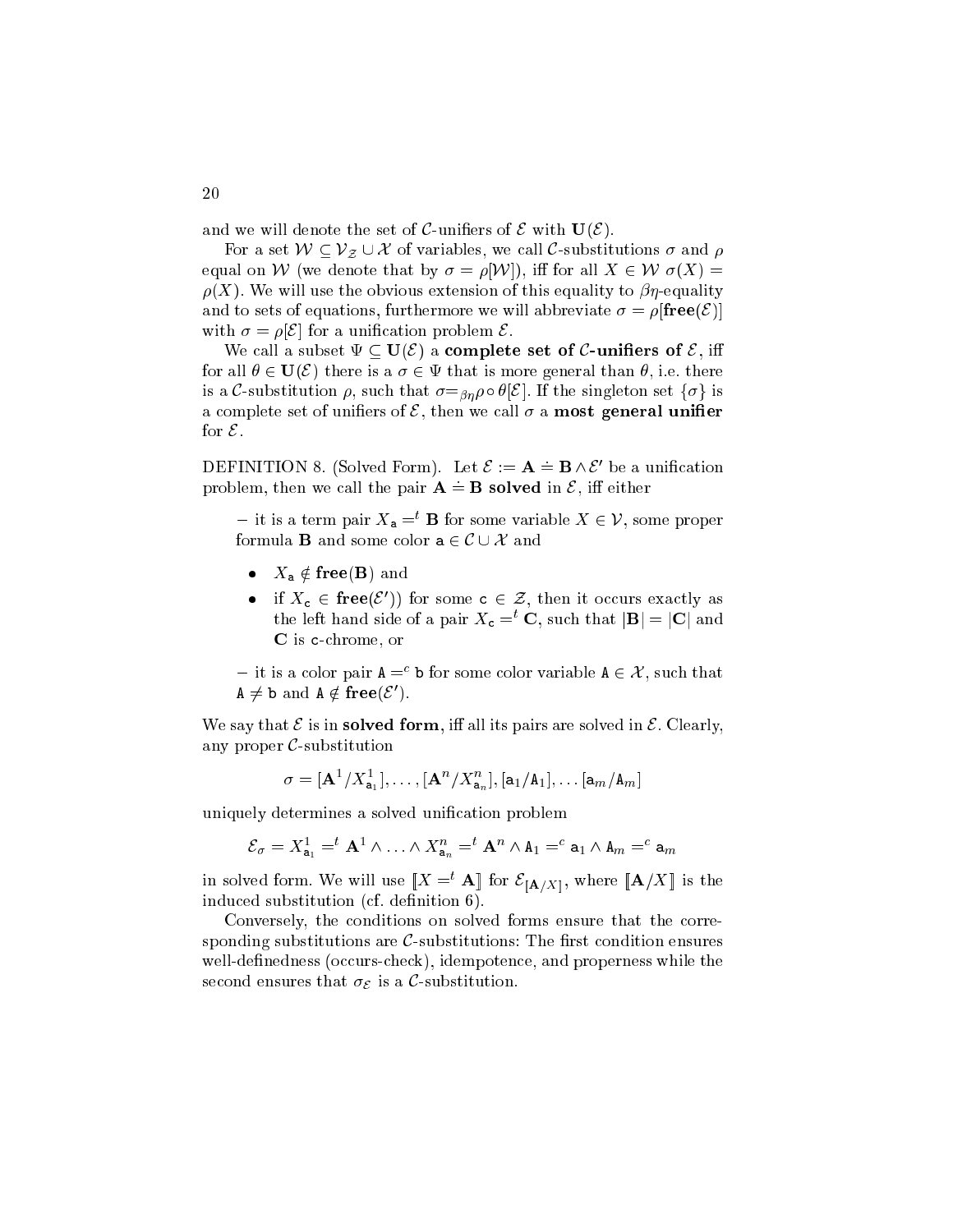$$
\frac{(\lambda U_{\alpha} \cdot \mathbf{A}) = ^{t} (\lambda V_{\alpha} \cdot \mathbf{B}) \quad Z \in \mathcal{L} \mathcal{V} \text{ new}}{[Z/U] \mathbf{A} = ^{t} [Z/V] \mathbf{B}} \mathcal{SLM}(\alpha)
$$
\n
$$
\frac{(\lambda U_{\alpha} \cdot \mathbf{A}) = ^{t} \mathbf{B} \quad Z \in \mathcal{L} \mathcal{V} \text{ new}}{[Z/U] \mathbf{A} = ^{t} (\mathbf{B}Z)} \mathcal{SLM}(\eta)
$$
\n
$$
h_{\mathbf{a}} \overline{\mathbf{U}^{n}} = ^{t} h_{\mathbf{b}} \overline{\mathbf{V}^{n}} \wedge \mathcal{E} \quad h \in \Sigma \cup \mathcal{LV}
$$
\n
$$
\mathbf{a} = ^{c} \mathbf{b} \wedge \mathbf{U}^{1} = ^{t} \mathbf{V}^{1} \wedge \ldots \wedge \mathbf{U}^{n} = ^{t} \mathbf{V}^{n} \wedge \mathcal{E} \mathcal{SLM}(dec)
$$

Figure 2. Decomposition Rules in  $SIM$ 

$$
\mathbf{A} =^c \mathbf{b} \wedge \mathcal{E} \quad \mathbf{A} \in \mathcal{X} \cap \mathbf{free}(\mathcal{E})
$$
  
\n
$$
\mathbf{A} =^c \mathbf{b} \wedge [\mathbf{b}/\mathbf{A}]\mathcal{E}
$$
  
\n
$$
\mathcal{E} \qquad \mathbf{F} \notin \mathbf{free}(\mathbf{A}) \quad F_{\mathbf{a}} \overline{Z^k} =^t \mathbf{A} \in \mathcal{E}
$$
  
\n
$$
\mathcal{L}\mathcal{V}(\mathbf{A}) \subseteq \{Z^i\} \subseteq \mathcal{L}\mathcal{V}
$$
  
\n
$$
\mathbb{F} =^t \lambda \overline{Z^k} \cdot \mathbf{A} \rbrack_{\mathcal{C}_{\in}(F,\mathcal{E})} \wedge \lbrack \lbrack \lambda \overline{Z^k} \cdot \mathbf{A}/F \rbrack_{\mathcal{C}_{\in}(F,\mathcal{E})} \mathcal{S}\mathcal{I}\mathcal{M}(\text{elim:term})
$$

Figure 3. Variable Elimination Rules in  $SIM$ 

## 3.1. SIMPLIFICATION

DEFINITION 9.  $(SIM: Simplification of C-Uniform fractions)$ . The rules for constraint simplification consist of the decomposition rules in figure 2 and the variable elimination rules in figure 3

In contrast to the simple higher-order unification we have to ensure that the resulting solutions are  $C$ -substitutions, therefore, we have to apply  $\llbracket \Delta \mathbf{A} + \mathbf{A} \rangle \mathbf{F} \rrbracket_{\mathcal{C}_{\epsilon}(F,\mathcal{E})}$  to  $\epsilon$  if we eliminate  $\mathbf{F}_{\mathbf{a}}$  with  $\Delta \mathbf{A} + \mathbf{A}$ . Note that this approach works even if the pair  $F_a \overline{Z^k} = t$  **A** is not well-colored, since any color clash (say if **A** contains a b-colored symbol) would be detected during decomposition of the resulting pair  ${\bf A} \; \equiv \; {\bf A}.$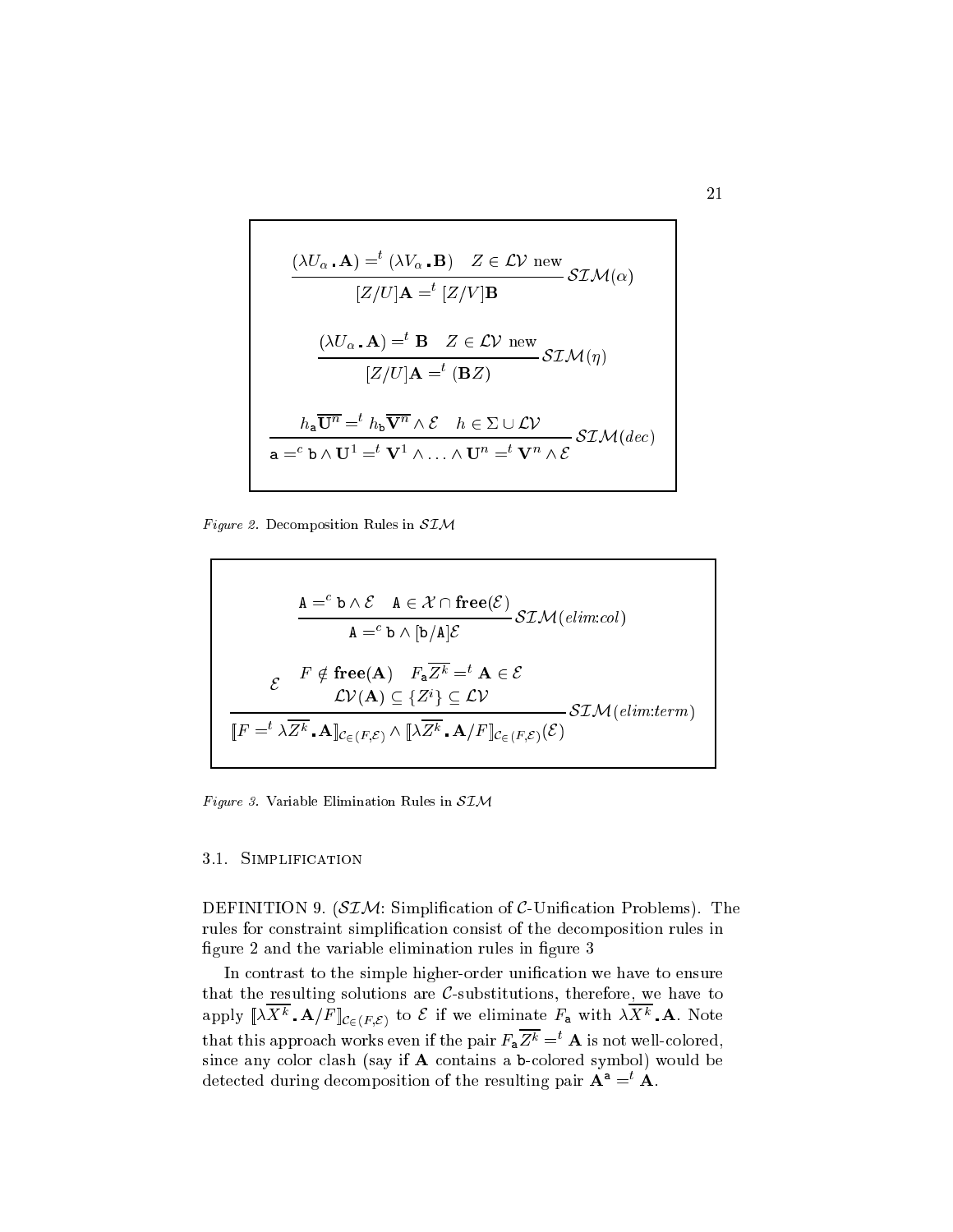We apply these rules with the understanding that the operators  $\wedge$ and =<sup>t</sup> are ommutative and asso
iative and that trivial pairs may be dropped. Furthermore after the appli
ation of ea
h rule all formulae are redu
ed to head normal form. Finally, no rule may be applied to a solved pair.

LEMMA 2. If  $D: \mathcal{L} \cap \mathcal{SIM} \mathcal{L}$ , then  $\mathbf{U}(\mathcal{L}) = \mathbf{U}(\mathcal{L}) |\mathcal{L}|$ .

Proof. We will only on
ern ourselves with SIM(elim:term), sin
e the other rules are like the uncolored ones. So let  $\mathcal E$  be a  $\mathcal C$ -unification problem and  $(F_a \overline{Z}) =$ <sup>t</sup> **A** be the pair in  $\mathcal E$  that the rule  $\mathcal{SIM}(elim:term)$ acts upon. Furthermore let  $F_{\mathbf{b}} \in \mathbf{free}(\mathcal{E})$  for some  $\mathbf{b} \neq \mathbf{a}$ .

We show that for an arbitrary idempotent proper C-unifier  $\theta$  of  $\mathcal{E}$ , the b-chrome variant of the formula  $\lambda \overline{Z^n}$ . A is more general than  $\theta(F_{\rm b})$ . So let  $\theta$  be an arbitrary C-unifier of  $\mathcal{E}$ , then

$$
\theta(F_{\mathbf{a}}) =_{\beta\eta} \theta(\lambda \overline{Z} \cdot F_{\mathbf{a}} \overline{Z}) =_{\beta\eta} \lambda \overline{Z} \cdot \theta(F_{\mathbf{a}} \overline{Z}) =_{\beta\eta} \lambda \overline{Z} \cdot \theta(\mathbf{A}) =_{\beta\eta} \theta(\lambda \overline{Z} \cdot \mathbf{A})
$$

since the  $Z_i$  are not in  $\text{Dom}(\theta)$ . Now we know that  $|\theta(F_{\text{b}})| = \theta(F_{\text{a}})|$ , since  $\theta$  is a C-substitution, on the other hand  $\theta(F_b)$  is compatible with **b**, so there is a unique **b**-chrome variant **G** of  $\lambda \overline{Z}$ . **A** and a substitution  $\rho$ , such that  $\rho(\mathbf{G}) = \lambda \overline{Z} \cdot \mathbf{A}$  by lemma 1, since b was chosen arbitrarily in the set  $\mathcal{C}_{\in}(F, \mathcal{E})$ , we obtain the assertion.

Clearly the  $SIM$  Transformations are a joint generalization of the first-order colored unification algorithm as it has been presented in [21] and Huet's simplification rules [32]; they are terminating and confluent up to associativity and commutativity of  $\wedge$ ,  $=$  and  $=$  . Thus it makes sense to speak of a  $SIM$ -normal form. Unlike unification for first-order logic, the SIM-normal forms are not solved forms, but can contain pairs of the form  $n_a$   $\cup$  =  $\kappa_b$   $\cup$ , where at least one of the heads  $n_a$  and  $k_a$  is a colored variable.

## 3.2. GENERAL UNIFICATION

The classical approach to higher-order unification on un-colored terms reduces the problem of finding solutions for un-colored  $SIM$ -normal pairs to the the general binding problem: Given a type  $\alpha$  and a symbol  $\mathcal{Q}_n$ , find the most general well-formed formula of type  $\alpha$  that has head  $\mathcal{Q}_n$ . Indeed it is sufficient to instantiate the head variables in  $SIM$ -normal pairs with su
h general bindings to obtain a omplete set of HOU transformations. Since we have already generalized the simplification rules to deal with the color annotations, and we know from the classical case, that the erasures of the instantiations of head variables must be general bindings, it is sufficient to employ the uncolored rules for general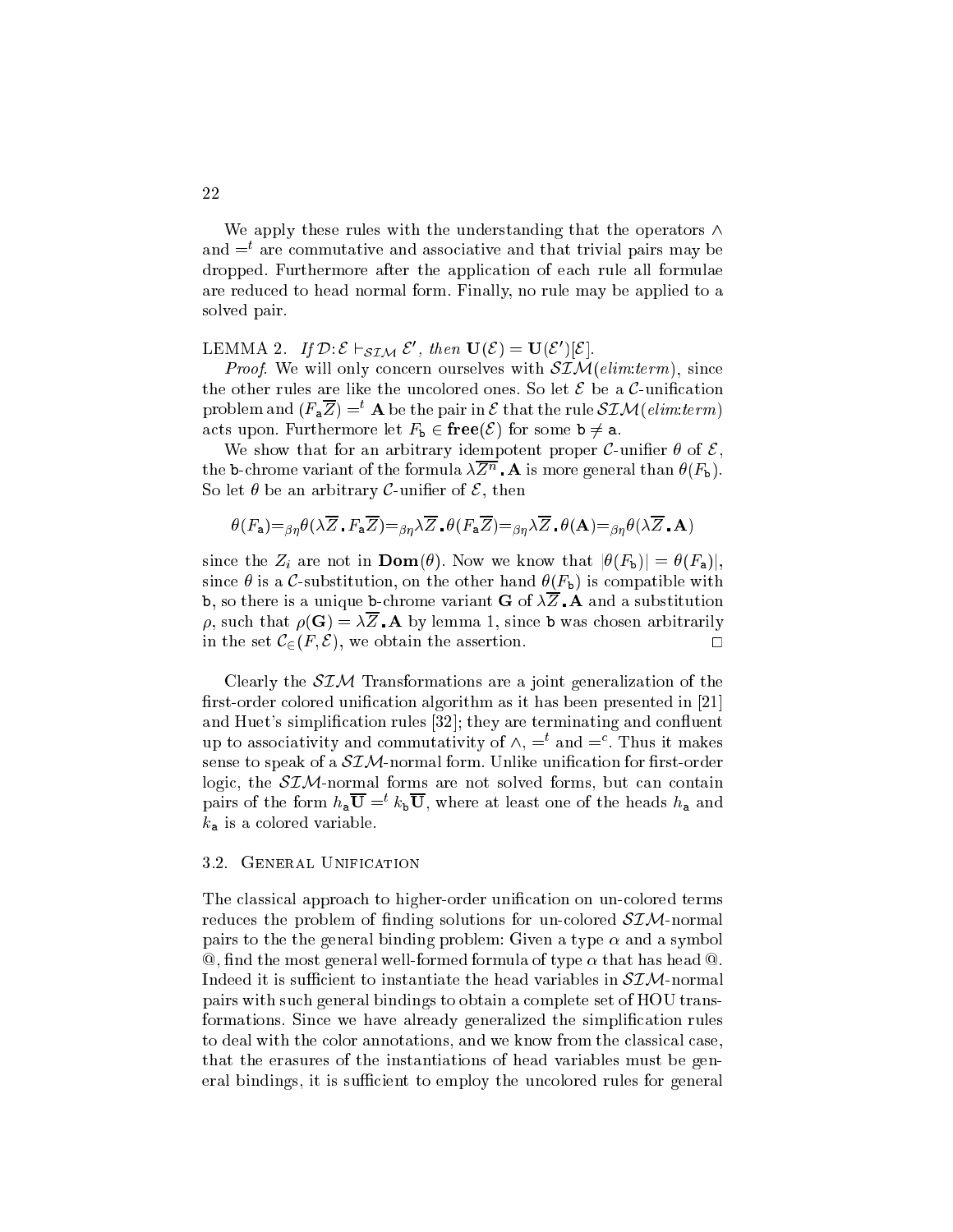higher-order unification. This will allow us to use most of the metatheory directly from the un-colored case (see for instance  $[32, 24]$ ). To keep this paper self-contained, let us restate the definitions.

DEFINITION 10. (General Binding). We call the formula

 $\mathcal{G}\mathcal{B}_{\delta}^{\perp} = \lambda Z^{-1} \ldots Z^{-n}$  .  $\mathbb{Q}(H^{\perp}Z) \ldots (H^{\perp \perp}Z)$ 

a general binder <sup>i</sup>

- $-\delta = \overline{\beta_n} \rightarrow \alpha$  and  $\omega$  has type  $\overline{\gamma_m} \rightarrow \alpha$
- $-$  one of the following holds:
	- $\mathbb{Q} = Z^{\alpha_j}$  and  $\alpha_j = \overline{\gamma_m} \to \alpha$  for some  $j \leq n$ , then  $h = j$  and we call  $\mathcal{G}_{\delta}^s$  a projection binding or
	- $\mathbb{Q} = \mathbf{S}$  for some constant or free variable **S** of type  $\overline{\gamma_m} \to \alpha$ , *then*  $n = 3$  *and we call*  $\mathcal{G}_{\delta}^{x}$  *an* **imitation** binding.

- the 
$$
H^i
$$
 are new variables of type  $\overline{\beta_n} \to \gamma_i$ ,

Note that this denition is unique up to the names of the new variables  $H^+$  and only depends on the signature  $\Sigma$ . Finally, for qiven type  $\alpha,$  and head <sup>h</sup> we ol le
t the imitation binding and al l proje
tion bindings (there tion bindings for projections in set of all the approximations in set of approximations are all the components of the second teachers are and the second second teachers are and the second teachers are and the second teach in the second second teachers are and the second second terms in the second second second terms in the second s

$$
\mathcal{AB}_{\alpha}^{h}(\Sigma) := \{ \mathcal{GB}_{\alpha}^{h}(\Sigma) \} \cup \{ \mathcal{GB}_{\alpha}^{j}(\Sigma) | j \leq n \}
$$

The significance of this class of formulae is given by the following theorem, which is a simple consequence of the normal form theorem.

THEOREM 1. (General Binding Theorem). Let  $A \in \text{put}_{\alpha}(\Sigma)$  be a formula with head(A) = h, then there exists <sup>a</sup> substitution , su
h that  $\rho(\mathbf{G}) = \beta \eta \mathbf{A}$  where  $\mathbf{G} = g \mathbf{D}_{\alpha}(2)$  is the general binding for h and  $\alpha$ . more a set of the depth of the depth of the depth of the depth of the depth of the depth of the depth of the d less than that of A.

DEFINITION 11.  $(CU\mathcal{T})$ : Transformations for C-Unification). Let  $CUT$ be the system  $SIM$  augmented by the inference rules in figure 4. Just as in  $\partial L/\mathcal{N}$  reave the associativity and commutativity of  $\wedge$ ,  $\equiv$  , and  $\equiv$   $\equiv$ implicit. We have combined the classical imitation  $(G$  has head h) and projection  $(G$  is a projection binding) transformations (see [32]) into  $\mathcal{CUT}(\mathit{flex}/\mathit{rig})$ . This set of rules is used with the convention that all formulae are eagerly reduced to  $SIM$ -normal form. In particular by eliminating the new pairs  $F_a =^t G$  instantiate colored variables in  $\mathcal{E}$ with the correctly colored variants of G.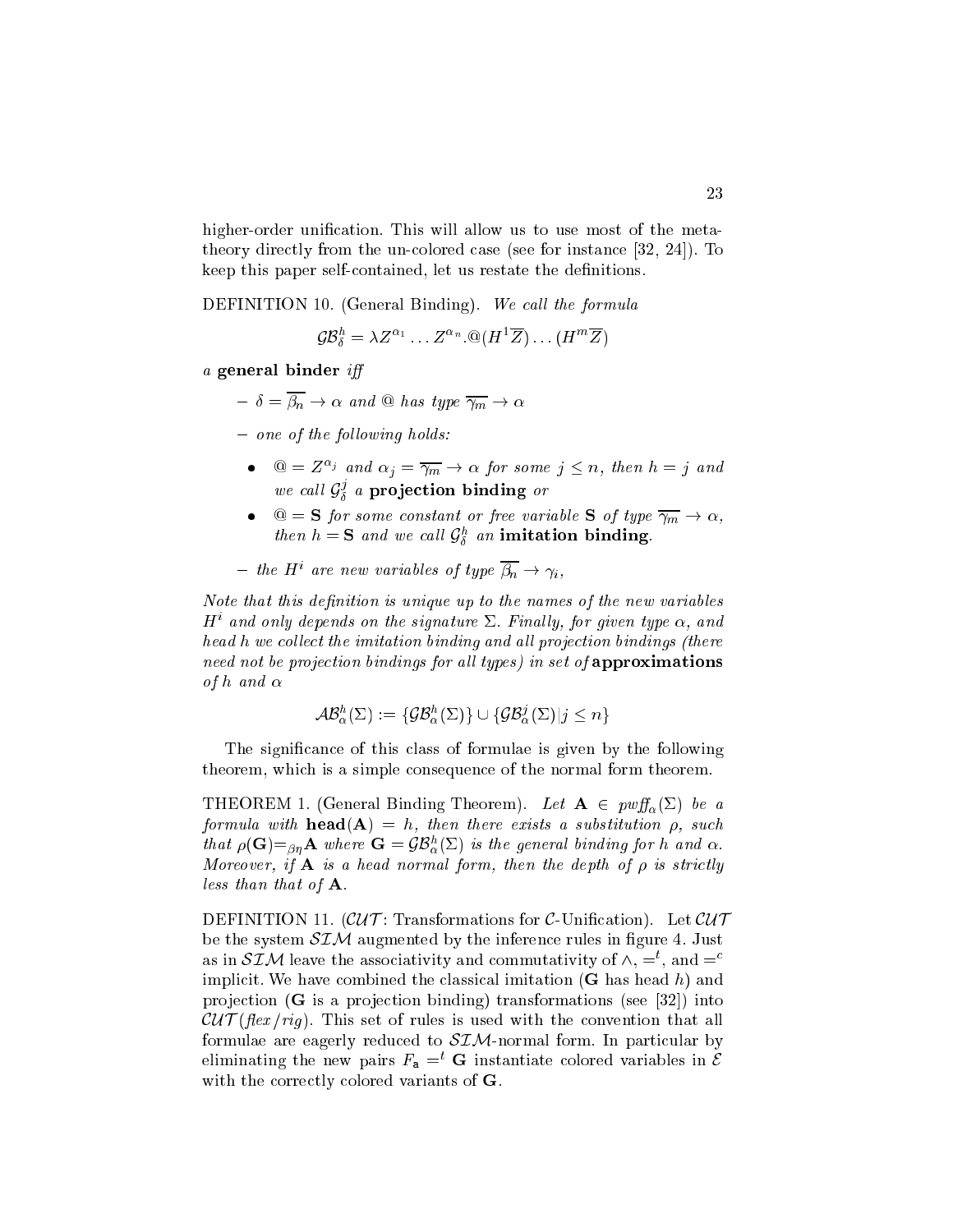$$
F_{\mathbf{a}}\overline{\mathbf{U}^{n}} = ^{t} F_{\mathbf{b}}\overline{\mathbf{V}^{n}} \wedge \mathcal{E}
$$
\n
$$
\mathbf{a} = ^{c} \mathbf{b} \wedge \mathbf{U}^{1} = ^{t} \mathbf{V}^{1} \wedge \ldots \wedge \mathbf{U}^{n} = ^{t} \mathbf{V}^{n} \wedge \mathcal{E}
$$
\n
$$
\frac{F_{\mathbf{a}}^{\alpha}\overline{\mathbf{U}} = ^{t} h_{\mathbf{b}}\overline{\mathbf{V}} \wedge \mathcal{E} \quad \mathbf{G} \in \mathcal{AB}_{\alpha}^{h}(\Sigma)}{F_{\mathbf{a}} = ^{t} \mathbf{G} \wedge F_{\mathbf{a}}\overline{\mathbf{U}} = ^{t} h_{\mathbf{b}}\overline{\mathbf{V}} \wedge \mathcal{E}}
$$
\n
$$
\frac{F_{\mathbf{a}}^{\alpha}\overline{\mathbf{U}} = ^{t} G_{\mathbf{b}}\overline{\mathbf{V}} \wedge \mathcal{E} \quad \mathbf{G} \in \mathcal{AB}_{\alpha}^{h}(\Sigma)}{F_{\mathbf{a}} = ^{t} \mathbf{G} \wedge F_{\mathbf{a}}\overline{\mathbf{U}} = ^{t} G_{\mathbf{b}}\overline{\mathbf{V}} \wedge \mathcal{E}}
$$
\n
$$
U\mathcal{T}(guess)
$$

Figure 4. General Colored Unification

The soundness of these rules is a direct consequence of the (colored) soundness of  $SIM$  and the soundness of classical HOU on the erasures. Therefore, we directly have the following theorem.

**I** HEOREM 2. (SOUNDIESS OF CU I). If  $\epsilon$   $\epsilon_{U}$   $\tau$   $\epsilon$  such that  $\epsilon$  is in  $\mathcal{C}$ -solved form, then the substitution  $\sigma_{\mathcal{E}'}|_{\textbf{free}(\mathcal{E})} \subset \mathbf{C}(\mathcal{C})$ .

So if the algorithm  $\mathcal{CUT}$  returns a substitution  $\theta$  for an initial system  $\mathcal{E}$ , then  $\theta$  is indeed a  $\mathcal{C}$ -unifier for  $\mathcal{E}$ . The main result of this section is the converse, namely, that given an initial C-unification problem  $\mathcal E$  and a C-unifier  $\theta$ , the algorithm  $\mathcal{CUT}$  can compute a C-unifier  $\sigma$  of E, which is more general than  $\theta$ .

As higher-order unification is undecidable  $[16]$ , our set of transformations cannot be terminating in general. We will prove, that  $\mathcal{CUT}$  is a complete C-unification procedure, i.e. for any given  $\theta \in U(\mathcal{E})$  there is a cull-defivation  $\varepsilon$  reutricance is a communition probiem in C-solved form, and  $\sigma_{\mathcal{E}}$  is more general than  $\sigma$ . For this we only need a subset CU T inference that approximate the solution that approximate the solution (for details and proofs see[32, 24℄). Even though CU T must be nonterminating in general (otherwise HOU would be de
idable) we have the following semi-termination result.

THEOREM 3. If  $\mathcal E$  is a unification problem with unifier  $\theta$ , then

- CU T is terminating.
- ever you allow the subset of uniquently compatible with an order  $\theta$ .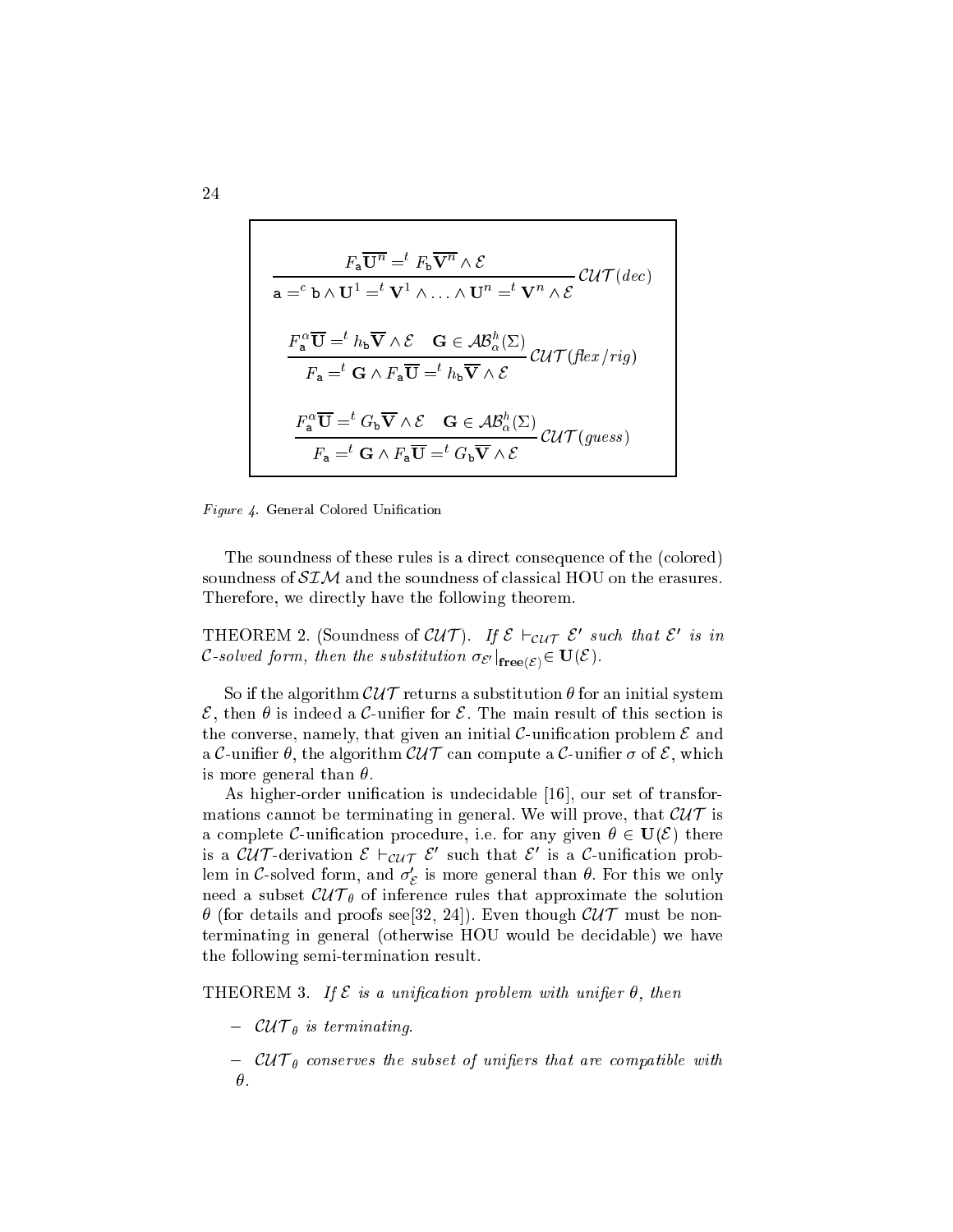if it are transformation rule from  $\mathbf{r}$  and  $\mathbf{r}$  is applied to  $\mathbf{r}$  , then E is in <sup>C</sup>-solved form.

In particular, a unification problem  $\mathcal E$  has an unifier  $\theta$ , iff there is a e of current and  $\alpha$  is the current terminates with the solved formation and the solved formation  $\varepsilon$  . Since  $\omega$  I  $_{\theta}$  conserves the set of unifiers that approximate  $v$ , and  $c_{\mathcal{E}'}$  is a most general unifier of  $c$  ,  $c_{\mathcal{E}'}$  must be more general than  $\sigma$ . Since the colored unification transformations are also classical ones, we directly have semi-termination for the colored case. This leads to the following completeness result for higher-order colored unification.

THEOREM 4. (Completeness Theorem for  $\mathcal{CUT}$ ). For any C-unification problem E and any C-substitution is a C-substitution of the contract of the Cu T  $\sim$  $\varepsilon$   $\tau$  cu  $\tau$   $\varepsilon$  such that  $\varepsilon$  is in  $\mathcal{L}$  -solved form and  $\sigma_{\varepsilon} \leq_{\beta\eta} \sigma_{\lfloor} \varepsilon_{\rfloor}$ .

If we combine the soundness results from theorem 2 with the completeness result from theorem 4, we an hara
terize the set of solutions found by the algorithm  $\mathcal{CUT}$  by the following corollary.

COROLLARY 1. For any C-unification problem  $\mathcal E$  the set

 $\mathcal{U}(U | \mathcal{U}) := \{ \sigma_{\mathcal{E}'} | \mathcal{E} \sqsubset \mathcal{U} \cap \mathcal{U} \in \mathcal{U} \}$  and  $\mathcal{E}$  is in C-solved form  $\}$ 

is <sup>a</sup> omplete set of <sup>C</sup>-uniers for <sup>E</sup>.

#### PRE-C-UNIFICATION 3.3.

As for unification in the simply typed  $\lambda$  calculus, the rule  $\mathcal{CUT}(guess)$ gives rise to a combinatory explosion of the search space for unifiers. Huet's solution to this problem was to redefine the higher-order unification problem to a form sufficient for refutation purposes: For the pre-unification problem flex-flex pairs are considered already solved, sin
e they an always be trivially solved by binding the head variables to spe
ial onstant fun
tions that identify the formulae by absorbing their arguments.

In case of the colored  $\lambda$ -calculus a flex-flex pair may have no solution, e.g. if the top-level variables of both terms are annotated by different olors. Consider the following examples:

EXAMPLE 4. Let  $F, G \in \mathcal{V}$ , then the unification problem  $F_{\mathbf{d}} a_{\mathbf{d}} =$ <sup>t</sup>  $G_{c}a_{c}$  has no unifier. On the other hand  $F_{d}a_{c} = f_{c}a_{c}$  has an unifier  $[\lambda Z \cdot Z/F_{\rm d}], [\lambda Z \cdot Z/G_{\rm c}].$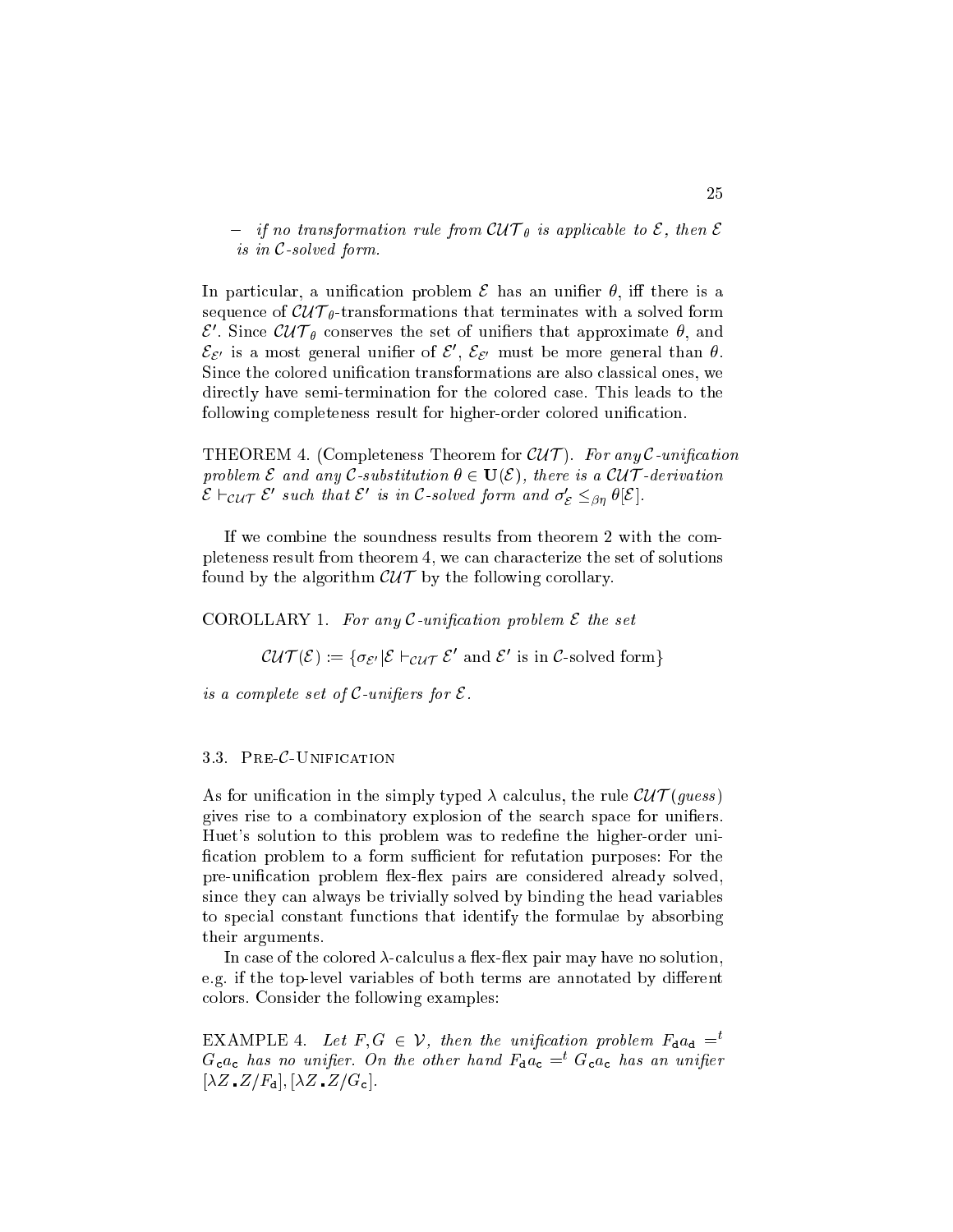The reason for this is the fact that projections, i.e. terms of the form  $\lambda \Lambda^{\kappa}$  ,  $\Lambda^{\kappa}$ , carry no color information and these are valid instances of colored variables like  $F_d$  or  $G_c$ . Hence, in order to solve flex-flex pairs like the se
ond one in example 4 we have to map one of the toplevel variables to a projection formula. This gives rise to the following definition:

DEFINITION 12. (Flexible Chain). Let  $\mathcal E$  be a C-unification problem, then a subset  $\mathcal{E} = \mathbf{A}^- = \mathbf{B}^- \wedge \ldots \wedge \mathbf{A}^- = \mathbf{B}^-$  of  $\eta \in \mathcal{E}$  pairs in  $\mathcal{E}$  is called a a nexible chain of  $\varepsilon$  iff nead( $A^+$ ) = nead( $B^+$ )  $\in V_X$  for  $2 \leq i \leq n$ . We call nead  $(\mathbf{A}^{\dagger}) = F_c$  and nead  $(\mathbf{B}^{\dagger}) = G_d$  the left-and right ends  $\rho_I$   $\varepsilon$  .

If c,  $a \in C$  and  $c \neq a$  then we call c a reductible chain, otherwise a safe chain, similarly, we call a pair in  $\mathcal E$  safe, iff there is no reducible hain in <sup>E</sup> that ontains it, and <sup>a</sup> uni
ation problem, if it does not

It will turn out that safe chains always have solutions, whereas a reducible chain in a system  $\mathcal E$  indicates a clash of different color annotations to the top-level variables. As mentioned above, the resolution of this clash will be to bind one of these top-level variables to a projectortion formula. Thus, we can step by step reduce the number of reducible chains in  $\mathcal{E}$ .

LEMINIA 3. Let  $\mathcal{E} = \mathcal{E} \wedge \mathcal{E}_r$ , where  $\mathcal{E}_r = \mathbf{A}^- = \mathbf{B}^- \wedge \ldots \wedge \mathbf{A}^- = \mathbf{B}^$ is a reduced to the form for the form of the state of the contract and the contract of the contract of the contr  $1 \leq i \leq n$ , such that  $\sigma$ (**nead**(**A**)) or  $\sigma$ (**nead(B**)) is a projection formula.

*Proof.* Let  $F_{a_i}^* = \text{mean}(A^*)$  and  $G_{b_i}^* = \text{mean}(B^*)$ , then  $a_1, b_n \in C$ , but  $a_1 \neq b_n$ , since  $\mathcal{E}_r$  is reducible by assumption. If we assume that none of the  $F_{\mathbf{a}_i} = \textbf{head}( \mathbf{A}^{\top} )$  and  $G_{\mathbf{b}_i} = \textbf{head}( \mathbf{B}^{\top} )$  is a projection, then we have

$$
\begin{array}{lcl} \mathbf{head}(\sigma(F^1_{\mathbf{a}_1})) & = & \mathbf{head}(\sigma(\mathbf{A}^1)) = \mathbf{head}(\sigma(\mathbf{B}^1)) = \mathbf{head}(\sigma(G^1_{\mathbf{b}_n})) \\ \\ & = & \mathbf{head}(\sigma(F^2_{\mathbf{a}_2})) = \mathbf{head}(\sigma(\mathbf{A}^2)) = \ldots = \mathbf{head}(\sigma(G^n_{\mathbf{b}_n})) \end{array}
$$

However  $\sigma(r_{a_1}^r)$  and  $\sigma(G_{b_n}^r)$  must be monochrome, as  $\sigma$  is well-colored and therefore  $a_1 = b_n$ , which contradicts our assumption that  $\mathcal{E}_r$  is  $\Box$ 

DEFINITION 13. (Pre-C-Solved Form). Let  $\mathcal E$  be a C-unification problem the we call a pair  $A = B$  in E pre-solved in E, if  $A = B$  is solved in  $\epsilon$  or  $A = B$  is a safe nex/nex pair in  $\epsilon$ . We call  $\epsilon$  pre-Csolved, if will its pairs are . Thus E its pre-C-solved, if will be an all line pairs ex and safety process the safety and safety

26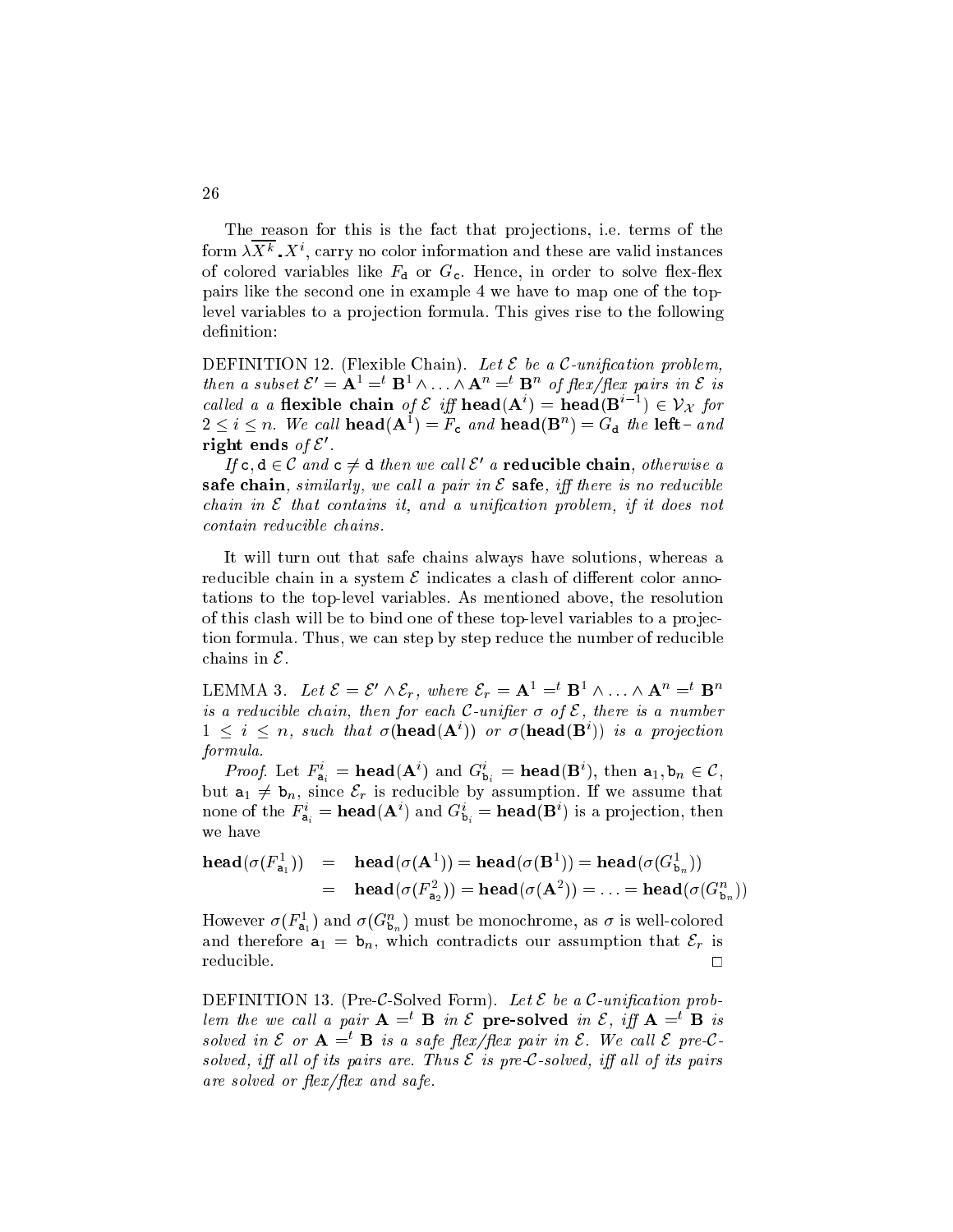This definition is tailored to guarantee that pre- $C$ -unifiers can always be extended to  $\mathcal{C}$ -unifiers by finding trivial unifiers for the flexible pairs and that equational problems in pre-C-solved form always have most general unifiers. Therefore an equational system  $\mathcal E$  is pre-C-unifiable, iff it is  $C$ -unifiable.

DEFINITION 14. (Color Restriction). Let  $\mathcal E$  be a safe system, then the color restriction  $cr(X_a, \mathcal{E})$  of a colored variable  $X_a$  with respect to  $\mathcal E$ is dened by

 $r = c r(\Lambda_a, \mathcal{L}) = a$  if  $a \in \mathcal{L}$  and there is flexible chain  $\mathcal{L}$  in  $\mathcal{L}$  with left head  $\alpha$  and right head Yd for some diagonal  $\alpha$ 

- 
$$
cr(X_{a}, \mathcal{E}) = a \ otherwise.
$$

Given <sup>a</sup> safe system <sup>E</sup> the notion of olor restri
tion is wel l-dened. Suppose, there are two subsets of <sup>E</sup> satisfying the ondition of the definition above which result in afflerent color restrictions **c** and **c** for a olored variable atom Xa. Merginaal politike would obtain a reduced obtained were would hain in <sup>E</sup>, whi
h ontradi
ts our assumption that <sup>E</sup> is safe. Note that for any flex/flex pair  $r_a \cup = \cup_b \vee m$  in Equiner

$$
-cr(F_{a},\mathcal{E})=cr(G_{b},\mathcal{E})\in \mathcal{C} \textit{ or}
$$

- both  $cr(F_a, \mathcal{E})$  and  $cr(G_b, \mathcal{E})$  are color variables.

 $\mathcal{U}$  , and the function that either a 2  $\pm$  2  $\pm$  3  $\pm$  7  $\pm$  3  $\pm$  7  $\pm$  $\alpha$  and similarly for  $\alpha$  and  $\alpha$  and  $\alpha$  and  $\alpha$  and  $\alpha$ 

EXAMPLE 5. Both unification problems  $F_{d}a_{d} = f G_{c}a_{c}$  and  $F_{d}a_{c} = f$  $G_{c}a_{c}$  from example 4 are reducible flexible chains, so any unifier has to be <sup>a</sup> proje
tion. Indeed for the se
ond one, the proje
tion bindings  $[\lambda Z \cdot Z/F_d], [\lambda Z \cdot Z/G_c]$  succeed, whereas they clash for the first prob $lem.$ 

The problem  $\epsilon = \Gamma_a a_c = G_A b_c / G_A = H_B b_d$  is safe, and  $cr(G_A, \epsilon) =$  $cr(H_B, \mathcal{E}) = a$ . Finally  $\mathcal{F} = F_A a_c =^t G_B b_d$  is safe with  $cr(F_A, \mathcal{F}) = A$  $r = r$ ,  $\epsilon$  by  $r$ 

DEFINITION 15. (Trivial Unier). Let <sup>E</sup> be <sup>a</sup> pre-C-solved <sup>C</sup>-uni
ation problem, such that  $\mathcal{E}':=F_{a}^{\alpha-\gamma}U^{n}=\alpha_{b}^{\gamma-\gamma}V^{m}$  is a pre-C-solved pair in  $\epsilon$  and  $\pi := \{ \pi^{\epsilon} | \rho \in I \}$  be a reserved set of typed variables with <sup>H</sup> \ free(E) = ;. Furthermore let

$$
\zeta_{\mathcal{E}'} := [\lambda Z_{\alpha_1}^1 \dots Z_{\alpha_n}^n \cdot H_{cr(F_{\mathbf{a}}, \mathcal{E})}^\beta / F_{\mathbf{a}}], [\lambda Z_{\gamma_1}^1 \dots Z_{\gamma_m}^m \cdot H_{cr(G_{\mathbf{b}}, \mathcal{E})}^\beta / G_{\mathbf{b}}]
$$

 $\mathbf{r}_i$  or  $\mathbf{r}_i = \mathbf{a}_i \mathbf{v}_i$ , then both are both carries and  $\mathbf{v}_i$  are any  $\cdots$  . Final ly, we define the substitution  $\lceil \cdot \rceil$  (will be  $\lceil \cdot \rceil$  and  $\lceil \cdot \rceil$  and  $\lceil \cdot \rceil$ nne  $\zeta_{\mathcal{E}}$  as the union of the  $\zeta_{\mathcal{E}'}$  for all flex-flex pairs  $\zeta$  in  $\zeta$ .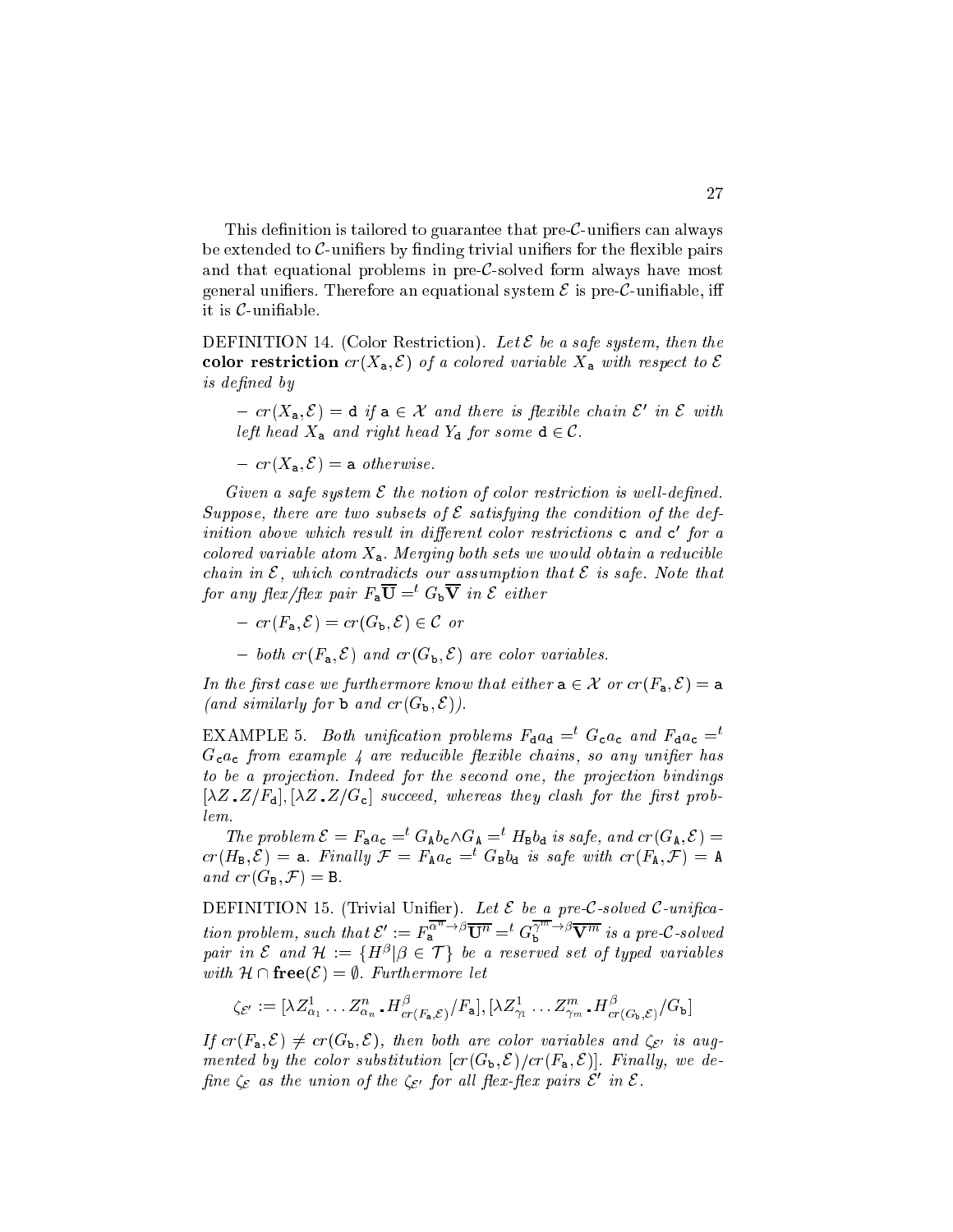The next lemma shows that pre- $C$ -unifiers can always be extended to C-unifiers by finding trivial C-unifiers for the pre-C-solved pairs. Therefore a  $\Sigma$ -unification problem  $\mathcal E$  is pre C-unifiable, iff it is C-unifiable.

LEMMA 4. Let  $\mathcal E$  be a pre-C-solved unification problem, then  $\sigma_{\mathcal E} \cup \zeta_{\mathcal E}$ is a C-united States of E-united States and the E-united States and E-united States and E-united States and E-

*Proof.* Let  $\mathcal{L}$  and  $\zeta_{\mathcal{E}'}$  be as in definition 15, then  $\zeta_{\mathcal{E}'}$  is a C-unifier for  $\varepsilon$  , since

$$
\zeta_{\mathcal{E}'}(F_{\mathbf{a}}\overline{\mathbf{U}^{n}}) =_{\beta\eta} H_{cr(G_{\mathbf{b}},\mathcal{E})} =_{\beta\eta} \zeta_{\mathcal{E}'}(G_{\mathbf{b}}\overline{\mathbf{V}^{m}})
$$

and either  $cr(F_{a}, \mathcal{E}) = cr(G_{b}, \mathcal{E})$  or they are identified by  $\zeta_{\mathcal{E}}$ . Consequently,  $\sigma_{\mathcal{E}} \cup \zeta_{\mathcal{E}}$  is a pre-C-unifier of  $\mathcal{E}$ , since  $\sigma_{\mathcal{E}}$  unifies the C-solved pairs in  $\mathcal E$  and  $\zeta_{\mathcal E}$  the flex/flex ones.

To show that  $\zeta_{\mathcal{E}}$  is a C-substitution, we verify the conditions of definition 4: We have two cases

- $r = cr(F_a, \mathcal{E}) = cr(G_b, \mathcal{E}) \in \mathcal{C}$  and  $a \in \mathcal{C}$  (in which case  $\zeta_{\mathcal{E}}(F_a) =$  $\lambda Z_{\alpha_1} \dots Z_{\alpha_n}$  .  $\pi_{cr(G_{\mathtt{b}},\mathcal{E})}$  is a =  $cr(G_{\mathtt{b}},\mathcal{E})$ -monochrome) or
- $a \in \mathcal{X}$ , which is unproblematic.

The argumentation for  $G_{\rm b}$  is analogous

For the onsisten
y onditions on erasures, note that for any variable  $\Lambda$  and colors e, t we have  $|\zeta_{\mathcal{E}}(\Lambda_e)| = |\zeta_{\mathcal{E}}(\Lambda_f)|$ , since the head  $H^{\circ}$  and thus the erasure itself is uniquely determined by the type of  $X$ .  $\Box$ 

DEFINITION 16.  $(\mathcal{CPT}$ :Transformations for  $\mathcal{C}$ -Pre-Unification).

We define the set  $\mathcal{CPT}$  of transformations for pre-C-unification by modifying the  $\mathcal{CUT}$  rules  $\mathcal{CUT}(dec)$  and  $\mathcal{CUT}(flex/rig)$  by requiring that they may not be performed on  $C$ -pre-solved pairs and replacing  $\mathcal{CUT}(guess)$  by the inference rule in figure 5

$$
F_{\mathbf{a}}^{\alpha} \overline{\mathbf{U}} = ^{t} G_{\mathbf{b}} \overline{\mathbf{V}} \wedge \mathcal{E} \quad \mathbf{G} \in \mathcal{GB}_{\alpha}^{j}(\Sigma)
$$
  
\n
$$
F_{\mathbf{a}} = ^{t} \mathbf{G} \wedge F_{\mathbf{a}} \overline{\mathbf{U}} = ^{t} G_{\mathbf{b}} \overline{\mathbf{V}} \wedge \mathcal{E}
$$
  
\n
$$
F_{\mathbf{a}} \overline{\mathbf{U}} = ^{t} G_{\mathbf{b}} \overline{\mathbf{V}} \text{ is a pair of a reducible chain.}
$$

Figure 5. Higher-Order Colored Pre-Unification

With the definitions above we obtain a completeness result for  $\mathcal{CPT}$ similar to theorem 4.

28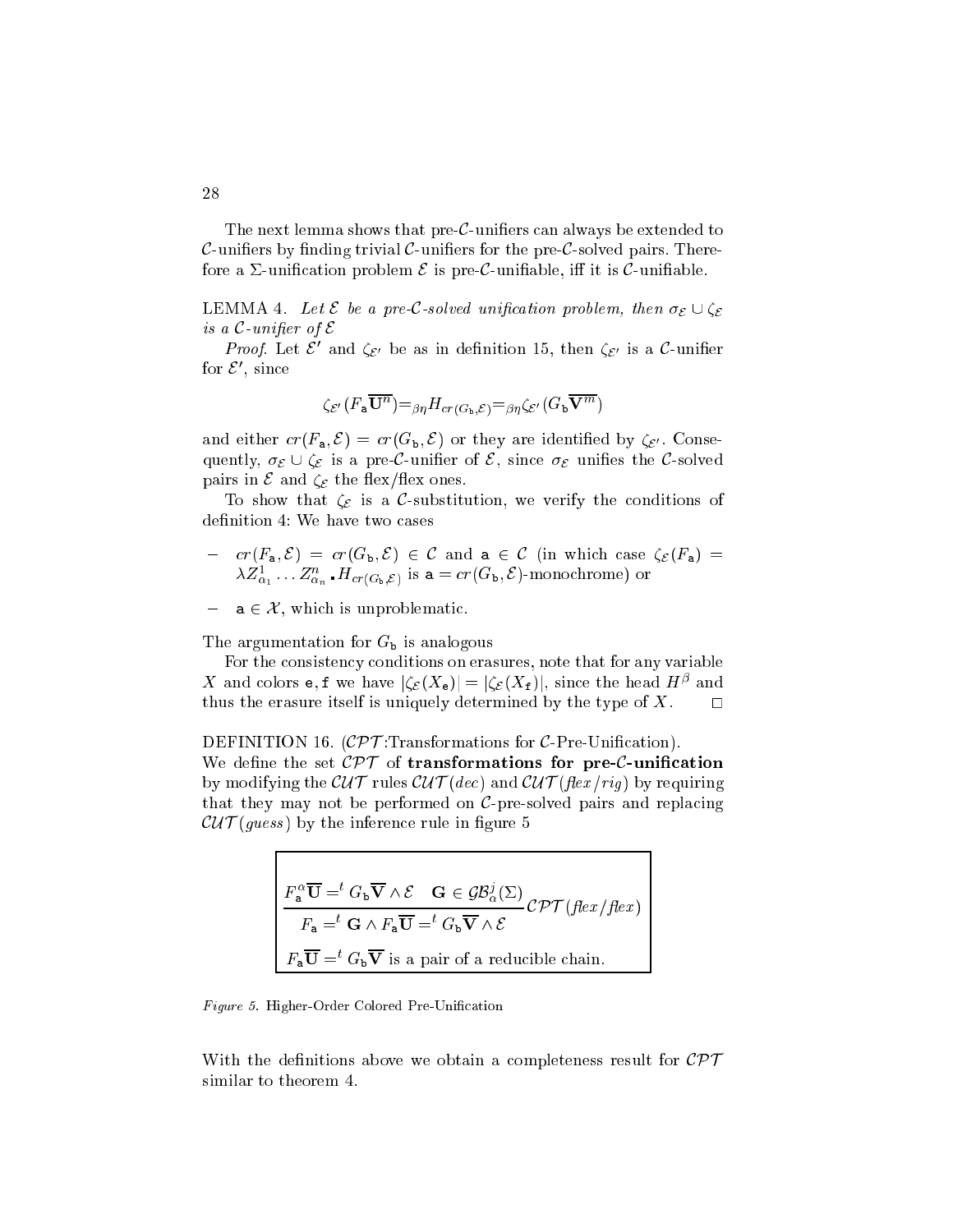## THEOREM 5. For any  $\mathcal{C}\text{-}unification problem \mathcal{E}$  the set

 $CPI(\mathcal{E}) := \{ \sigma_{\mathcal{E}} | \mathcal{E} \sqsubset \sigma_{\mathcal{E}} \tau \ \mathcal{E} \text{ and } \mathcal{E} \text{ is in pre-}C\text{-solved form} \}.$ 

is <sup>a</sup> omplete set of pre-C-uniers for <sup>E</sup>.

Proof Sket
h. The proof goes through with exa
tly the same methods, as we have used them in section 3. The only difference is that we use lemma 3 to account for the restricted flex/flex-case.  $\square$ 

Note that in contrast to classical higher-order pre-unification we cannot drop the  $\mathcal{CUT}(guess)$  and  $\mathcal{CUT}(dec)$  rules altogether, but the given restriction is severe enough to make pre- $\mathcal{C}$ -unification tractable. In particular the restriction alleviates the need for unspecified imitations in  $\mathcal{CUT}(guess)$ , which makes full unification infinitely branching. Obviously, safety is a de
idable property and olour restri
tions are effectively computable: unification problems are finite, and there can be at most exponentially many paths in one. Thus a simple generate-and test pro
edure will do. Computationally, this exponential step will not slow down higher-order unification, since the  $\beta$ -normalization step is already non-elementary.

## 3.4. Higher-Order Patterns

There are certain syntactic fragments of the simply typed  $\lambda$  calculus, where the higher-order unification problem has better properties than in the general case. We will concentrate on *higher-order patterns* [26, 27, where the problem is unitary for the uncolored case. In the colored case, the problem is slightly more complex, and we will profit from the understanding of colored flex/flex pairs that we have achieved in the last se
tion. Higher-order pattern extensions of rippling have already been studied by Kraan et al. in the context of program synthesis in  $[25]$ , without arriving at an satisfying algorithm or treatment of the metatheory. The theory presented below can a posteriori be taken as a logical basis for Kraan's work.

For the colored  $\lambda$ -calculus, the definition of higher-order patterns is very similar to the uncolored case; in fact it coincides with the traditional one for proper formulae.

DEFINITION 17. (Higher-Order Pattern). We call a formula  $A \in \mathit{wff}(\Sigma)$ a migher-order pattern, in any occurrence of a free variable  $r$  in **A** must be in a subformula **B** of **A** of the form  $FZ^{\varphi(1)} \dots Z^{\varphi(n)}$ , where  $Z^* \in L \nu$  and  $\varphi$  is a **partial permutation** from  $\kappa$  into  $n$ , i.e. an injective mapping from  $\{1, \ldots, k\}$  into  $\{1, \ldots, n \geq k\}$ , where k is the length of  $\alpha$ . In other words, all free variables of a higher-order pattern occur at the leaves, or applied to a list of distin
t bound variables.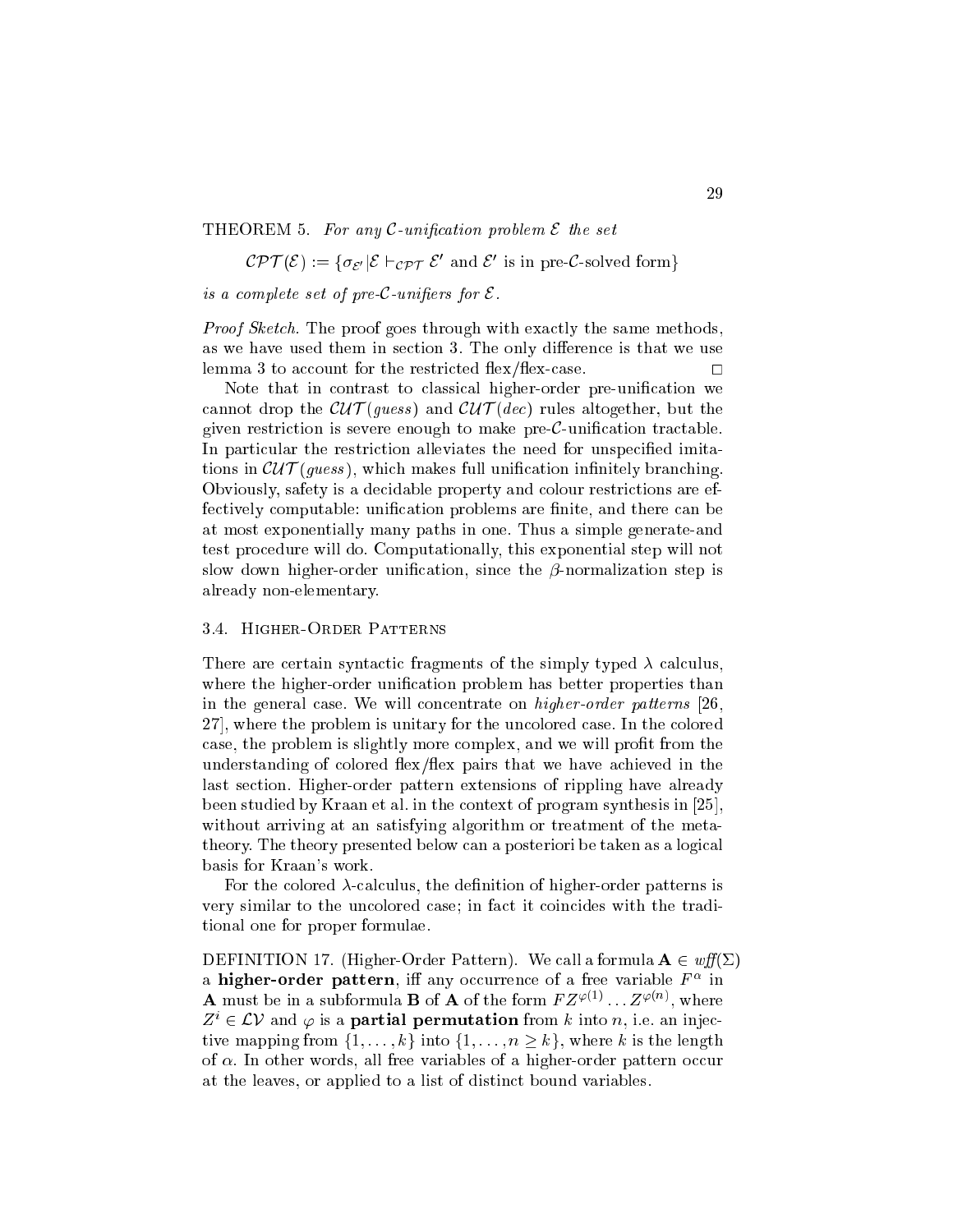We will call a C-substitution  $\sigma$  a **pattern substitution**, iff for all  $X_a$  in  $\text{Dom}(\sigma)$ ,  $\sigma(X_a)$  is a higher-order pattern. Note that the class of higher-order patterns is closed under pattern substitutions.

EXAMPLE 6. Let  $f, a$  be constants and  $F, G$  be variables and UVW be lo
al variables of appropriate type, then U V <sup>W</sup> FaW U, and FaW U, and  $\alpha$  functions  $\alpha$  ) and  $\alpha$  are higher-order patterns, while  $\alpha$  and  $\alpha$ z Fazz, and U V Fazz, and U V V V V Fazz, and U V V T C V Fazz, also interest and U V V T U V T U V T U V T U rst-order formulae and al l losed formulae are higher-order patterns, sin
e they do not ontain free fun
tion variables. Final ly, rigid general bindings are higher-order patterns, while exible are not in general.

This syntactic fragment allows to specialize the unification rules from definition 11.

DEFINITION 18. (Transformations for Pattern Unification). The inference rules for  $\mathcal{UP}at$  are those of  $\mathcal{CPT}$ , together with the additional rules for safe flex/flex pairs shown in figures 6 and 7. The first one handles the case, where the heads are identical and the second one, where they are distin
t.

 $F_{\mathbf{a}}^{\alpha_k \rightarrow \rho} X^{\varphi(\kappa)} =^{\iota} F_{\mathbf{b}} Z^{\psi(\kappa)} \wedge \mathcal{E}$ **UP** (same) (sample) (sample) (sample) (sample) (sample) (sample) (sample) (sample) (sample) (sample) (sample) (  $cr(F_{\mathbf{a}},\mathcal{E}) = ^ccr(F_{\mathbf{b}},\mathcal{E})\wedge \mathcal{E}\wedge F_{\mathbf{a}}Z^{\varphi(\kappa)} = ^cF_{\mathbf{b}}Z^{\psi(\kappa)}$  $\Delta V$   $\alpha_{\varphi(k)}$   $H$  a W  $P^{(*)}$   $\Delta$  F  $_{\rm b}$   $\equiv$   $\Delta W$   $\alpha_{\varphi(k)}$   $H$  b W  $P^{(*)}$  $-\varphi$  and  $\psi$  are partial permutations from k to n  $\hat{\rho}$  is a partial permutation from k to l, such that  $\rho(i) = \varphi(j)$ . iff  $\varphi(j) = \psi(j)$ , i.e.  $\rho$  picks out all arguments, where  $\varphi$  and  $\psi$ oin
ide. - H is a new variable of type  $\overline{\alpha_{\rho(l)}} \to \beta$ 

Figure 6. Pattern Unification with Identical Heads

Colored pattern unification cannot be unitary, since conflicting colors on flex/flex pairs can force the instantiations to be (uncolored) projections. As we have seen above, conflicting colors can entail that flex/flex pairs are unsolvable, on the other hand, for pattern unification, they can also lead multiple solutions (the erasure of which can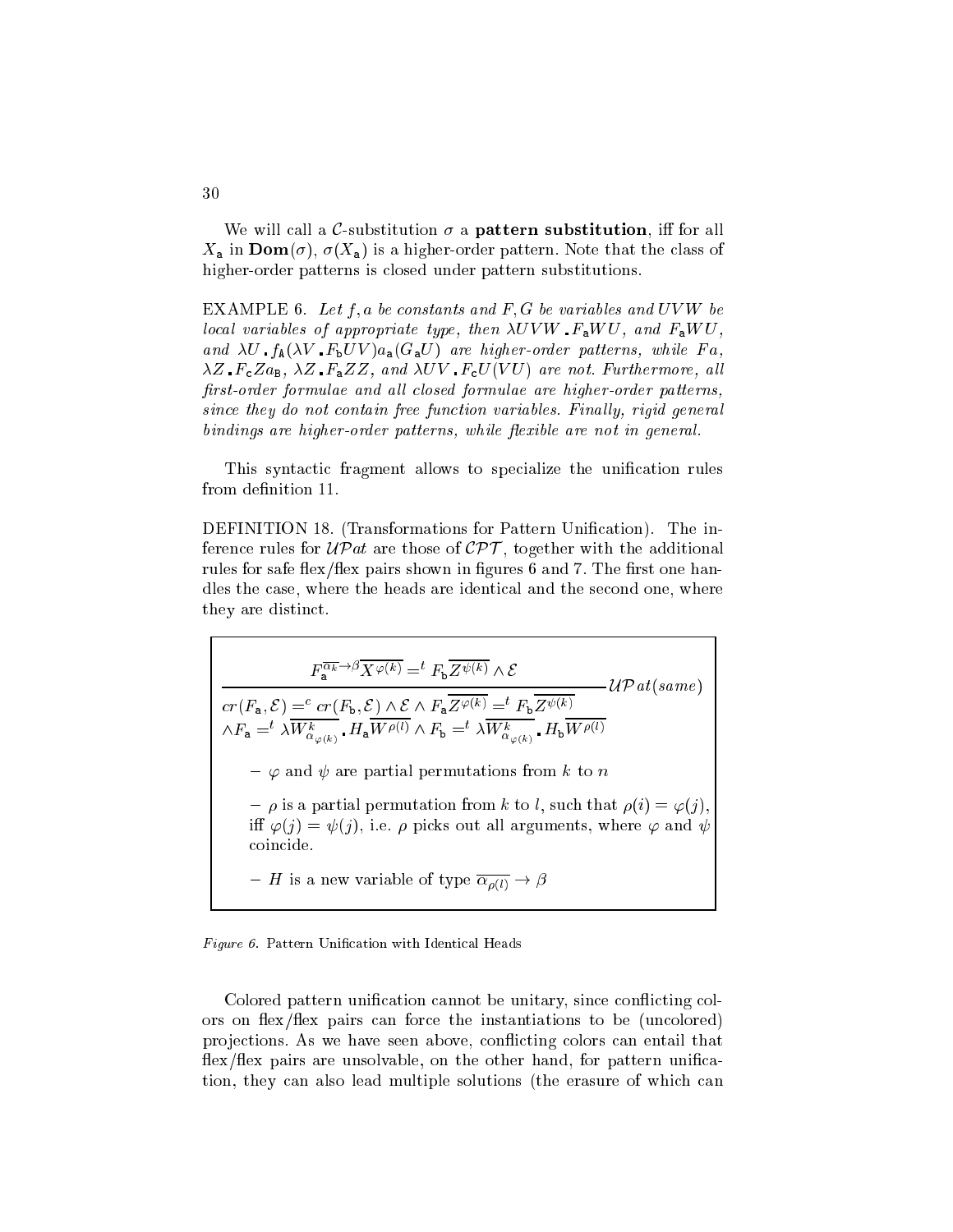be represented by a more general uncolored higher-order pattern<sup>16</sup>). Consider for instan
e the pair

$$
\lambda UVWZ \cdot F_aUVWZ =^t \lambda UVWZ \cdot F_bVUWZ
$$

where  $\alpha$  is a base type and  $a, b \in \mathcal{C}$ . Obviously, there are two most general solutions.

$$
\sigma_3 := [\lambda UVWZ, W/F_a], [\lambda UVWZ, W/F_b]
$$
  

$$
\sigma_4 := [\lambda UVWZ, Z/F_a], [\lambda UVWZ, Z/F_b]
$$

$$
F_a^{\overline{\alpha_k} \to \beta} \overline{Z^{\varphi(k)}} =^t G_b^{\overline{\alpha_l} \to \beta} \overline{Z^{\psi(l)}} \wedge \mathcal{E}
$$
  
\n
$$
\mathsf{a} =^c \mathsf{b} \wedge F_a \overline{Z^{\varphi(k)}} =^t G_b \overline{Z^{\psi(l)}} \wedge \mathcal{E}
$$
  
\n
$$
\wedge F_a =^t \lambda \overline{W_{\alpha_{\varphi(k)}}^k} \cdot H_a \overline{W^{\varphi'(m)}} \wedge G_b =^t \lambda \overline{W_{\alpha_{\psi(l)}}^l} \cdot H_b \overline{W^{\psi'(m)}}
$$
  
\n
$$
- \varphi, \psi \text{ be partial permutations from } k \ (l) \text{ to } n.
$$
  
\n
$$
- \varphi' \text{ and } \psi' \text{ are partial permutations from } m \text{ into } k, l, \text{ such that } \varphi'(m) = i \text{ and } \psi'(m) = j, \text{ iff } \varphi(i) = \psi(j).
$$
  
\n
$$
- H \text{ is a new variable of type } \overline{\alpha_{\psi'(m)}} \to \beta
$$

Figure 7. Higher-Order Colored Pattern Unification with Distinct Heads

The tractable nature of pattern unification hinges on the observation that the solving of flex/rigid pairs is deterministic, that is, all but the imitation or one projection immediately lead to failure. Thus for pattern unification we only can directly inherit the decomposition and flex/rigid rules from general colored higher-order unification and only have to concern ourselves with the flex/flex situations. Clearly, all the discussion about flexible chains also applies to higher-order patterns, so we keep the flex/flex rule for reducible flexible chains. This leaves us with the case of safe flex/flex pairs, where (as we have seen above) color clashes are not a problem. Therefore, we can directly adapt the well-known rules for higher-order pattern unification: If we have a pair  $r_a U^{\prime\prime} = r_b V^{\prime\prime}$ , then  $r_a$  is bound to to  $\lambda Z^{\prime\prime}$ .  $H_a W_k$  and  $F_b$  to

 $-$ This observation shows that a generate-and-test pro
edure for olored pattern unification is infeasible, since this would have generated the uncolored solution and rejected it, erroneously predicting the absence of colored solutions.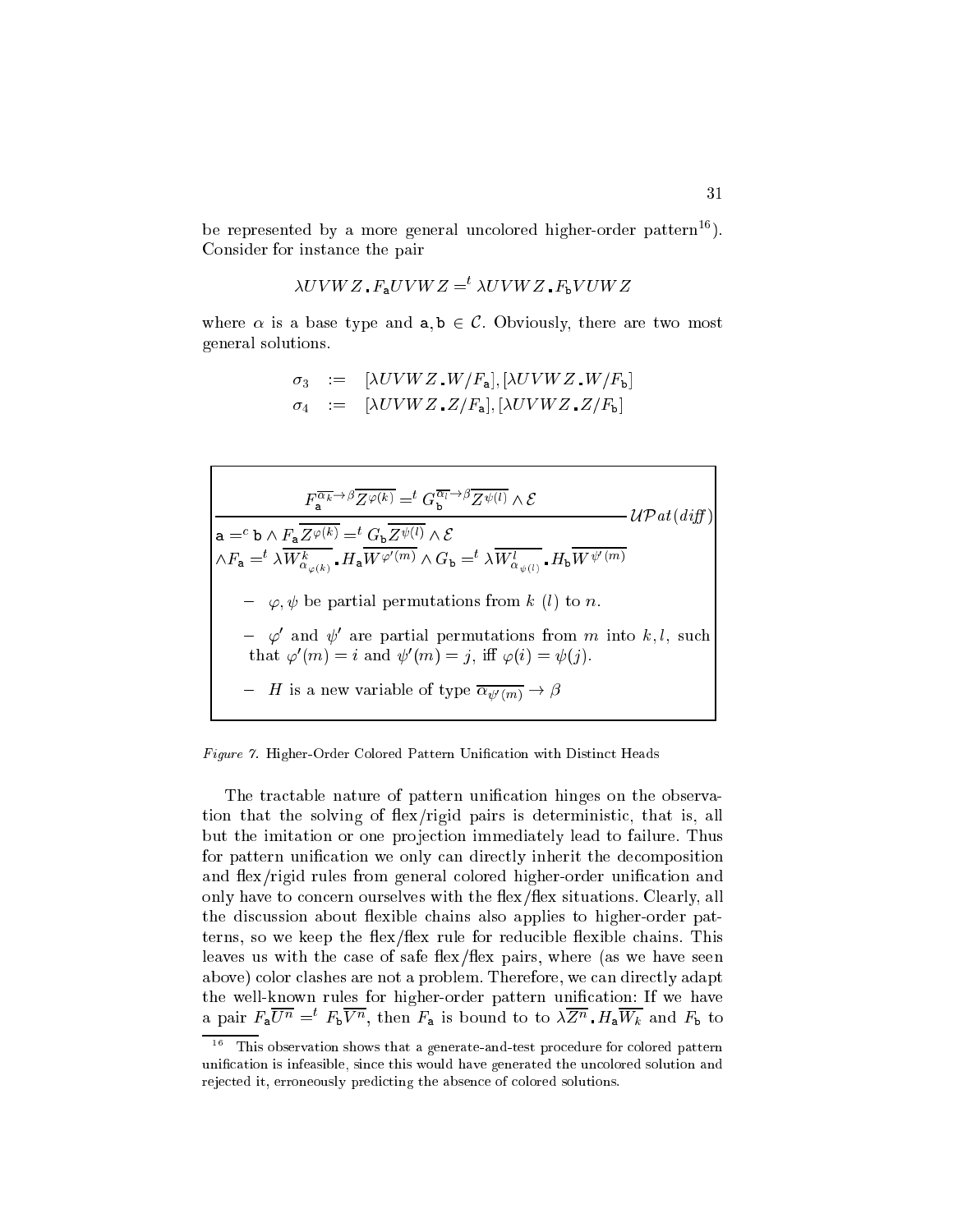$\lambda Z^{\prime\prime}$  .  $H_b W_k$ , where the W  $^{\prime\prime}$  are those bound variables, where  $U^{\prime} = V^{\prime}$ . Unlike in the uncolored case, an application of this rule does not immediately solve the pair (the colors **a** and **b** need not be identical), but it transforms it into a form, in whi
h de
omposition an do the rest (this will always succeed, iff the pair the rule acts upon is safe).

For the remaining case of safe flex/flex pairs with differing head variables, we use a similar argumentation (directly modeled after the uncolored case) and rule. From this argumentation (the flex/rigid and the safe flex/flex cases are deterministic and the reducible flex/flex cases only involve projections), we can directly derive that colored pattern unification is decidable<sup>18</sup> and finitary i.e. pattern unification problems have at most finitely many most general unifiers.

THEOREM 6. (Completeness for  $\mathcal{UP}at$ ). Let  $\mathcal E$  be an unification problem, then UPat is terminating and yields an irredu
ible problem <sup>F</sup>, such that either the either that is a set of the set of the set of the set of the set of the set of the set of

- $\mathcal F$  is solved and  $\sigma_{\mathcal F}$  is a most general unifier of  $\mathcal E$  or
- $\mathcal F$  is not solved and  $\mathcal E$  is not unifiable.

extractive to the control of the control of the state  $\mathcal{P}$  , and  $\mathcal{P}$  are  $\mathcal{P}$  , which is the control of nitely bran
hing.

## 4. Knowledge Representation

In this section we will work on the *semantics* of colors as they are used to en
ode additional knowledge about formulae into annotations of symbol occurrences. The colored  $\lambda$ -calculus provides the necessary devices to maintain this knowledge during the deduction by introducing colored substitutions and colored unifiers. It remains the question how to en
ode the given domain knowledge into olors and vi
e versa how to de
ode again the inherited knowledge from the annotations distributed over the entire term or formula.

In the examples in sections 1.1 and 1.2 we have used annotations (
olors) of symbols to guide the dedu
tion pro
ess in su
h a way that

32

For any unifier  $\sigma$  we have  $\sigma(F_a) = \lambda \overline{Z^n}$  **A**. Now, **A** can only have occurrences of Z<sup>i</sup>, such that  $U^i = V^i$ : If we assume that **A** contains an occurrence of  $Z_i$  (say at position p) with  $U^* \neq V^*$ , then  $\sigma(F)U^n = \sigma_n |U^n / Z^n |$  A and  $\sigma(F)U^n = \sigma_n |U^n / Z^n |$  A, so these differ at position p, which contradicts the assumption that  $\sigma$  unifies  $\mathcal{E}$ .

<sup>18</sup> The termination and on
uen
e arguments an be dire
tly modeled after the standard ase.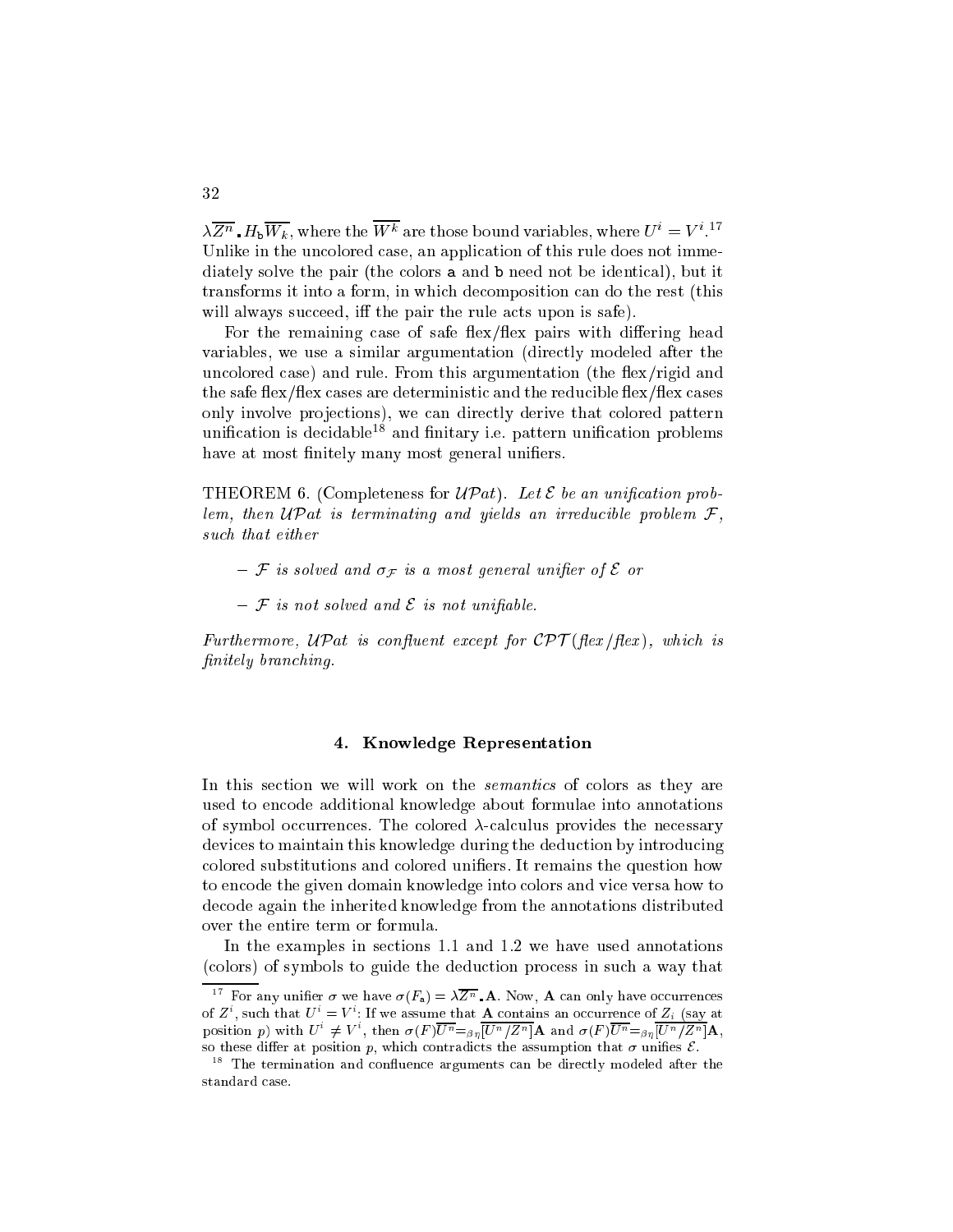each intermediate result of deduction has to satisfy specific restrictions. Rippling uses the semanti information that we must apply the induction hypothesis to rewrite the induction conclusion. Additionally it assumes that the hypothesis is always homomorphi
ally embedded into the intermediate results of manipulating the conclusion. Each symbol occurrence inside the hypothesis corresponds uniquely to a symbol occurrence inside the (manipulated) conclusion. We may encode this knowledge by dyeing symbol occurrences which are inside the range of the mapping white while all others grey. If we need a more granular information about corresponding symbol occurrences in hypothesis and conclusion we may even attach unique colors to the corresponding occurrences instead of coloring them all uniquely white. Thus we split up the set of color constants  $\mathcal C$  into a subset  $\mathcal D$  of color constants which contribute to the skeleton, like for instance "white", and other colors  $\mathcal{C} \setminus \mathcal{D}$ , like "grey", which indicate wave-fronts.

En
oding the mapping into annotations we have to supply an approprimate function  $\sim$   $\mu$  can mixing the information entry the intornation entry of the into  $\sim$ annotations. In particular we are interested in all symbol occurrences of the manipulated conclusion which are related to occurrences of the hypothesis. We can easily determine these occurrences by the color of their annotation. Sin
e we also like to extra
t the subterm-relations in which these symbols of also the  $\nu$  matrix that also to interference the state  $\sigma$ about the subterm relations between symbols annotated with olors of  $\mathcal{D}$ . Thus, instead of computing a set of unrelated symbol occurrences,  $\overline{\nu}$  and  $\overline{\nu}$  formulae annotated formulae annotated formulae annotated formulae annotated for  $\overline{\nu}$ term structure by using the symbols annotated with colors of  $D$ .

We introduce the notion of a skeleton in two steps. First, we characterize the extraction and gluing part within the definition of an *initial*  $s$  $\kappa$ eleton  $\iota$ o $p$ . This skeleton will still contain some redundancies which will be removed by applying some reduction rules yielding the final skeleton D.

Sin
e <sup>D</sup> has to deliver the subterm-relations between the symbol o

urren
es under onsideration, the skeleton is built up along the formula onstru
tion of annotated formulae. Thus, the skeleton inherits the structure of the original formula and is basically defined as a homomorphic extension of a mapping on symbol occurrences. The skeleton of an appli
ation is a set of appli
ations onstru
ted of the skeletons of the arguments, also lambda-expressions are translated in a homomorphi way to a set of lambda-expressions using the skeletons of the redex.

Since we are interested in symbol occurrences annotated with colors of  $\nu$ ,  $\iota_{\mathcal{D}}$  will map such symbols  $\iota_{d}$  move the singleton set  $\iota_{d}$   $\iota_{f}$ . If a symbol h is annotated with a color c which is not member of  $D$  then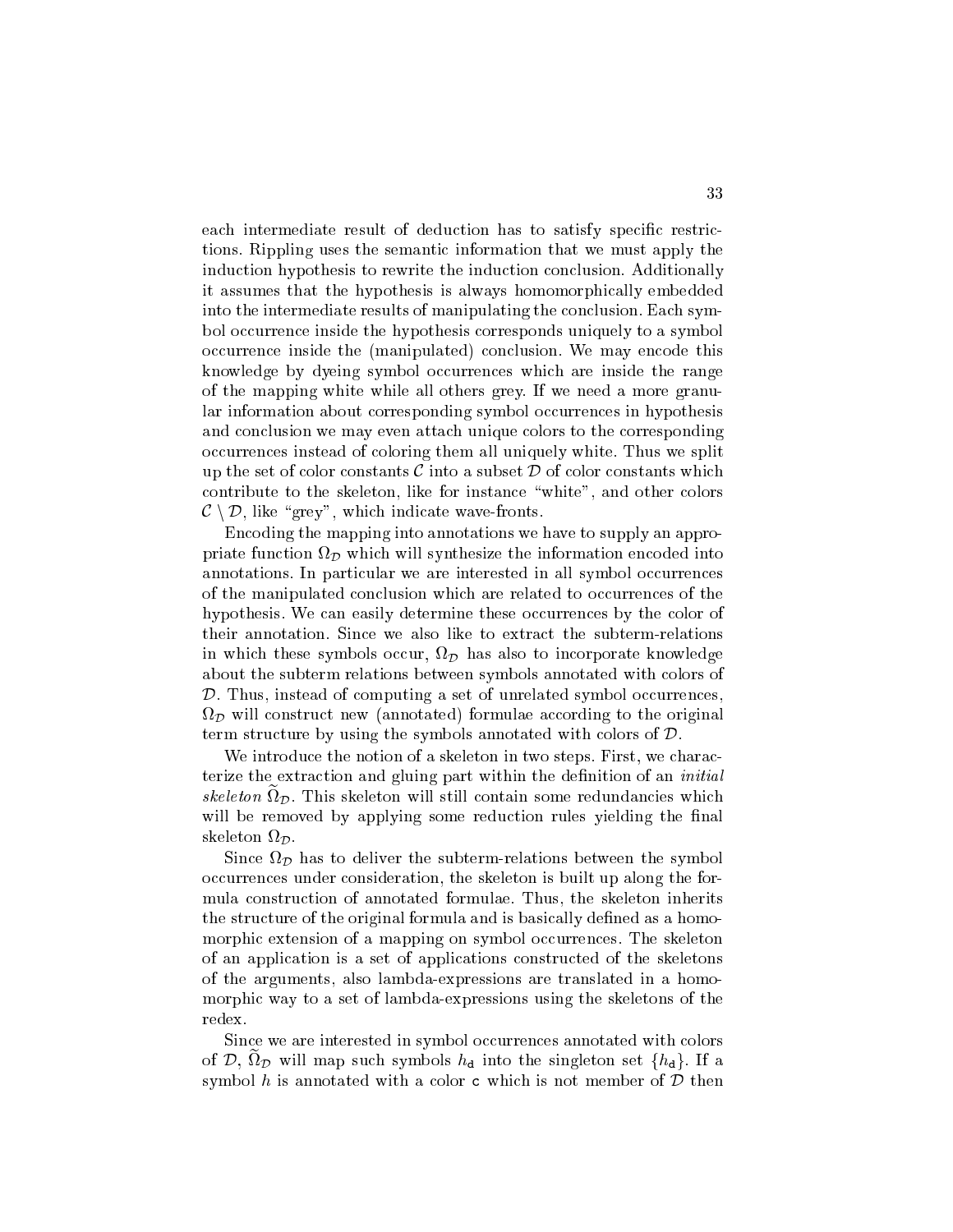we actually like to discard this symbol occurrence. If h has base type  $\alpha$ then  $\mathfrak{so}_D$  will return a singleton set comaining a dummy symbol  $J_\omega$  to preserve wen-typedness. For  $n$  or non-base type, the  $\iota \iota p$  has to provide appropriate  $\lambda$ -expressions such that computing  $\mathfrak{so}_{n}(\mu_{\mathbf{c}}\mathbf{A}\mathbf{D})$  will return the union of the skeletons of  $A$  and  $B$ . This can be done by mapping  $h_{\mathbf{c}}$  to the set of all the possible projections to its arguments.

We are left with the case of bound variables which have no anno $t$ ations at an. In this case  $\iota \mathcal{D}$  again returns a singleton set containing the bound variable.

We summarize the notion of a initial skeleton into the following definition:

DEFINITION 19. (Initial Skeleton). Let  $\mathbf{A} \in \text{pwff}_{\alpha}(\Sigma)$  be a well-formed formula and  $D \subset C$  be the set of skeleton colors. Then the initial skeleton  $\mathcal{L}^p$  is defined as follows.

 $\Gamma = \mu p(\Lambda) - \Lambda$  ( if  $\Lambda \subset \mathcal{L}V$ , <sup>e</sup> D(hd) <sup>=</sup> fhdg if <sup>d</sup> <sup>2</sup> <sup>D</sup> [ <sup>X</sup> ,  $= \Omega_{\mathcal{D}}(n_{d}) - \Omega_{\omega}f$  if  $d \in (\mathcal{C} \setminus \mathcal{D})$ , and the type of h is base,  $I = \Omega_{\mathcal{D}}(h_{d}) = \{(\lambda Z_n, f_{\omega} - Z_1), \ldots, (\lambda Z_n, f_{\omega} - Z_n)\}\;$  if  $d \in (\mathcal{C} \setminus \mathcal{D})$  $\mathbb{R}$  , where his of type n  $\mathbb{R}$  , we have the type  $\mathbb{R}$  $\mathcal{L} = \Omega_{\mathcal{D}}(\mathbf{B}\mathbf{C}) = \{(\mathbf{B}\mathbf{C})\mid \mathbf{B} \in \Omega_{\mathcal{D}}(\mathbf{B})\}$  and  $\mathbf{C}\in \Omega_{\mathcal{D}}(\mathbf{C})\}$ , and  $- \Omega_{\mathcal{D}}(\lambda Z \cdot \mathbf{B}) = \{ \lambda Z \cdot \mathbf{B} \mid \mathbf{B} \in \Omega_{\mathcal{D}}(\mathbf{B}) \}.$ 

We had to invent type-conversion function to obtain typed terms as members of the skeleton. Since in some terms, occurrences of these typeconversion functions are redundant, we use the following  $\omega$ -reduction rules to remove redundan
ies in the initial skeleton.

DEFINITION 20. ( $\omega$ -Reduction). We say that a well-formed formula **B** is obtained by a well-formed formula **A** by a one-step  $\omega$ -reduction  $(A \longrightarrow_{\omega} B)$ , if it is obtained by applying one of the rules given in Fig. 8 to a well-formed part of **A** As usual we define the transitive closure of the reduction relation  $\longrightarrow_\omega$  with  $\longrightarrow_\omega$  and use  $\longrightarrow_{\beta\eta\omega}$  for the union of the reduction relations  $\longrightarrow_{\beta}$ ,  $\longrightarrow_{\eta}$ , and  $\longrightarrow_{\omega}$ .

In order to compare two skeletons we like to disregard differences caused by  $\beta\eta$ -equality or  $\omega$ -reduction. Hence, we combine  $\beta\eta$  and  $\omega$ -reductions to obtain a  $\beta\eta\omega$ -reduction.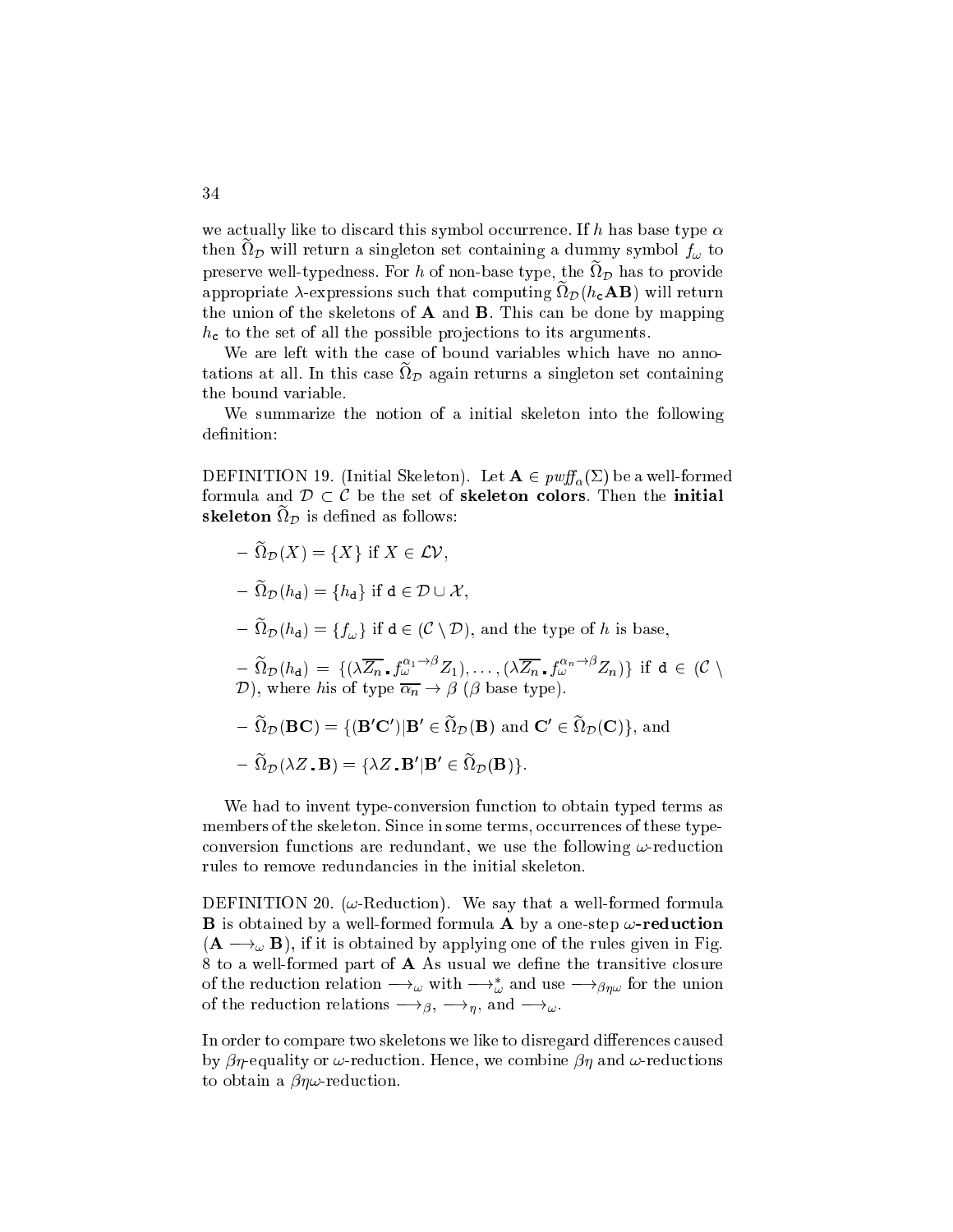$$
f_{\omega}^{\beta \to \gamma} (f_{\omega}^{\alpha \to \beta} X_{\alpha}) \longrightarrow_{\omega} f_{\omega}^{\alpha \to \gamma} X_{\alpha} \qquad f_{\omega}^{\beta \to \gamma} f_{\omega}^{\beta} \longrightarrow_{\omega} f_{\omega}^{\gamma}
$$

$$
f_{\omega}^{\alpha \to \alpha} X_{\alpha} \longrightarrow_{\omega} X_{\alpha} \qquad \lambda x \, . \qquad \lambda x \, . \qquad \lambda x \, .
$$

Figure 8.  $\omega$ -Reduction Rules

THEOREM 7. (Strong Normalization). Every sequence of  $\beta\eta\omega$ -reductions terminates and leads to a unique pright into the product  $\mathbb{R}^n$ 

Proof. The Theorem is proven in the appendix (se
tion A). <sup>2</sup>

Thus,  $\beta\eta\omega$ -reduction terminates for all  $\lambda$ -terms **A** and results in a unique normal form  $\mathbf{A} \downarrow_{\beta\eta\omega}$ . Based on the definitions of the initial skeleton and the  $\beta\eta\omega$ -reduction we define now the skeleton of a higherorder term as follows:

DEFINITION 21. (Skeleton). Let  $\mathbf{A} \in \text{pwff}_{\alpha}(\Sigma)$  be a well-formed formula and  $D \subset \mathcal{C}$  be the set of skeleton colors. Then the skeleton  $\mathfrak{so}_{\mathcal{D}}(\mathbf{A})$  of A is defined as the  $\mathfrak{op}_{\mathcal{P}}$ -hormal form  $\mathfrak{so}_{\mathcal{D}}(\mathbf{A})$   $\downarrow_{\beta\eta\omega}$  of the initial skeleton. Notice that due to the confluence of  $\beta\eta\omega$ -reduction we an also intertwine this redu
tion and the omputation of the initial skeleton whi
h results in a one-pass omputation of the skeleton.

The skeleton is independant of the representation of a term wrt.  $\beta\eta$ equality, i.e. we do not have to normalize a term before computing its skeleton.

LEMMA 5. For all  $\mathbf{A}, \mathbf{B} \in \text{pwff}_{\alpha}(\Sigma)$ :

 $\blacksquare$  and  $\blacksquare$  implies  $\blacksquare$  implies  $\blacksquare$  implies the property of  $\blacksquare$ 

The proof can be found in the appendix (section B). As a consequence we have to make compromises to the granularity in which we can annotate terms. Since we do not restrict the application of the  $\eta$ -rule (compared to the non-annotated  $\lambda$ -calculus) we cannot store any domain knowledge (annotations) to local variables. Otherwise the unrestricted application of the  $\eta$ -rule would destroy this knowledge.<sup>19</sup>

The skeleton function denotes an abstraction on colored terms. Rippling makes use of this abstra
tion by restri
ting possible dedu
tions

<sup>19</sup> The introduction of type-conversion functions guarantee the  $\alpha\beta\eta$ -compatibility. Especially there is a subtle relation between mapping non-skeleton symbols to  $f_{\omega}$ (thus introducing some kind of "partial" skeleton) and  $\beta$ -reduction as the following example illustrates:  $\Omega_{\{a\}}(\lambda UV, U)(\mathbf{A}_a, \mathbf{B}_b) = (\lambda UV, U)(\mathbf{A}_a, f_\omega) = -\beta \{A_a\}$  $\Omega_{\text{fa}}(\mathbf{A}_{\text{a}}) =_{\beta} \Omega_{\text{fa}}(\lambda UV \cdot U)(\mathbf{A}_{\text{a}}, \mathbf{B}_{\text{a}})$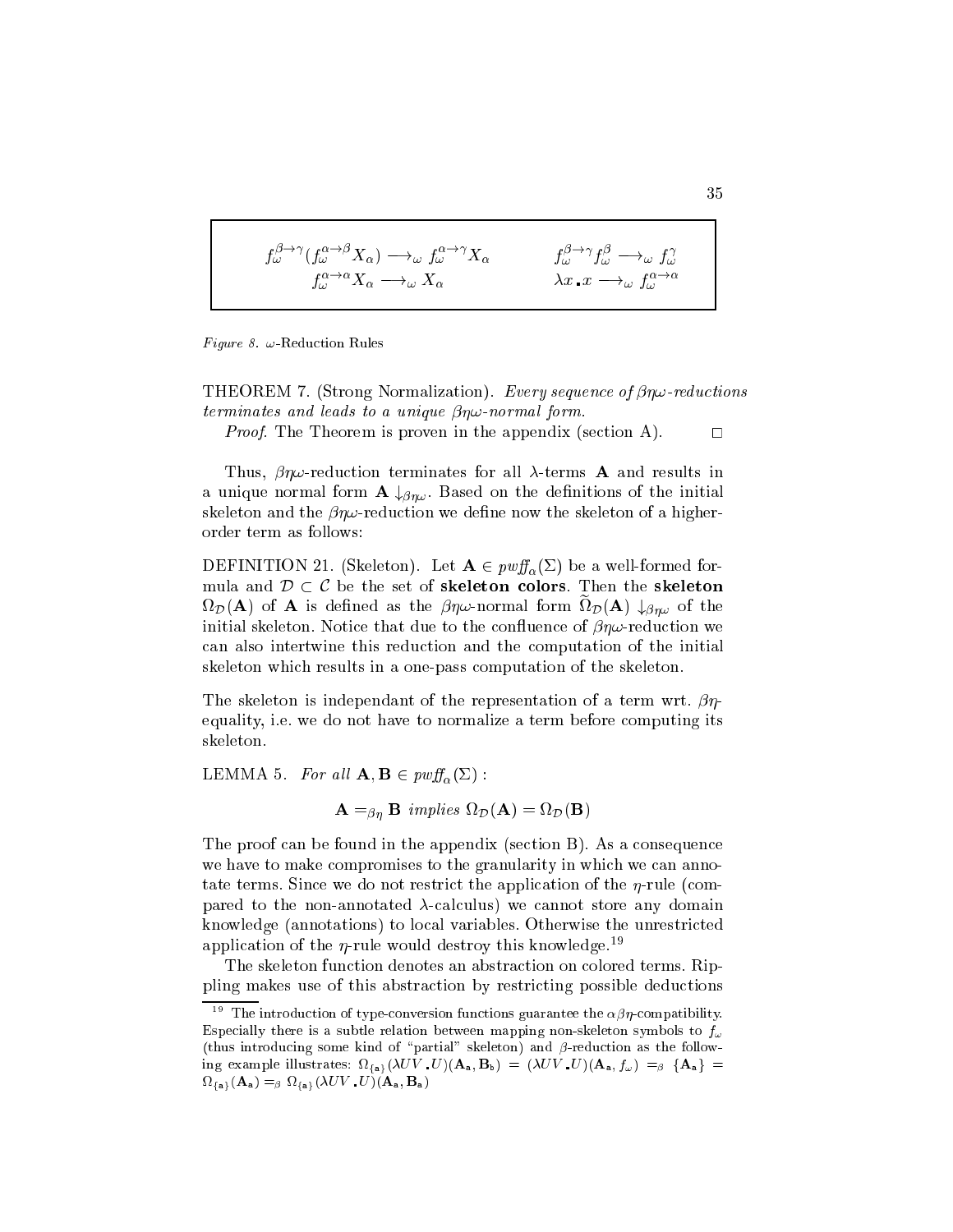to formulas or terms with identi
al skeletons. Restri
ting the proof in the abstract space we are now able to implement a generate-and-test approach which first computes a deduction step, secondly calculates its abstraction (skeleton) and finally backtracks this step if the abstraction does not satisfy the given restrictions. But in order to plan a proof in the abstract space we like to *predict* whether a specific deduction step will satisfy the restrictions on its abstraction *without* computing the result on a ground level. Thus, the question arises whether we are able to calculate the abstraction (skeleton) of the result of a deduction step only by onsidering the abstra
tions (skeletons) of all involved formulas?

As rippling is mostly done in a rewriting environment", we will disuss the issues of reasoning in the abstra
t spa
e in terms of a term rewriting calculus. In principle, term rewriting allows one to deduce a term  $\sigma(\mathbf{B})/\pi\mathbf{C}$  from C iff there is an equation  $\mathbf{A} = \mathbf{B}$  and a substitution is such that (A)  $\sim$  IM, we can consider the above  $\sim$   $\sim$   $\sim$ stract space we have to be able to compute the skeleton of  $\sigma(\mathbf{B})/\pi|\mathbf{C}$ with the help of the skeletons of  $C$ ,  $A$  and  $B$ . In case of first order ا *ا*ل = الساب المستقادة المستقادة المستقادة المستقادة المستقادة المستقادة المستقادة المستقادة المستقادة المستقادة (Substitution-Compatibility) and that  $\mathcal{L}(\mathcal{L}|\mathcal{R})$  and  $\mathcal{L}(\mathcal{L}|\mathcal{R})$  implies  $\mathcal{L}(\mathcal{L}|\mathcal{R})$  D(C) <sup>=</sup> D([(B)=℄C (Subterm-Compatibility). On
e the abstra
 tions of both sides of a rewrite rule are equal, its use to rewrite a term will not change the abstraction of the modified term.

We will discuss now the higher-order case: The property of subtermcompatibility is in principle an immediate consequence of the definition of a skeleton being a homomorphi extension of a mapping on symbol occurrences. Thus the following lemma holds; its proof is given in the appendix (se
tion B).

LEMMA 6. For all  $\mathbf{A}, \mathbf{B} \in \text{pwff}_{\alpha}(\Sigma)$ 

$$
\Omega_{\mathcal{D}}(\mathbf{A}) = \Omega_{\mathcal{D}}(\mathbf{B}|_{\pi}) \implies \Omega_{\mathcal{D}}(\mathbf{B}) = \Omega_{\mathcal{D}}([\mathbf{A}/\pi]\mathbf{B}).
$$

The orresponding lemma about substitutionompatibility an not be lifted to the higher-order case. The reason is that an instantiation may enable the use of the  $\beta$ -rule which then, may delete parts of the skeleton.

EXAMPLE 7. Consider two terms  $F_{d}a_{c}$  and  $f_{d}a_{c}$ . Let  $c \in \mathcal{D}$  while  $d \notin \mathcal{D}$  such that both terms coincide in their skeletons  $a_c$ . Instantiating  $F_{\rm d}$  by  $\lambda X$   $\rm d_{d}$  will (after  $\beta$ -reduction) result in terms  $\rm d_{d}$  and  $f_{\rm d}a_{\rm c}$  which do obviously not oin
ide in their skeleton.

<sup>&</sup>lt;sup>20</sup> We will denote the subterm **B** in **A** at position  $\pi$  with  $\mathbf{A}\vert_{\pi}$  and the result of replacing this occurrence of **B** in **A** with **C** with  $|C/\pi|$ **A**.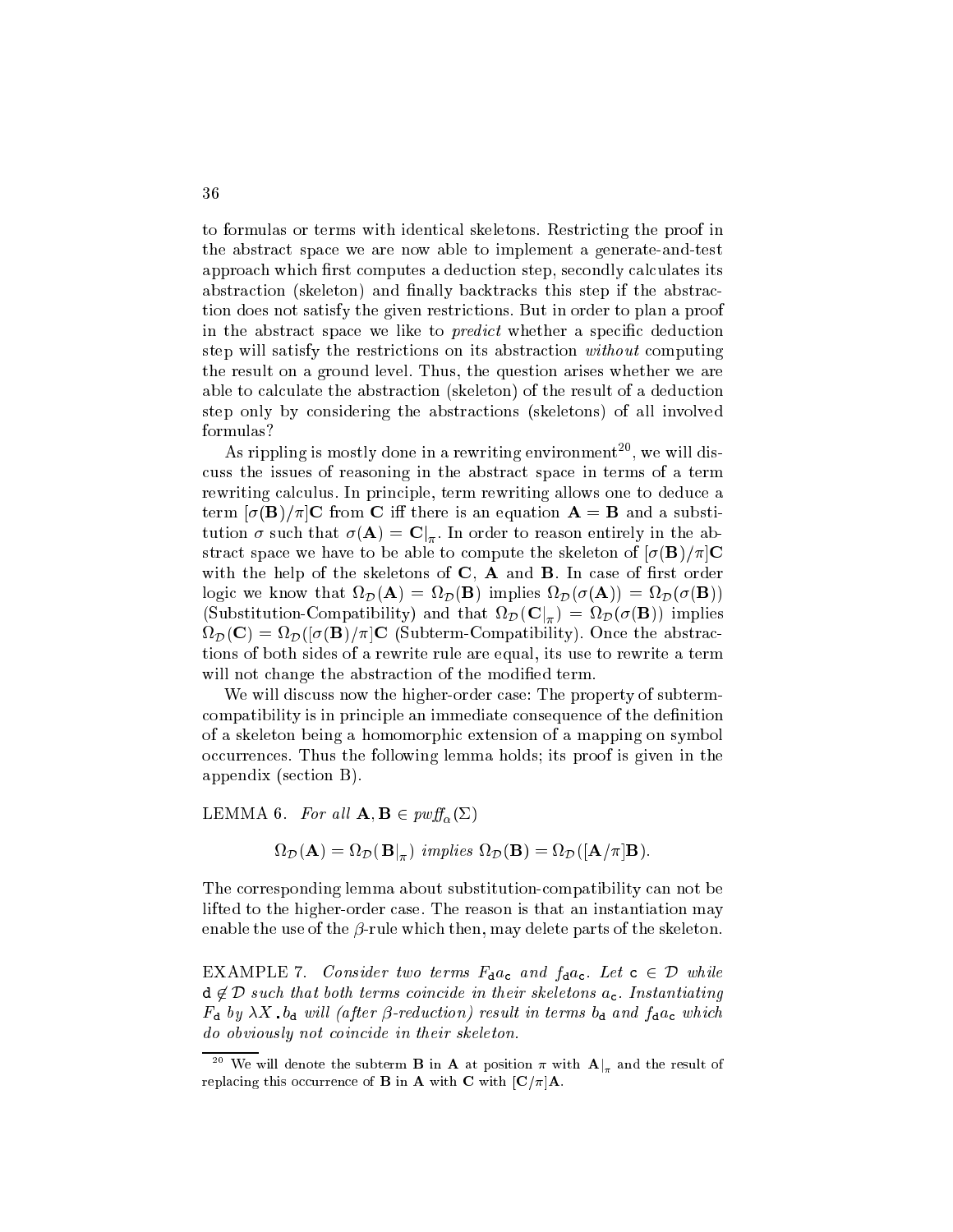Two possibilities to get rid of this problem immediately suggest themselves: adding fun
tion variables (regardless of their annotations) always to the skeleton or restricting admissible substitutions in order to avoid these substitutions. However both will be too restri
tive for practical reasons. What are the practical implications of this lack ompatibility? In order to guarantee that the substitution- D([(B)=℄C) holds we have now to test the missing property: ea
h time an annotated rewrite rule A = B (satisfying D(A) <sup>=</sup> D(B)) is used to modify a term  $\mathcal{U}(\lambda)$  and  $\mathcal{U}(\lambda)$  are to modify a term contribution of  $\mathcal{U}(\lambda)$ iently, the processes where the since the made very computer  $\eta$ , the processes of  $\eta$ tical implications of the missing property are rather small. We can still speculate about a proof on the abstract space although we have to keep in mind that in some ases the renement will not be possible be
ause of the missing substitution-property.

## 5. Related Work

Smaill and Green [31] developed the notion of *higher-order embeddings*. An embedding  $\Rightarrow$  is a relation on terms and  $s \Rightarrow t$  — speaking **A** is embedded in B in Brown of Brown of the A is a skeleton of Brown of Brown of Brown of A base case each atomic expression  $\bf{B}$  is embedded into itself:  $t \rightarrow t$ . Also a term **A** is embedded into an application  $(\mathbf{B}_1 \mathbf{B}_2)$  if it is embedded into one of its arguments or **A** is itself an application  $(A_1A_2)$  and each  $A_i$ is embedded in  $\mathbf{B}_i$ . A is embedded into an abstraction  $(\lambda U \cdot \mathbf{B})$  if it is embedded into all instantiations  $(\lambda U \cdot \mathbf{B})\mathbf{C}$  for all **C** or **A** is itself an abstraction ( $\lambda U$   $\bf{A}$ ) and ( $\lambda U$   $\bf{A}$ )  $\bf{C}$  is embedded into ( $\lambda U$   $\bf{B}$ ) $\bf{C}$  for all C.

The notion of embeddings enables a generate-and-test procedure<sup>21</sup> based on standard higher order matching/unification which performs an (arbitrary) deduction steps and tests whether a specific term is embedded into the result of this step. Our approach to attach additional information at ea
h symbol allows one to maintain the information about embedding during the deduction process since skeletons are stable with respe
t to subterm-repla
ement. This information is also ne
essary to restri
t the number of possible solutions (e.g during higher-order unification) as soon as possible.

On one hand the generate-and-test approa
h requires only the existen
e of an algorithm whi
h tests whether the skeleton is in some sense embedded (cf.  $[31]$ ) in a formula which corresponds to a check whether the indicated pattern is matched by the formula. But on the

The Form principal difficulties of this approach cf. footnote 16.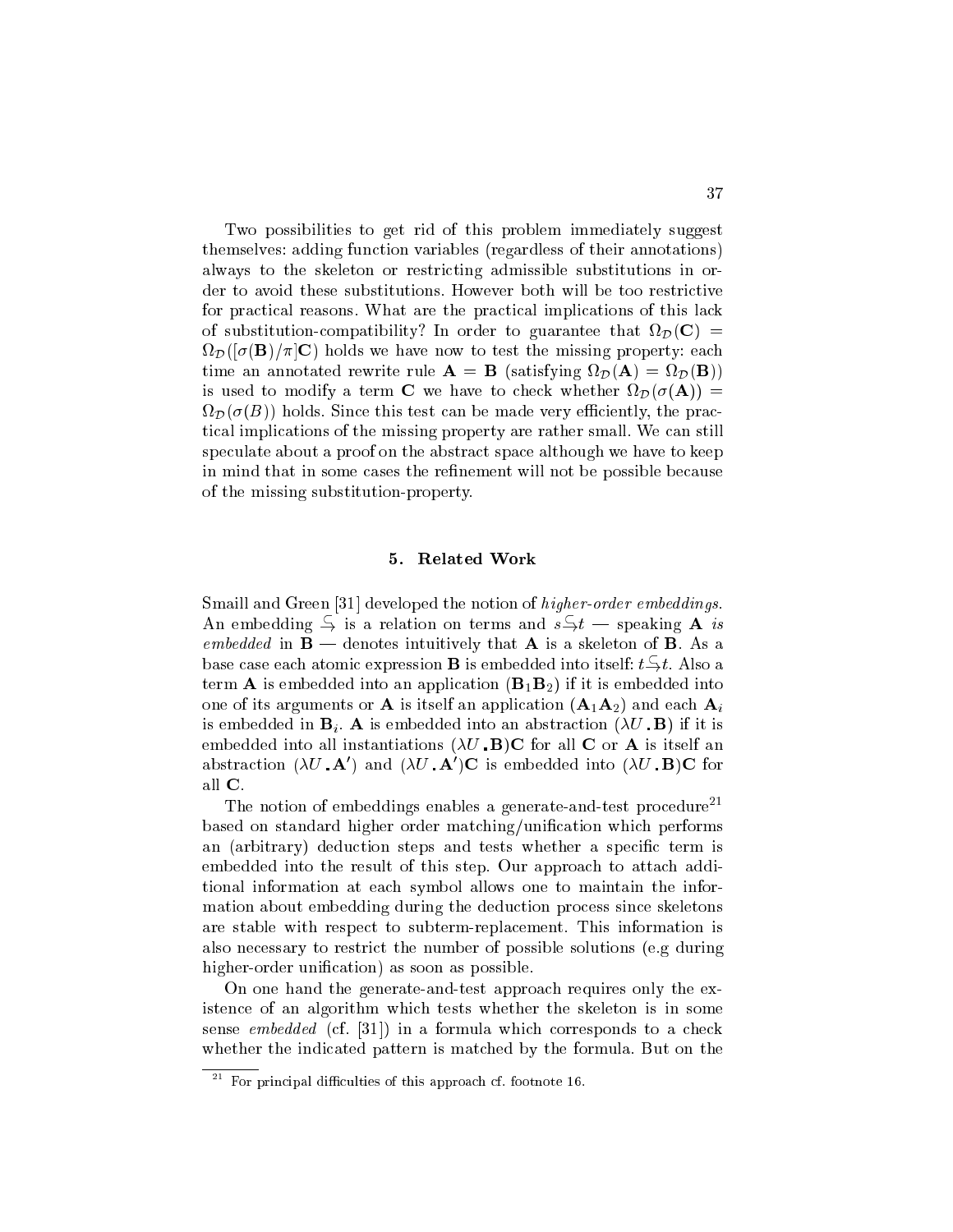other hand, then we have no information how parts of the skeleton will be inherited during the dedu
tion and therefore we have also no information how to sele
t appropriate lemmata. Even worse, higher-order unification usually results in tremendous number of unifiers and we only can significantly reduce that number if we incorporate the knowledge about the invariance of the skeleton into the unification procedure. Thus, there is a strong need to incorporate a notion of skeleton into the dedu
tion ma
hinery.

Comparing this notion of embedding and our definition of skeletons one observe several conceptual differences. In case of applications the definition of embeddings does not preserve the intended subterm relation on (first-order) terms. For example, consider a first order term  $g(n(\mathbf{A}, \mathbf{C}), \mathbf{B})$  then  $n(\mathbf{A}, \mathbf{B}) \rightarrow g(n(\mathbf{A}, \mathbf{C}), \mathbf{B})$  holds. This confusion of arguments of  $h$  and  $g$  may cause severe problems when defining termination orderings on rippling with the help of embeddings. In our setting the skeleton of  $g(h(\mathbf{A}, \mathbf{C}), \mathbf{B})$  is the set  $\{h(\mathbf{A}, f_{\omega}), \mathbf{B}\}\)$  and the use of the syntactic type-conversion functions prevents the mix-up of arguments. Hen
e, the intended subterm-relation is preserved.

## 6. Conclusion

Motivated by the first-order rippling/coloring method we have developed a olored higher-order logi and presented uni
ation, pre-uni
ation and pattern unification algorithms that we have proven to be correct and omplete. In ontrast to other semanti annotation te
hniques like sorts, the coloring technique allows one to add annotations to symbol ode arbitrary structure to enter the structure of the structure of the structure of the structure of the structure of the structure of the structure of the structure of the structure of the structure of the structure of th tural information into colors and to maintain this information implicitly by the calculus during a deduction.

From an abstract point of view we can see that the colored  $\lambda$ -calculus and labeled deduction systems [10] share basic intuitions. Both use annotations to restrict the applicability of inference rules and provide a me
hanism for maintaining the annotations during the inferen
e. However, while LDS atta
h labels to formulae, HOCU annotates symbol occurrences with colors.

It seems plausible that colored logics can be embedded into suitable LDS if we assume that the labels have the same algebraic structure as the formulae they are atta
hed to. Moreover, any LDS that deals with equality will probably need to maintain labels in such a term-structured form, since equality operates on subterm occurrences, which have to be represented in some way. In this case the colored  $\lambda$ -calculus allows one to deal with labels and formulae in a uniform and efficient way taking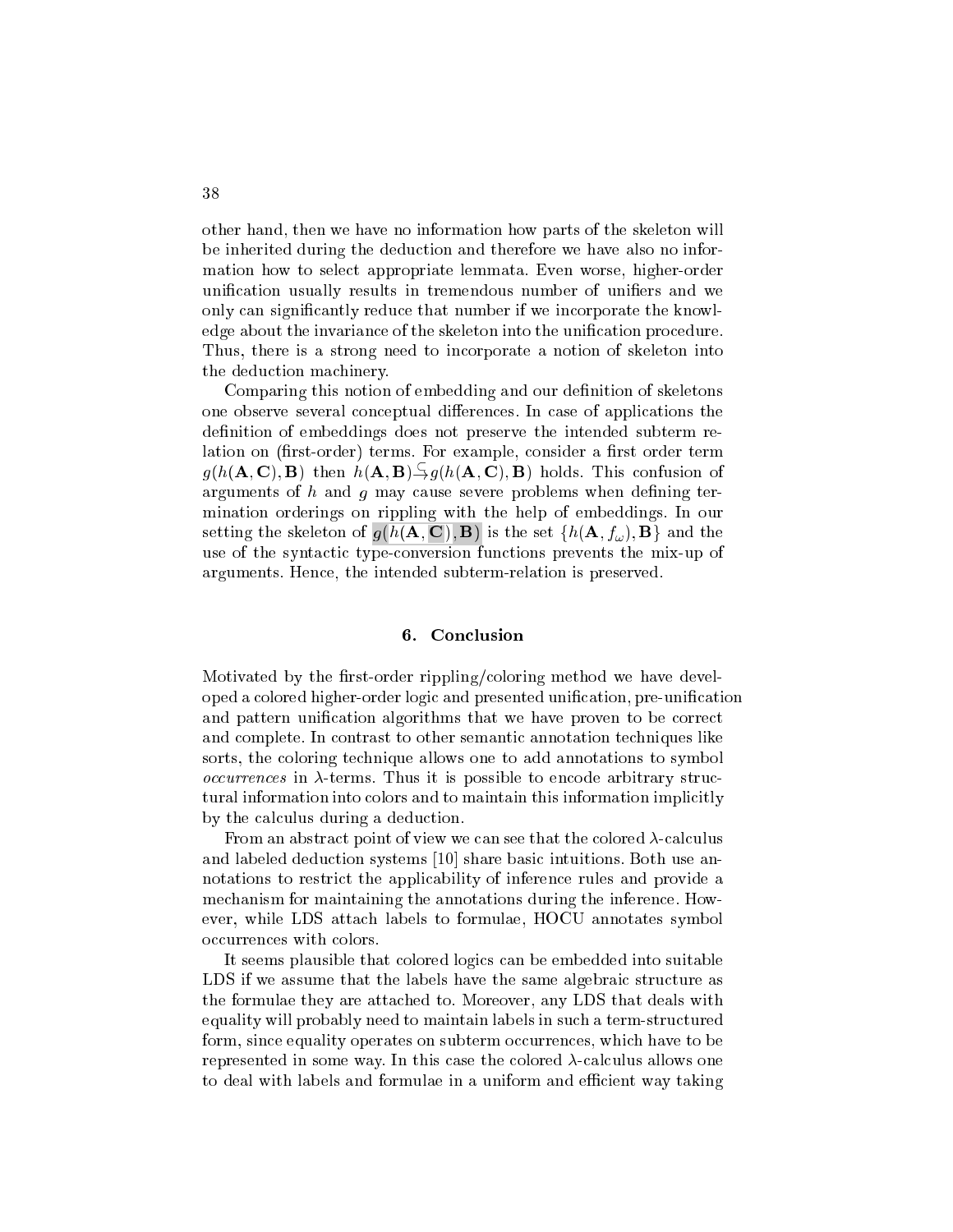advantage of the ommon stru
ture of both. We leave a formal analysis of this relation of approa
hes to further resear
h.

We have presented two applications of the colored  $\lambda$ -calculus. First, it provides a formal basis for the me
hanization of higher-order reasoning with equality along the lines of  $[35, 20, 22]$  which develop heuristics that guide the difference reduction process in first-order equality calculi. Since rippling is an instance of this general difference reduction methodology, the calculus presented in this paper is a basis for an implementation of rippling in a higher-order setting whi
h is required e.g. in case of middle-out reasoning  $[17, 23]$ . Secondly, it is also a logical basis for an interfa
e for linguisti extra-semanti
al information in the onstru
tion of natural-language semanti
s. The algorithms presented in this paper and the linguistic analyses from  $[11, 13, 12, 15]$  have been implemented in the CHOLI system  $[8]$ .

At least the linguistic applications suggest the need for more expressive color languages. In [15] we have used feature structures as colors to model the interaction of linguistic constraints. It turns out that the unification methods presented in this paper are sufficient to treat such extensions in a uniform way.

A further extension would be to alleviate the restri
tion that olors only annotate free symbol occurrences by allowing color annotations to subterm occurrences or to bound variables. This would allow to extend the scope of the calculus towards structural phenomena that is induced by the full term stru
ture.

## Referen
es

- 1. Hendrik P. Barendregt. The Lambda-Calculus: Its Syntax and Semantics. North-Holland, 1980.
- 2. D. Basin and T. Walsh. A calculus for and termination of rippling. Special Issue of the Journal of Automated Reasoning,  $16(1-2):147-180$ , 1996.
- $\mathbf{R}$ Val Breazu-Tannen. Polymorphic rewriting conserves algebraic strong normalization and confluence. In *Proceedings of the ICALP*, pages  $137-150$ ,  $1989$ .
- 4. A. Bundy, A. Stevens, F. van Harmelen, A. Ireland, , and A. Smaill. Rippling:  $\overline{4}$ A heuristic for guiding inductive proofs. Artificial Intelligence, 62:185-253, 1993.
- 5. Alan Bundy. The use of expli
it plans to guide indu
tive proofs. In Ewing L. Lusk and Ross A. Overbeek, editors, *Proceedings of the 9th Conference on* Automated Deduction, number 310 in LNCS, pages 111-120, Argonne, Illinois, USA, 1988.
- 6. A. Chur
h. A formulation of the simple theory of types. Journal of Symboli  $Loaic, 5:56-68, 1940.$
- 7. M. Dalrymple, S. Shieber, , and F. Pereira. Ellipsis and higher-order uni
ation. Linguistics and Philosophy,  $14:399-452$ , 1991.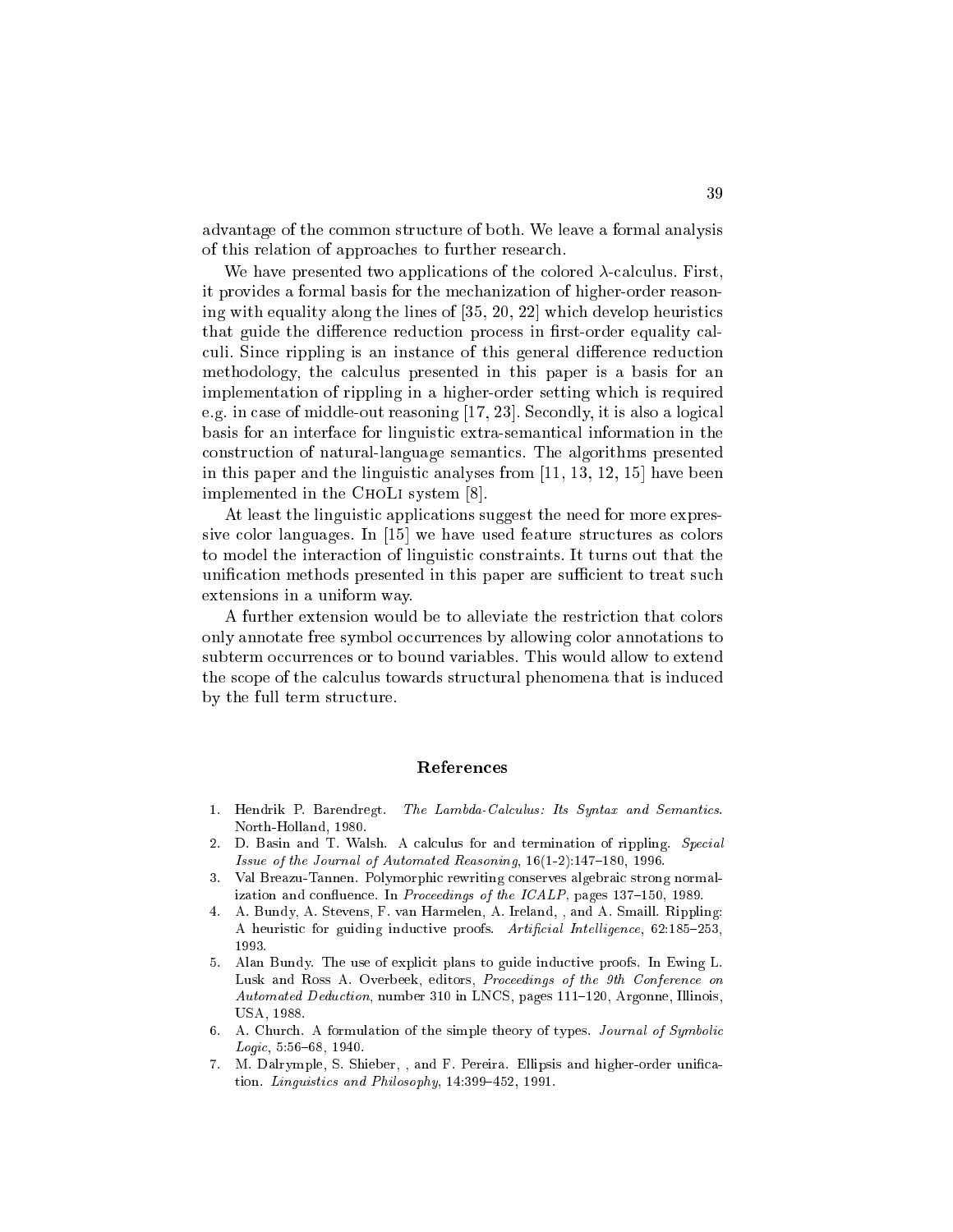- 8. Ralph Debusmann, Markus Egg, Claire Gardent, Alexander Koller, Karsten Konrad, Joa
him Niehren, Guido S
haefer, Stephan Thater, Verena Winter, and Feiyu Xu. A natural language system for semantic construction and evaluation. CLAUS Report 102, University of the Saarland, Saarbrücken, 1998.
- 9. Gilles Dowek. Third order matching is decidable. Annals of pure and applied mathematics, 69:135-155, 1994.
- 10. D. Gabbay. Labelled Deductive Systems. Oxford Logic Guides, No 33. Oxford University Press, 1996.
- 11. C. Gardent and M. Kohlhase. Higher-order coloured unification and natural language semantics. In A. Zampolli, editor, Proceedings of COLING'96, 1996.
- C. Gardent and M. Kohlhase. Computing parallism in discourse. In Proceedings 12. 15th International Joint Conference on Artificial Intelligence (IJCAI), Nagoya, Japan, 1997. Morgan Kaufman Publ.
- 13. Claire Gardent. Sloppy identity. In Christian Retoré, editor, Logical Aspects of Computational Linguistics, pages 188-207. Springer, 1997.
- 14. Claire Gardent, Michael Kohlhase, and Karsten Konrad. Higher-order coloured unification: a linguistic application. CLAUS Report 97, University of the Saarland, Saarbrücken, 1997.
- $15<sub>1</sub>$ Claire Gardent, Michael Kohlhase, and Karsten Konrad. Higher-order coloured unification: a linguistic application. Techniques Sciences Informatiques, pages 1{28, 1999.
- 16. Warren D. Goldfarb. The undecidability of the second-order unification problem. Theoretical Computer Science, 13:225-230, 1981.
- 17. J. Hesketh. Using Middle-Out Reasoning to Guide Induction. PhD thesis, University of Edinburgh, Edinburgh, S
otland, 1981.
- 18. J. Hindley and J. Seldin. Introduction to Combinators and Lambda Calculus. Cambridge University Press, 1986.
- 19. Dieter Hutter. Guiding induction proofs. In Mark Stickel, editor, *Proceedings* of the 10th Conferen
e on Automated Dedu
tion, number 449 in LNCS, pages 147-161, Kaiserslautern, Germany, 1990.
- 20. Dieter Hutter. Using rippling for equational reasoning. In S. Holldobler, editor, Proceedings 20th German Annual Conference on Artificial Intelligence KI-96, pages 121-134, Dresden, Germany, 1996. Springer-Verlag, LNAI 1137.
- 21. Dieter Hutter. Colouring terms to control equational reasoning. Journal of Automated Reasoning, 18:399-442, 1997. Kluwer-Publishers.
- 22. Dieter Hutter. Hierar
hi
al proof planning using abstra
tions. In D. Dankel II, editor, Proceedings 10th Annual Florida AI Research Symposium, FLAIRS'97, Track: Using AI methods to control automated deduction, pages 181-185, Daytona Bea
h, USA, 1997. M. Fishman.
- 23. A. Ireland and A. Bundy. Productive use of failure in inductive proof. Special Issue of the Journal of Automated Reasoning,  $16(1-2)$ :79-111, 1996.
- 24. Michael Kohlhase. A Mechanization of Sorted Higher-Order Logic Based on the Resolution Prin
iple. PhD thesis, Universitat des Saarlandes, 1994.
- 25. I. Kraan, D. Basin, , and A. Bundy. Middle-out reasoning for synthesis and induction. Journal of Automated Reasoning,  $16(1-2)$ :113-145, 1996.
- 26. Dale Miller. A logic programming language with lambda-abstraction, function variables, and simple unification. Journal of Logic and Computation, 1(4):497-536, September 1991.
- 27. Dale Miller. Unification under a mixed prefix. Journal of Symbolic Computa $tion, 14:321-358, 1992.$

40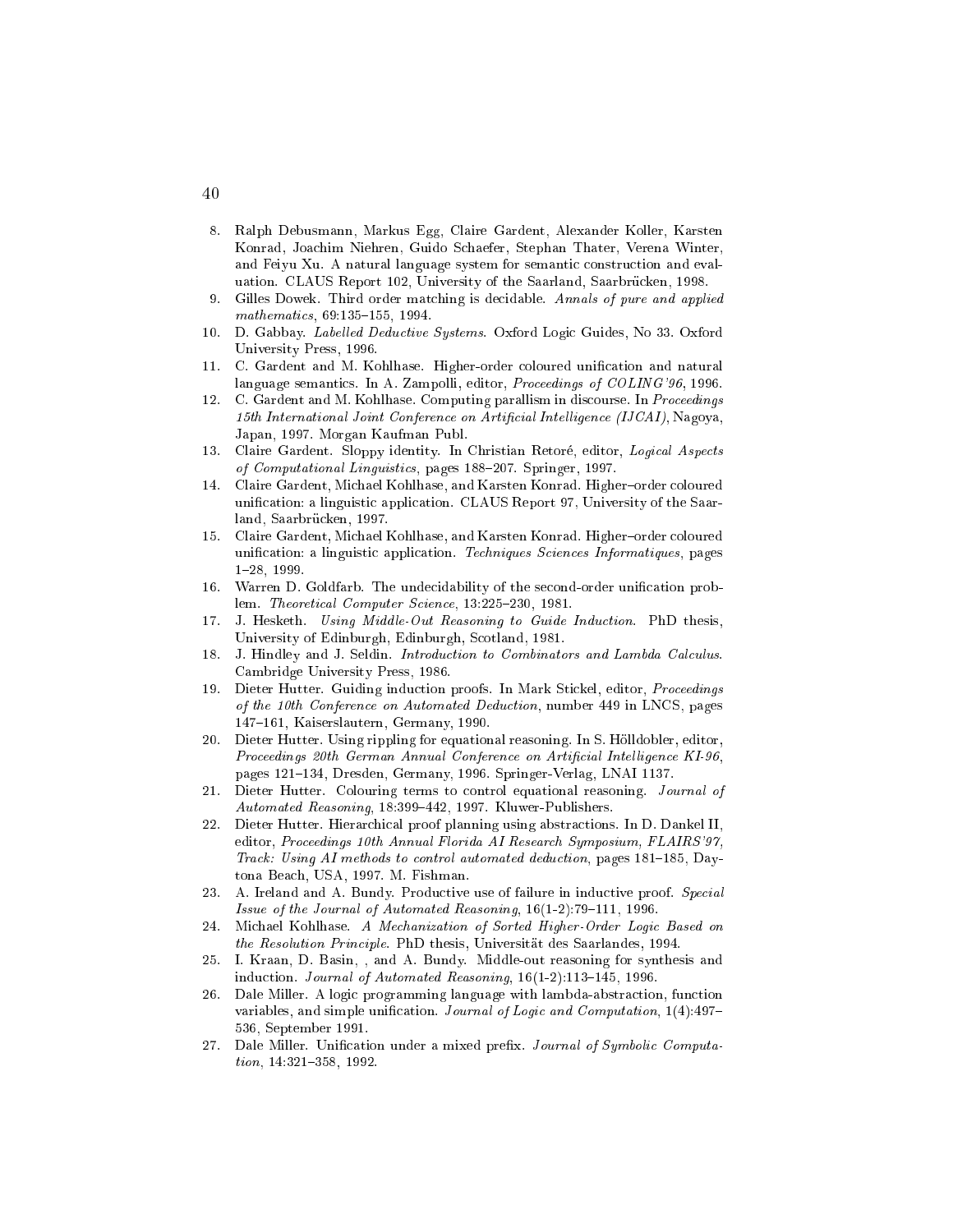- 28. R. Montague. The proper treatment of quantification in ordinary english. In R. Montague, editor, Formal Philosophy. Selected Papers. Yale University Press, New Haven, 1974.
- 29. V. Padovani. Filtrage d'order supérieur. Thése de doctorat, Université Paris VII, 1996.
- 30. Christian Prehofer. De
idable higher-order uni
ation problems. In Alan Bundy, editor, Proceedings of the 12th Conference on Automated Deduction, number 814 in LNAI, pages 635-649, Nancy, France, 1994. Springer Verlag.
- 31. A. Smaill and I. Green. Higher-order annotated terms for proof sear
h. In Proceedings of the International Conference on Theorem Proving in Higher Order Logi
s (TPHOLs'96), 1996.
- 32. Wayne Snyder. A Proof Theory for General Unification. Progress in Computer S
ien
e and Applied Logi
. Birkhauser, 1991.
- 33. R. Statman. Logical relations and the typed lambda calculus. *Information and* Computation, 65, 1985.
- 34. W. Tait. Intensional interpretation of functionals of finite type I. Information and  $Computation$ ,  $32:198-212$ ,  $1967$ .
- 35. T. Walsh, A. Nunes, , and A. Bundy. The use of proof plans to sum series. In D. Kapur, editor, Proceedings of the 11th Conference on Automated Deduction, pages 325-339, Saratoga Spings, NY, USA, 1992. Springer Verlag, LNCS 607.

## Appendix

## A. Strong Normalization of  $\beta\eta\omega$ -Reduction

In this appendix we will prove termination of the  $\beta\eta\omega$ -Reduction used in the definition of a skeleton. For the termination proof, we use the well-known logical-relations method due to Tait [34] and Statman [33]. A simpler approach using a permutation argument for  $\beta\eta$  and  $\omega$ reduction will not work, since in some cases an  $\eta$ -step has to be simulated by two  $\omega$ -reduction steps (the reader is refered to the proof of lemma 11 for details). Neither can we use the general combination result by Breazu-Tannen & Gallier  $[3]$  that proves strong normalization of  $\beta \eta \mathcal{R}$  for strongly normalizing algebraic  $\mathcal{R}$ , since  $\omega$  is not algebraic.

For the confluence proof we only need to show that  $\beta\eta\omega$ -reduction is locally confluent, since this is sufficient for confluence for well-founded reductions [1].

## A.1. Termination

The logical relation proof of termination has three steps: We define a logical relation  $\mathcal L$  that coincides with with the desired termination property  $S$  at base types and has good closure properties. Then we show that  $\mathcal{L} \subseteq \mathcal{S}$  (Lemma 8) and that moreover  $\mathcal{L}_{\alpha}(A)$  for all  $A \in \text{p wff}_{\alpha}(\Sigma)$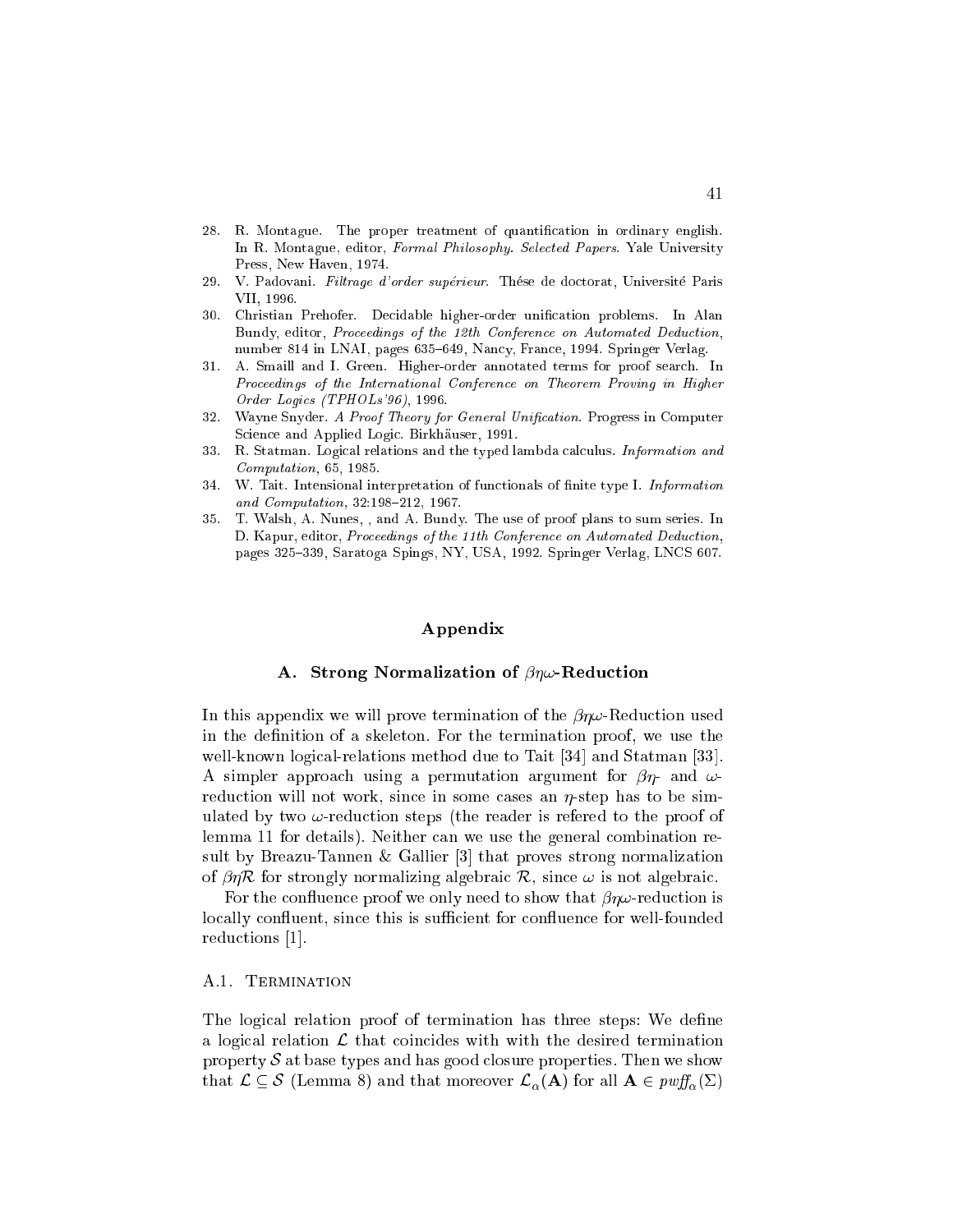(Lemma 10). Together these two results yield the termination result for  $\beta\eta\omega$ -reduction (Theorem 8).

DEFINITION 22. (Logical Relation). A set  $\mathcal{L} \subset p w f f(\Sigma)$  of proper formulae is called a **logical relation**<sup>--</sup>, in for all types  $\alpha = \gamma \to \sigma$  and and  $\alpha = \sum_{i=1}^{n} p_i \alpha_i$  (a), in the sum and  $\alpha_i$  (a), i.e.  $\alpha_i$  (a), i.e.  $\alpha_i$  is an all  $\alpha_i$  in  $\alpha_i$  in  $\alpha_i$  $\mathcal{L}_{\gamma}(\mathbf{C})$ . Clearly, logical relations are totally determined by their values on base types. For any other  $S \subseteq p \infty(f(\Sigma))$ , we call the (unique) logical relation  $\mathcal L$  that coincides with  $\mathcal S$  on base types the logical relation induced by  $S$ .

DEFINITION 23. (Admissible). Let  $\mathcal L$  be a logical relation, then a head redu
tion

$$
(\lambda Z_{\gamma}\cdot \mathbf{A}_{\alpha})\mathbf{C}\longrightarrow^{h}_{\beta}[\mathbf{C}/Z]\mathbf{A}
$$

is called **admissible**, iff  $\mathcal{L}_{\gamma}(\mathbf{C})$ . A logical relation  $\mathcal{L}$  is said to be admissible if it is losed under admissible head expansions. (Formally: Let  $\alpha$  be a type, and let  ${\bf A}_\alpha, {\bf D}_\alpha$  be formulae with  ${\bf A}\longrightarrow_\beta {\bf D},$  then a logical relation  $\mathcal L$  is called **admissible** if  $\mathcal L_\alpha(\mathbf B)$  implies that  $\mathcal L_\alpha(\mathbf A)$ .)

DEFINITION 24. (Terminating at **A**).

where the same samples is the samples of the samples of the samples of the samples  $\mathcal{A}$  (we write  $\mathcal{A}$ is any starting with a proper communication with  $\mathbf{r}_i$  and the continuation of the starting with  $\mathbf{r}_i$ fol lowing we wil l use <sup>L</sup> for the logi
al relation indu
ed by <sup>S</sup>.

LEMMA 7. If  $\beta\eta\omega$ -reduction is terminating at **C**, and **B** is a subformula of the pipe section is the member of the section  $\mathbb{P}^1$ 

Proof. Any innite redu
tion sequen
e from B an be transformed to one from  $\mathbf C$ .

LEMMA 8.  $(\mathcal{L} \subseteq \mathcal{S})$ . Let h be a constant or free variable of type  $\alpha =$  $\overline{\alpha^n} \rightarrow \beta$ , such that  $\beta$  is a base type then

 $=$   $\mathcal{S}_{\alpha^i}(\mathbf{A}^{\dagger})$  implies  $\mathcal{L}_{\beta}(n\mathbf{A}^{\dagger})$ , and

 $-\mathcal{L}_{\alpha}(\mathbf{A})$  implies  $\mathcal{S}_{\alpha}(\mathbf{A})$ .

Proof. We prove the assertion by a simultaneous indu
tion over the type  $\alpha$ . If  $\alpha$  is a base type, the second assertion is a trivial consequence of the definition of  $\mathcal{L}$ . For the first assertion we have to consider two cases: If  $h \neq f\tilde{\omega}$ , then we obtain the fact that  $\beta\eta\omega$ -reduction is terminating at  $n\mathbf{A}^+$ , since the  $\mathbf{A}^+$  are (since the arguments of  $n$  are

The name comes from the intuition that  $L$  is a relation between formulae and types.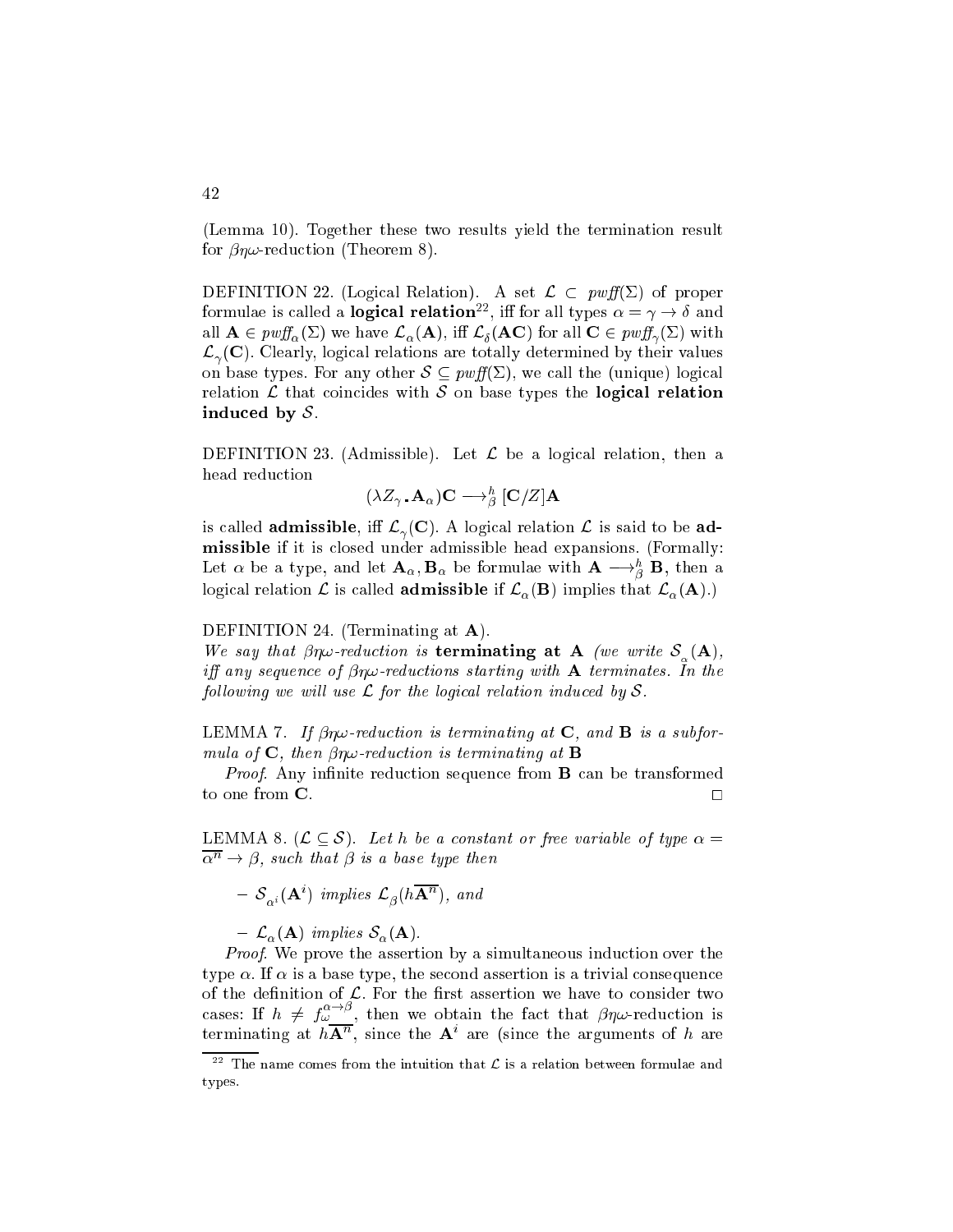independent, there can be no  $\beta\eta\omega$ -redexes that are not in the  $\mathbf{A}_i$ , thus  $\mathcal{L}_{\beta}(n\mathbf{A}^{-})$  since  $\alpha \in \mathcal{B}$  ( $\delta = \mathcal{L}$  there).

If 
$$
h = f_{\omega}^{\alpha \to \beta}
$$
, then  
\n
$$
h \overline{\mathbf{A}^n} = (\underbrace{f_{\omega}(f_{\omega}(\dots(f_{\omega}\mathbf{B})\dots))\mathbf{A}^2 \dots \mathbf{A}^n}_{m})
$$

where the head of B is not fixed  $\bm{y}_{\bm{w}}$  , the shown the assertion by an induction by over the number m, using the previous case for  $m = 0$ . For the inductive case we note that the first two  $\omega$ -rules transform  $n\mathbf{A}^+$  into a formula of the same form with reduced  $m$  and the third rule cannot apply at the top-level of  $nA<sup>j</sup>$  at all. Thus we have completed the proof of the first assertion in the base type ase.

For the inductive case let  $\alpha = \beta \rightarrow \gamma$ , and  $\mathcal{L}_{\beta}(\mathbf{B})$ . By the second inductive hypothesis we have  $S_{\beta}(\mathbf{B})$ , by the first inductive hypothesis  $\mathcal{L}_{\gamma}(n\mathbf{A}^{\cdot\cdot}\mathbf{B}).$  Thus  $\mathcal{L}_{\beta}(n\mathbf{A}^{\cdot\cdot})$  by definition and we have proven the first assertion.

For the second assertion let  $\mathcal{L}_{\alpha}(A)$  and  $X_{\beta} \notin \{ \text{free}(A)$ . With the first inductive hypothesis  $(n = 0)$  we have  $\mathcal{L}_{\beta}(X)$ , and thus  $\mathcal{L}_{\gamma}(\mathbf{A}X)$ by definition. Now we see that  $\beta\eta\omega$ -reduction is terminating at **A**, since by the second inductive hypothesis we have  $\mathcal{S}_{\gamma}(\mathbf{A} X)$  and  $\mathcal{S}_{\alpha}(\mathbf{A})$ by lemma 7.

## LEMMA 9.  $\mathcal{L}$  is admissible.

Finally, we have to show that  $\sim \alpha$  ([F  $\beta$  implies  $\sim$   $\alpha$  (  $\alpha$  ) implies  $\sim$   $\alpha$ Now let  $\alpha = \overline{\gamma} \to \delta$ , such that  $\delta \in \mathcal{BT}$ , furthermore let  $\mathcal{L}_{\alpha}(A)$ , and  $\mathcal{L}_{\gamma^{i}}(\mathbf{C}^{\cdot}).$  Then (by an iterated application of the definition of  $\mathcal{L}$ ) it is suÆ
ient to show that <sup>S</sup> ((Z A)BC) (!-redu
tion is terminating at  $(\lambda Z \cdot \mathbf{A}) \mathbf{B} \overline{\mathbf{C}}$ , since  $\delta$  is a base type.

So let us assume that  $\mathcal{L}_{\alpha}(|\mathbf{B}/Z|\mathbf{A})$ , then by definition of  $\mathcal{L}$  we have  $\Gamma$  and the set of the state  $\Gamma$  and the state  $\Gamma$  $\mathcal{S}_{\gamma^i}(\mathbf{C}_\gamma)$  by lemma 7. Furthermore the head reduction is admissible and  $\mathcal{L} = \mathcal{B} \setminus \mathcal{A}$  and thus SNS finally, the set of the set of the set of the set of the set of the set of the set of the set of the set of the set of the set of the set of the set of the set of the set of the set o must be terminating at  $A$ , since an infinite reduction from  $A$  would imply one from  $\mathbf{B}/Z\mathbf{A}$  ( $\beta\eta\omega$ -reduction is invariant under instantiation). Thus there cannot be an infinite sequence of reductions from ( $\lambda Z$  . A BC that only contracts redexes from  $|\mathbf{B}/Z|$  and the C . Thus such a reduction sequence from  $(\lambda Z \cdot \mathbf{A}) \mathbf{B} \overline{\mathbf{C}}$  has the form

$$
(\lambda Z \cdot \mathbf{A}) \mathbf{B} \overline{\mathbf{C}} \longrightarrow_{\substack{\beta \eta \omega \\ \longrightarrow \beta \eta \omega}}^{\lambda} (\lambda Z \cdot \mathbf{A}') \mathbf{B}' \mathbf{C}'
$$

$$
\longrightarrow_{\substack{\beta \eta \omega \\ \longrightarrow \beta \eta \omega}}^{\lambda} [\mathbf{B}' / Z] \mathbf{A}' \overline{\mathbf{C}'}
$$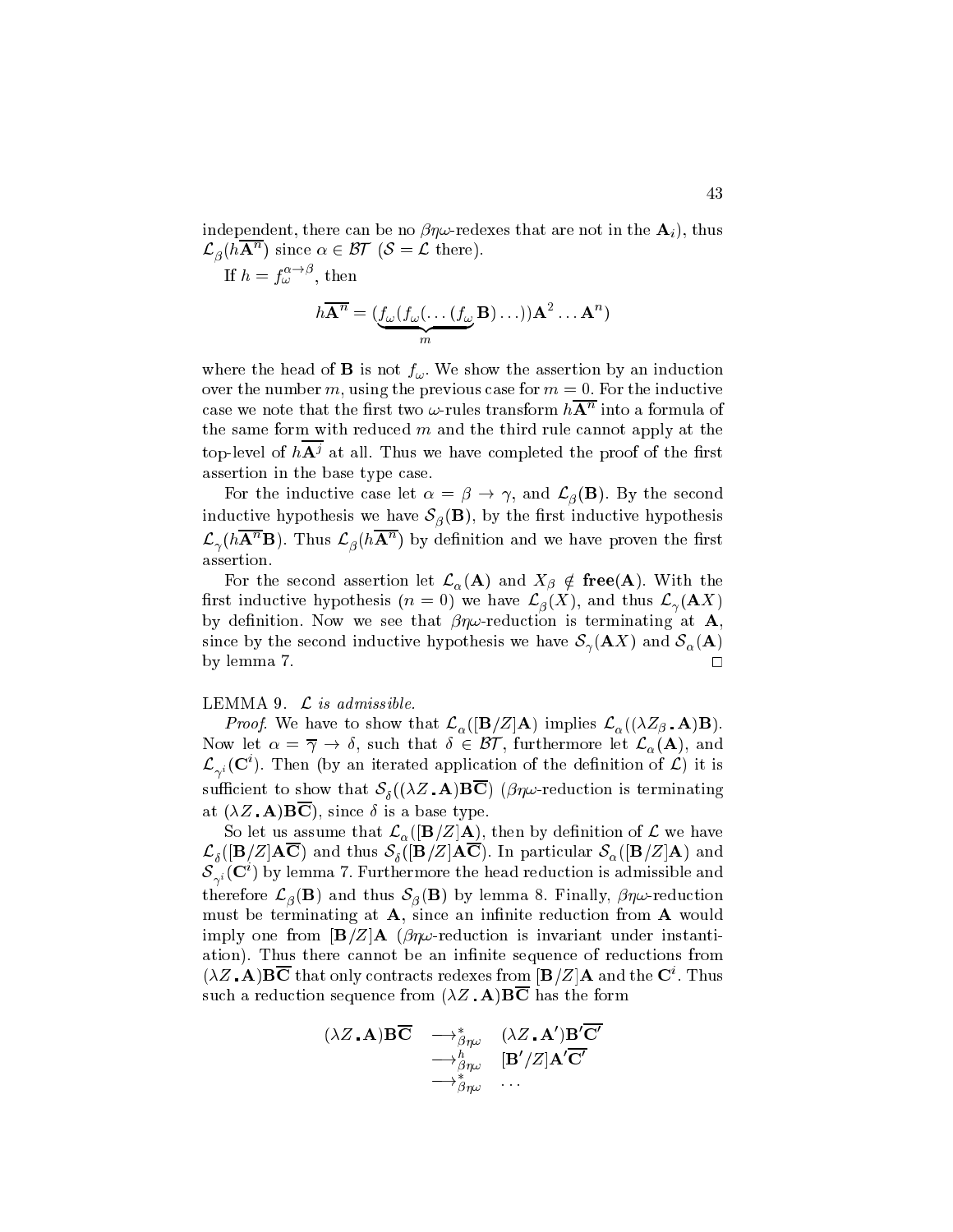where  ${\bf A}\longrightarrow^*_{\beta\eta\omega}{\bf A}',{\bf B}\longrightarrow^*_{\beta\eta\omega}{\bf B}'$  and  ${\bf C}^*\longrightarrow^*_{\beta\eta\omega}{\bf C}'$  . Thus  $[{\bf B}/Z]{\bf A}\longrightarrow^*_{\beta}$  $|{\bf B}|/Z|{\bf A}|$  and in particular (in contradiction to our assumption), we have constructed an infinite reduction

$$
[\mathbf{B}/Z]\mathbf{A}\overline{\mathbf{C}} \mathop{\longrightarrow}_{\beta\eta\omega}^{\ast} [\mathbf{B}'/Z]\mathbf{A}'\overline{\mathbf{C}'} \mathop{\longrightarrow}_{\beta\eta\omega}^{\ast} \dots \hspace{2cm} \square
$$

We will now use the admissibility of  $\mathcal L$  to ascertain that  $\mathcal L_{\alpha} =$  $p w f_{\alpha}(\Sigma)$ . To make the proof go through, we have to prove the following stronger assertion.

LEWINIA 10. If  $\sigma$  is a substitution, such that  $\mathcal{L}_{\alpha}(\sigma(\Lambda^{-}))$  for all  $\Lambda \in$ **Dom**( $\sigma'$ ), then  $\mathcal{L}_{\alpha}(\sigma(\mathbf{A}))$  for all  $\mathbf{A} \in \mathit{pwff}_{\alpha}(\mathcal{L})$ .

Proof. We prove the assertion by indu
tion on the stru
ture of A. If **A** is a constant, or a variable not in  $\text{Dom}(\theta)$ , then we obtain the assertion by the first case of Lemma 8 ( $n = 0$ ). If  ${\bf A} = A$ , then  ${\cal L}_\alpha({\bf A})$ by assumption.

If  $\mathbf{A} = \mathbf{B}_{\gamma \to \alpha} \mathbf{C}_{\gamma}$ , then by inductive hypothesis we have  $\mathcal{L}_{\gamma \to \alpha}(\theta(\mathbf{B}))$ and  $\mathcal{L}_{\gamma}(\theta(\mathbf{C}))$  and therefore  $\mathcal{L}_{\alpha}(\theta(\mathbf{BC}))$  since  $\mathcal{L}$  is logical.

Finally, if  $\mathcal{F} = \mathcal{F}$  and we will show that  $\mathcal{F} = \mathcal{F}$  and  $\mathcal{F} = \mathcal{F}$  $\mathbf{C} \in \text{perf}_\gamma(\Sigma)$  with  $\mathcal{L}_\gamma(\mathbf{C})$ . Without loss of generality, we can assume that  $\Lambda \notin \textbf{Dom}(v)$ . Now let  $v := v, |\mathbf{C}/\Lambda|$ . Clearly, v meets the condition in the induction hypothesis, so we have  $\mathcal{L}_{\delta}(\sigma | \mathbf{b})$ ). Furthermore,  $\theta(A)$ C =  $(\lambda A_{\gamma} \cdot \theta(B))$ C reduces to  $\theta(B)$  in an admissible head reduction and therefore we have  $\alpha_0$  ((x  $\alpha$ )) by admissibility of LE  $(\text{Lemma } 9).$ 

Colle
ting the results above, we arrive at the desired termination result.

THEOREM 8. (Termination).  $\beta \eta \omega$ -Reduction is terminating.

 $P$  is a proof. Let  $P$  and  $P$  are an arbitrary formula, by lemma 100  $\pm$ we have  $\mathcal{L}_{\alpha}(\mathbf{A})$  (using the empty substitution  $\theta$ ) and thus  $\mathcal{S}_{\alpha}(\mathbf{A})$  by lemma 8.  $\Box$ 

## A.2. CONFLUENCE

Since  $\beta\eta\omega$ -reductions are finite, we only need to prove local confluence to ensure that  $\beta\eta\omega$ -reduction is confluent.

LEMMA II. (LOCAL CONTINUESTICE). IJ  $\mathbf{A} \longrightarrow_{\beta\eta\omega} \mathbf{A}$  and  $\mathbf{A} \longrightarrow_{\beta\eta\omega} \mathbf{A}$ then there is a term **B** such that  $\mathbf{A} \longrightarrow_{\beta n\omega} \mathbf{B}$  and  $\mathbf{A} \longrightarrow_{\beta n\omega} \mathbf{B}$ .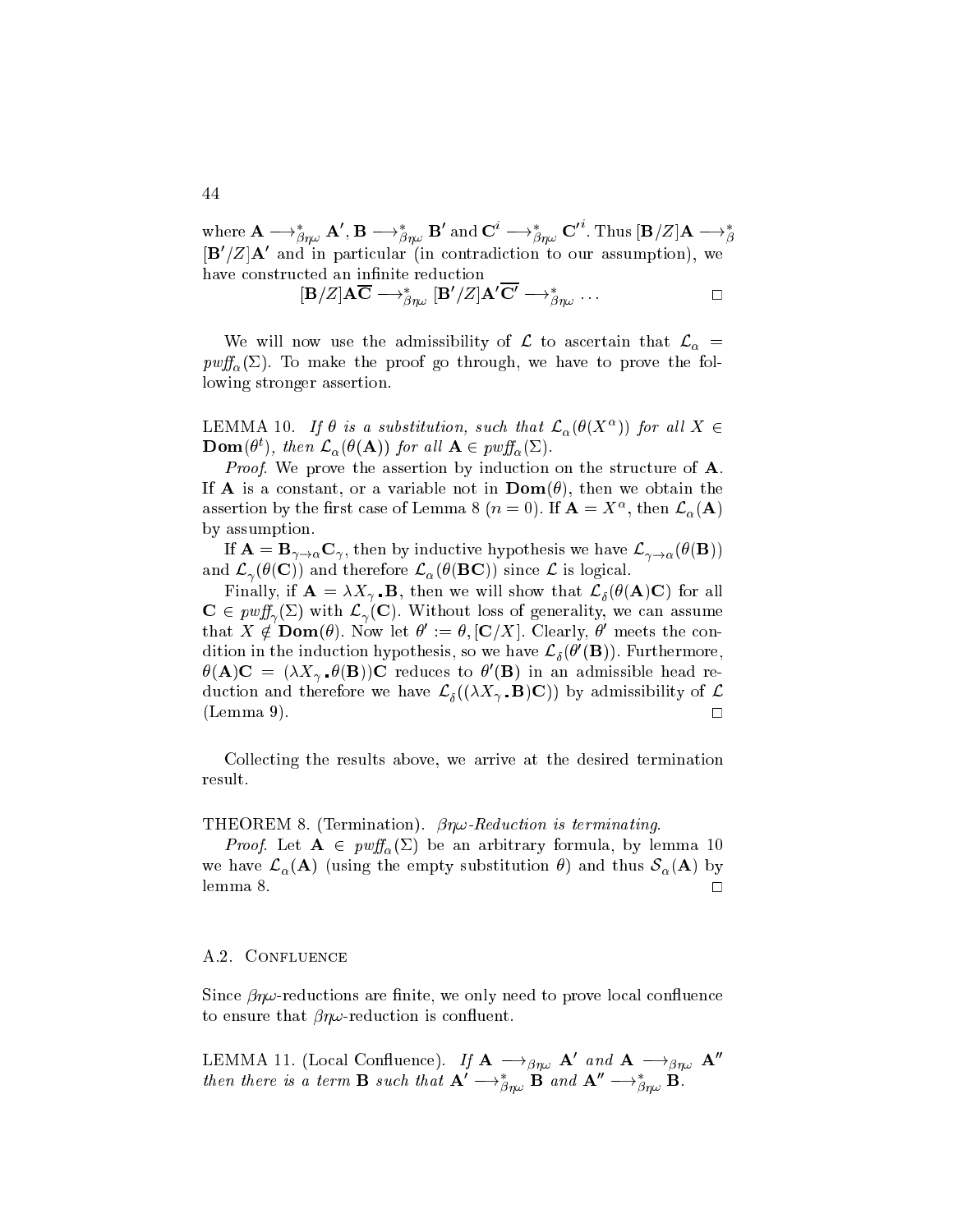*Proof.* Obviously both,  $\rightarrow_{\omega}$  and  $\rightarrow_{\beta}$  satisfy the Church Rosserproperty. Thus, in the following we have only to prove that in ase  ${\bf A} \longrightarrow_{\beta\eta} {\bf A}$  and  ${\bf A} \longrightarrow_\omega {\bf A}$  there is a term  ${\bf B}$  with  ${\bf A} \longrightarrow_{\beta\eta\omega} {\bf B}$ and  $\mathbf{A} \quad \longrightarrow_{\beta n\omega}$  **B**. As in [1] we use  $\mathbf{M}[t]$  to denote a term with a specinc subterm t inside a so-called context  $\mathbf{M}$ . Let  $\mathbf{A} \longrightarrow_{\beta} \mathbf{A}$  then  ${\bf A} = {\bf M} || \lambda Z$  .  ${\bf C} | {\bf C} |$  and  ${\bf A} = {\bf M} || {\bf C} / A | {\bf C} |$ . In case a  $\omega$ -rule has been applied inside  $C$  then obviously the same rule is also applicable in  $|\mathbf{C}|/\Lambda |\mathbf{C}$ . Analogously an application of a  $\omega$ -rule on  $\mathbf{C}$  -can be simulated by  $n > 0$  applications of the same  $\omega$ -rule on each occurrence of  $\mathbb C$  in  $\vert\mathbf{C}\vert/\mathbf{\Lambda}\vert\mathbf{C}$ . On the other hand suppose the  $\omega$ -rule has been applied inside the context in then the same  $\omega$ -rule is also applicable in  $\mathbf{M}||\mathbf{C}/\mathbf{\Lambda}|\mathbf{C}|.$ Analogous considerations can be made in case of the  $\eta$ -rule.

Hence, we may restrict ourselves to the following conflicts:

- $\mathcal{L} = \text{let } \mathbf{A} = \text{wt}[\lambda Z \cdot (J_{\omega}^{\alpha} \wedge \alpha Z)]$  and  $\mathbf{A} = \text{wt}[\lambda Z \cdot \alpha]$ . With  $\mathbf{B} = \mathbf{A} \mathbf{A} \longrightarrow_{\omega} \mathbf{B}$ .
- $-$  let  $\mathbf{A} = \mathbf{M}[(\lambda Z_i, \mathbf{I}_{\omega}^{\top} \cdot \mathbf{C})\mathbf{B}]$  and  $\mathbf{A} = \mathbf{M}[\mathbf{I}_{\omega}^{\top} \cdot \mathbf{D}/\mathbf{A}]\mathbf{C}]$  and  ${\bf A} = {\bf M} | (\lambda \lambda, {\bf U}) {\bf D} |$  let  ${\bf B} = {\bf M} | | {\bf D} / \lambda | {\bf U} |$  then  ${\bf A} \longrightarrow_{\omega} {\bf B}$  and  ${\bf A} \;\; \longrightarrow_{\beta n} \; {\bf B}.$
- $\mathcal{L} = \text{let } \mathbf{A} = \text{wt}[(\lambda \Sigma \cdot \mathcal{L})\mathbf{D}]$  and  $\mathbf{A} = \text{wt}[\mathbf{D}]$  and  $\mathbf{A} = \text{wt}[(\mathbf{J}_{\omega}^{\omega} \cdot \mathbf{B})]$ . Let  $\mathbf{B}=\mathbf{D}$  then  $\mathbf{A}^{\mathbf{0}}\rightarrow_{\omega}\mathbf{B}.$
- $\mathbf{A} = \mathbf{M}[f_{\omega} \quad ( \lambda Z \cdot Z)], \mathbf{A}' = \mathbf{M}[f_{\omega} \quad ( \lambda Z \cdot Z)]$ and  $\mathbf{A} = \mathbf{M}[\lambda Z, Z]$ . Let  $\mathbf{B} = \mathbf{M}[f_{\omega}^{\top}]$  then  $\mathbf{A} \longrightarrow_{\omega} \mathbf{B}$  and  ${\bf A}$   $\longrightarrow_{\omega} {\bf B}$ .

Given the termination and the local confluence of  $\beta\eta\omega$ -reduction, we an dedu
e the Chur
h-Rosser property:

**THEOREM 9.** (Church-Rosser Theorem). If  $\mathbf{A} \rightarrow_{\beta\eta\omega} \mathbf{A}$  and  $\mathbf{A} \rightarrow_{\beta\eta\omega}$ <br> $\mathbf{A}''$  then there exits some term **B** such that  $\mathbf{A}' \rightarrow_{\beta\eta\omega}^* \mathbf{B}$  and  $\mathbf{A}'' \rightarrow_{\beta\eta\omega}^*$ B.

e entail en la provincia de la comparación and los comparations de la provincia de la provincia de la provinci

## B. Properties of the Skeleton

While the subterm compatibility of the *initial* skeleton is trivially given by its definition, the proof of the subterm compatibility of the skeleton is done in two steps. First we state the relation between the skeleton of an appli
ation and the skeletons of its arguments: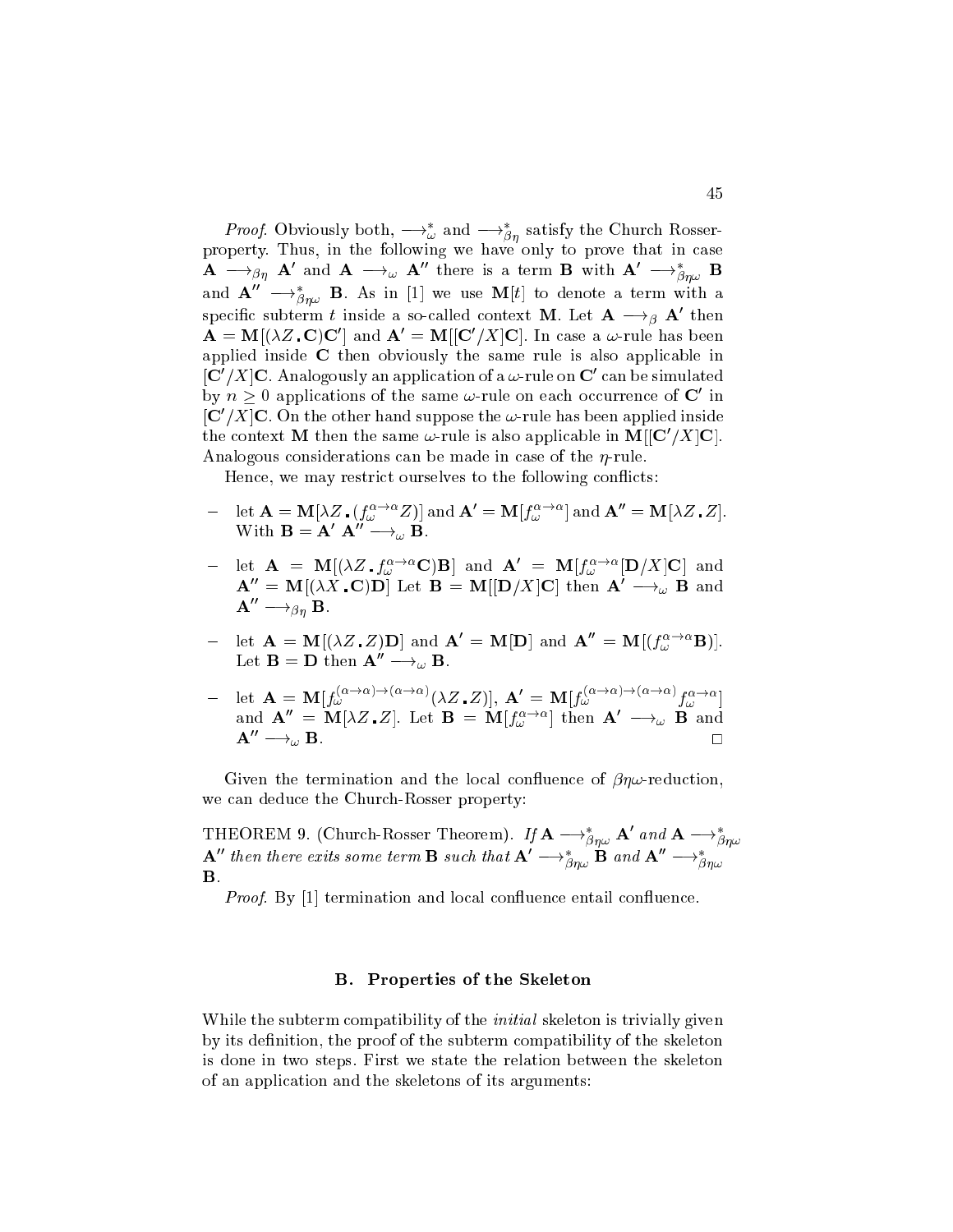LEMMA 12. For all  $\mathbf{A}, \mathbf{B} \in \text{pwff}_{\alpha}(\Sigma)$  we have:

$$
\Omega_{\mathcal{D}}(\mathbf{AB}) = \{ (\mathbf{A}'\mathbf{B}') \downarrow_{\beta\eta\omega} \mid \mathbf{A}' \in \Omega_{\mathcal{D}}(\mathbf{A}), \mathbf{B}' \in \Omega_{\mathcal{D}}(\mathbf{B}) \} \text{ and}
$$
  
\n
$$
\Omega_{\mathcal{D}}(\lambda Z \cdot \mathbf{A}) = \{ (\lambda Z \cdot \mathbf{A}') \downarrow_{\beta\eta\omega} \mid \mathbf{A}' \in \Omega_{\mathcal{D}}(\mathbf{A}) \}
$$
  
\n*Proof.* The proof depends basically on the confluence of  $\beta\eta\omega$ -reductions:

$$
\Omega_{\mathcal{D}}(\mathbf{A}\mathbf{B}) = \{ (\mathbf{A}'\mathbf{B}') \downarrow_{\beta\eta\omega} \mid \mathbf{A}' \in \widetilde{\Omega}_{\mathcal{D}}(\mathbf{A}), \mathbf{B}' \in \widetilde{\Omega}_{\mathcal{D}}(\mathbf{B}) \}
$$
\n
$$
= \{ (\mathbf{A}' \downarrow_{\beta\eta\omega} \mathbf{B}' \downarrow_{\beta\eta\omega}) \downarrow_{\beta\eta\omega} \mid \mathbf{A}' \in \widetilde{\Omega}_{\mathcal{D}}(\mathbf{A}), \mathbf{B}' \in \widetilde{\Omega}_{\mathcal{D}}(\mathbf{B}) \}
$$
\n
$$
= \{ (\mathbf{A}'\mathbf{B}') \mid \mathbf{A}' \in \Omega_{\mathcal{D}}(\mathbf{A}), \mathbf{B}' \in \Omega_{\mathcal{D}}(\mathbf{B}) \}
$$

The second statement is proven analogously:

$$
\Omega_{\mathcal{D}}(\lambda Z \cdot \mathbf{A}) = \{ (\lambda Z \cdot \mathbf{A}') \downarrow_{\beta\eta\omega} | \mathbf{A}' \in \widetilde{\Omega}_{\mathcal{D}}(\mathbf{A}) \}
$$
  
=  $\{ (\lambda Z \cdot \mathbf{A}' \downarrow_{\beta\eta\omega}) \downarrow_{\beta\eta\omega} | \mathbf{A}' \in \widetilde{\Omega}_{\mathcal{D}}(\mathbf{A}) \}$   
=  $\{ (\lambda Z \cdot \mathbf{A}') \downarrow_{\beta\eta\omega} | \mathbf{A}' \in \Omega_{\mathcal{D}}(\mathbf{A}) \}$ 

 $\Box$ 

As a orollary of lemma 12 we obtain the subtermompatibility of the skeleton:

COROLLARY 2. For all 
$$
\mathbf{A}, \mathbf{B}, \in \text{pwff}_{\alpha}(\Sigma)
$$
:  

$$
\Omega_{\mathcal{D}}(\mathbf{A}|_{\pi}) = \Omega_{\mathcal{D}}(\mathbf{B}) \text{ implies } \Omega_{\mathcal{D}}(\mathbf{A}) = \Omega_{\mathcal{D}}([\mathbf{B}/\pi]\mathbf{A})
$$

Now, we show that the skeleton is invariant with respect to  $\beta\eta$ -reduction. In a first step, to prove this property for the initial skeleton, we introdu
e the following lemma:

LEMMA 13. For all  $\mathbf{A}, \mathbf{B} \in \text{pwff}_\alpha(\Sigma)$  and  $\omega \in \mathcal{V} \cup \mathcal{LV}$  we have

$$
\widetilde{\Omega}_{\mathcal{D}}([\mathbf{B}/\mathbb{Q}]\mathbf{A}) = \{([\mathbf{B}'/\mathbb{Q}]\mathbf{A}') \mid \mathbf{A}' \in \widetilde{\Omega}_{\mathcal{D}}(\mathbf{A}), \mathbf{B}' \in \widetilde{\Omega}_{\mathcal{D}}(\mathbf{B})\}
$$
  
*Proof.* We prove this lemma by induction on the structure of **A**:

Let **A** be a symbol distinct from  $\omega$  or  $\mathbf{A} = \omega \in \mathcal{LV}$ , then

$$
\widetilde{\Omega}_{\mathcal{D}}([\mathbf{B}/\textcircled{a}]\mathbf{A}) = \widetilde{\Omega}_{\mathcal{D}}(\mathbf{A}) =_{\beta} \{([\mathbf{B}'/\textcircled{a}]\mathbf{A}')|\ \mathbf{A}' \in \widetilde{\Omega}_{\mathcal{D}}(\mathbf{A}), \mathbf{B}' \in \widetilde{\Omega}_{\mathcal{D}}(\mathbf{B})\}
$$

Let  ${\bf A}=\omega=X_{\bf a}^\alpha$ , then  $\Omega_\mathcal{D}({\bf A})=\{X\}$  or  $\Omega_\mathcal{D}({\bf A})=f_\omega^\mathcal{D}$  depending on whether a 2 D or not, there are a 2 D or not, the contract we have have the contract we have the contract we h

$$
\widetilde{\Omega}_{\mathcal{D}}([\mathbf{B}/\mathbb{Q}]\mathbf{A}) = \widetilde{\Omega}_{\mathcal{D}}(\mathbf{B}) = \{ [\mathbf{B}'/\mathbb{Q}]\mathbf{A}' | \ \mathbf{A}' \in \widetilde{\Omega}_{\mathcal{D}}(\mathbf{A}), \mathbf{B}' \in \widetilde{\Omega}_{\mathcal{D}}(\mathbf{B})\}
$$

46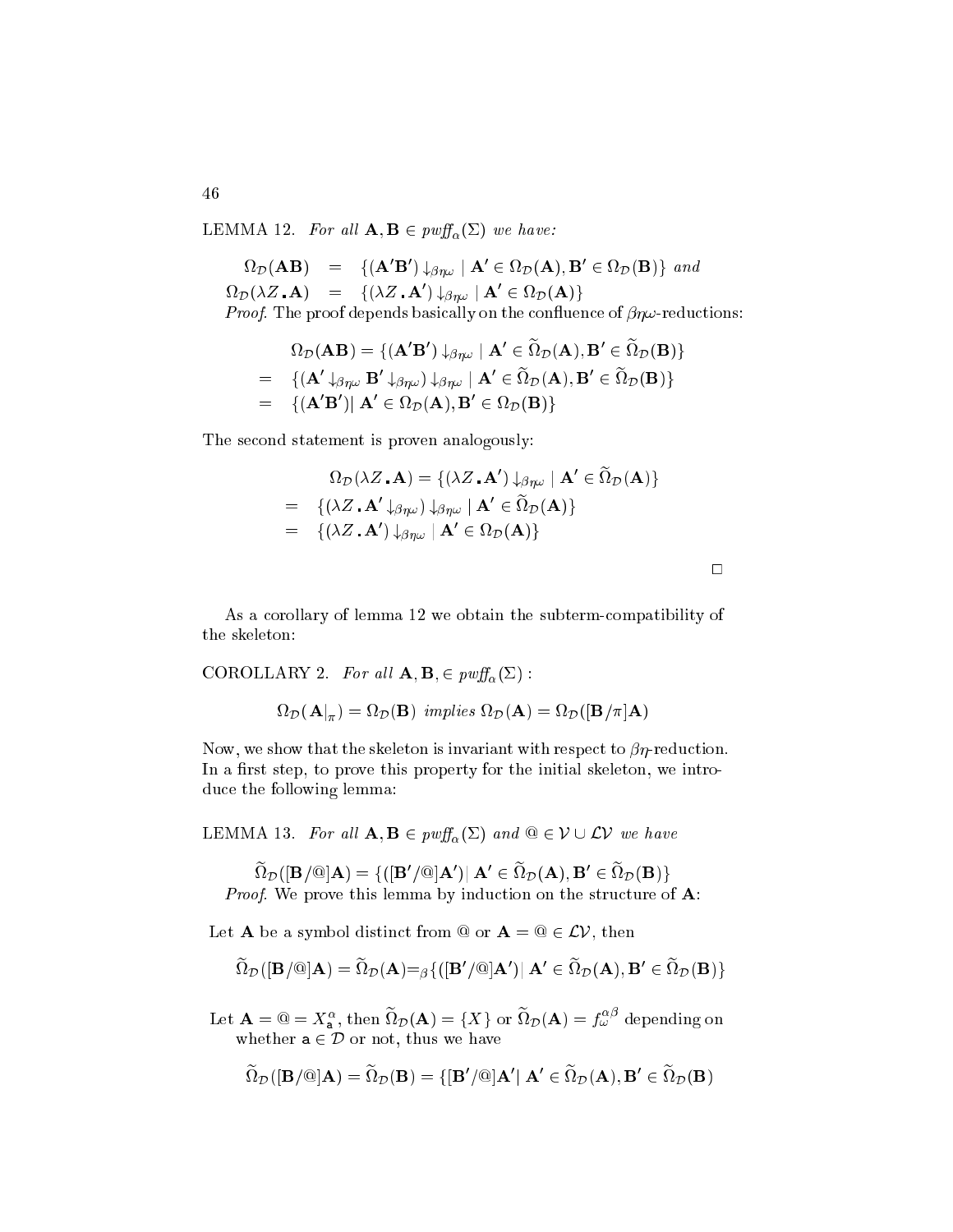Let  $\mathbf{A} = \lambda W \cdot \mathbf{C}$ . With

$$
\widetilde{\Omega}_{\mathcal{D}}([\mathbf{B}/@]\mathbf{C}) = \{ [\mathbf{B}'/\text{@}]\mathbf{C}' | \ \mathbf{C}' \in \widetilde{\Omega}_{\mathcal{D}}(\mathbf{C}), \mathbf{B}' \in \widetilde{\Omega}_{\mathcal{D}}(\mathbf{B}) \}
$$

as an indu
tion hypothesis we dedu
e:

$$
\begin{aligned}\n\widetilde{\Omega}_{\mathcal{D}}([\mathbf{B}/@]\mathbf{A}) &= \widetilde{\Omega}_{\mathcal{D}}([\mathbf{B}/@](\lambda W \cdot \mathbf{C})) = \widetilde{\Omega}_{\mathcal{D}}(\lambda W \cdot [\mathbf{B}/@]\mathbf{C}) \\
&= \{(\lambda W \cdot \mathbf{C}') \mid \mathbf{C}' \in \widetilde{\Omega}_{\mathcal{D}}([\mathbf{B}/@]\mathbf{C})\} \\
&= \{(\lambda W \cdot [\mathbf{B}'/@]\mathbf{C}') \mid \mathbf{C}' \in \widetilde{\Omega}_{\mathcal{D}}(\mathbf{C}), \mathbf{B}' \in \widetilde{\Omega}_{\mathcal{D}}(\mathbf{B})\} \\
&= \{([\mathbf{B}'/\@](\lambda W \cdot \mathbf{C}')) \mid \mathbf{C}' \in \widetilde{\Omega}_{\mathcal{D}}(\mathbf{C}), \mathbf{B}' \in \widetilde{\Omega}_{\mathcal{D}}(\mathbf{B})\} \\
&= \{([\mathbf{B}'/\@](\lambda W \cdot \mathbf{C})) \mid \mathbf{A}' \in \widetilde{\Omega}_{\mathcal{D}}(\lambda W \cdot \mathbf{C}), \mathbf{B}' \in \widetilde{\Omega}_{\mathcal{D}}(\mathbf{B})\} \\
&= \{([\mathbf{B}'/\@](\mathbf{A}') \mid \mathbf{A}' \in \widetilde{\Omega}_{\mathcal{D}}(\mathbf{A}), \mathbf{B}' \in \widetilde{\Omega}_{\mathcal{D}}(\mathbf{B})\}\n\end{aligned}
$$

Let  $\mathbf{A} = (CD)$ . With

$$
\widetilde{\Omega}_{\mathcal{D}}([\mathbf{B}/\mathbb{Q}]\mathbf{C}) = \{([\mathbf{B}'/\mathbb{Q}]\mathbf{C}')| \mathbf{C}' \in \widetilde{\Omega}_{\mathcal{D}}(\mathbf{C}), \mathbf{B}' \in \widetilde{\Omega}_{\mathcal{D}}(\mathbf{B})\}
$$
\n
$$
\widetilde{\Omega}_{\mathcal{D}}([\mathbf{B}/\mathbb{Q}]\mathbf{D}) = \{([\mathbf{B}'/\mathbb{Q}]\mathbf{D}')| \mathbf{D}' \in \widetilde{\Omega}_{\mathcal{D}}(\mathbf{D}), \mathbf{B}' \in \widetilde{\Omega}_{\mathcal{D}}(\mathbf{B})\}
$$

as indu
tion hypotheses we dedu
e:

$$
\widetilde{\Omega}_{\mathcal{D}}([\mathbf{B}/@]\mathbf{A}) = \widetilde{\Omega}_{\mathcal{D}}([\mathbf{B}/@](\mathbf{CD})) = \widetilde{\Omega}_{\mathcal{D}}([\mathbf{B}/@]\mathbf{C}[\mathbf{B}/@]\mathbf{D}) \n= \{ (\mathbf{C}'\mathbf{D}') | \mathbf{C}' \in \widetilde{\Omega}_{\mathcal{D}}([\mathbf{B}/@]\mathbf{C}), \mathbf{D}' \in \widetilde{\Omega}_{\mathcal{D}}([\mathbf{B}/@]\mathbf{D}) \} \n= \{ (\mathbf{C}'\mathbf{D}') | \mathbf{C}' \in [\mathbf{B}'/\mathbf{Q}]\widetilde{\Omega}_{\mathcal{D}}(\mathbf{C}), \mathbf{D}' \in [\mathbf{B}'/\mathbf{Q}]\widetilde{\Omega}_{\mathcal{D}}(\mathbf{D}), \mathbf{B}' \in \widetilde{\Omega}_{\mathcal{D}}(\mathbf{B}) \} \n= \{ [\mathbf{B}'/\mathbf{Q}] (\mathbf{C}'\mathbf{D}') | \mathbf{C}' \in \widetilde{\Omega}_{\mathcal{D}}(\mathbf{C}), \mathbf{D}' \in \widetilde{\Omega}_{\mathcal{D}}(\mathbf{D}), \mathbf{B}' \in \widetilde{\Omega}_{\mathcal{D}}(\mathbf{B}) \} \n= \{ [\mathbf{B}'/\mathbf{Q}] \mathbf{A}' | \mathbf{A}' \in \widetilde{\Omega}_{\mathcal{D}}(\mathbf{C}\mathbf{D}), \mathbf{B}' \in \widetilde{\Omega}_{\mathcal{D}}(\mathbf{B}) \}
$$

 $\Box$ 

As a onsequen
e we obtain the invarian
e of the initial skeleton wrt.  $\beta \eta$ -reduction:

LEMMA 14. For all  $\mathbf{A}, \mathbf{B} \in \text{pwff}_\alpha(\Sigma)$ :

$$
\mathbf{A} =_{\beta\eta} \mathbf{B} \implies \widetilde{\Omega}_{\mathcal{D}}(\mathbf{A}) =_{\beta\eta} \widetilde{\Omega}_{\mathcal{D}}(\mathbf{B})
$$

*Froof.* We use the subterm-compatibility of  $\alpha_p$  to prove this property by indu
tion on the number of appli
ations of onversions ne
 essary to equalize  $A$  and  $B$ . By lemma 2 we only have to consider top-level reductions, thus we are left with the following cases:

$$
\longrightarrow_{\eta}:
$$

$$
\widetilde{\Omega}_{\mathcal{D}}(\lambda Z, \mathbf{C}Z) = \{ \lambda Z, \mathbf{C}' | \mathbf{C}' \in \widetilde{\Omega}_{\mathcal{D}}(\mathbf{C}Z) \}
$$
\n
$$
= \{ (\lambda Z, \mathbf{C}''Z) | \mathbf{C}'' \in \widetilde{\Omega}_{\mathcal{D}}(\mathbf{C}) \} =_{\eta} \{ \mathbf{C}'' | \mathbf{C}'' \in \widetilde{\Omega}_{\mathcal{D}}(\mathbf{C}) \} = \widetilde{\Omega}_{\mathcal{D}}(\mathbf{C})
$$